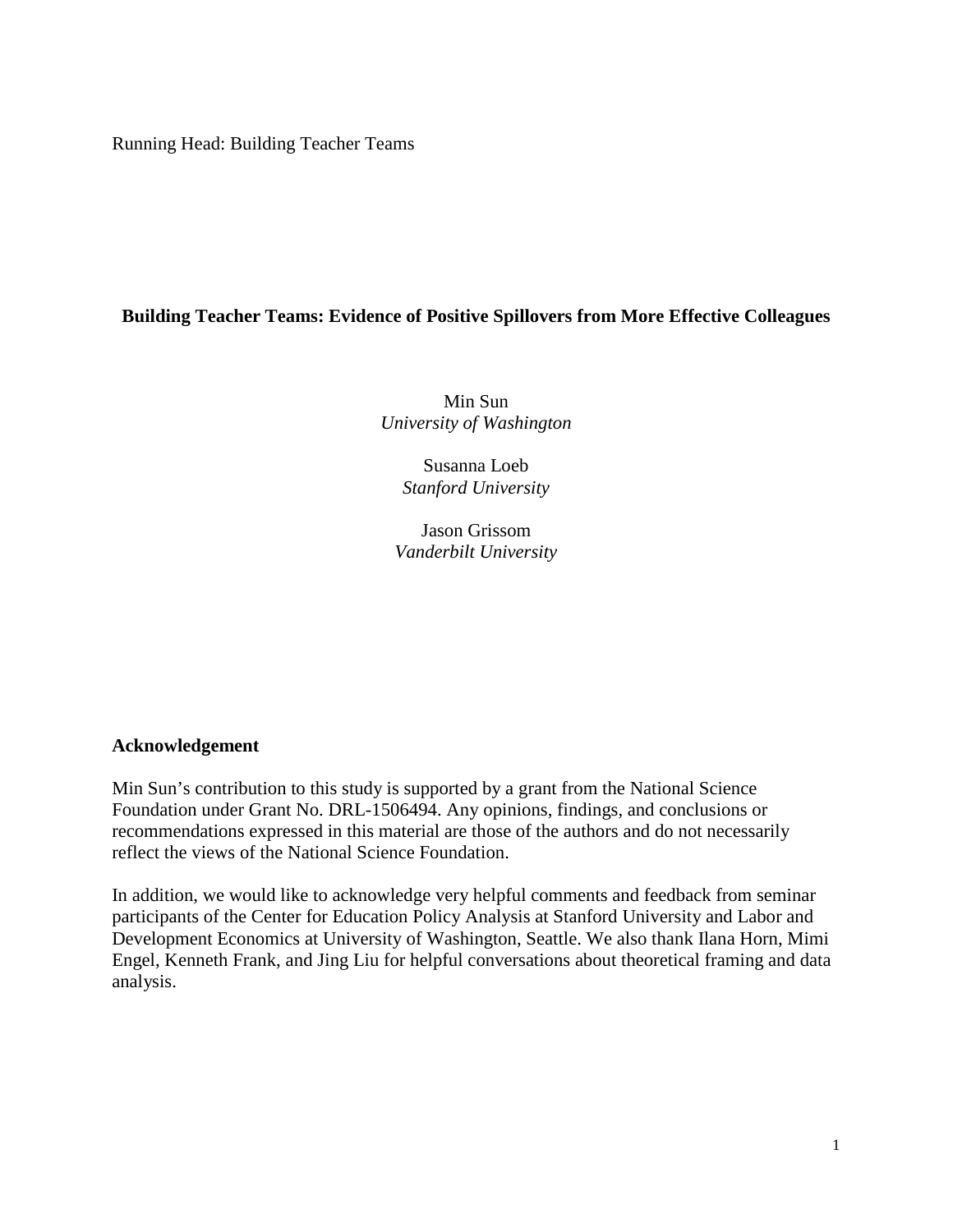### **Building Teacher Teams: Evidence of Positive Spillovers from More Effective Colleagues**

## **Abstract**

Student peer effects are well documented. We know far less, however, about peer effects among teachers. We hypothesize that a relatively effective teacher may positively affect the performance of their peers, while a relatively ineffective teacher may negatively impact the performance of other teachers with whom they work closely. Utilizing a decade of data on teacher transfers between schools that result in changes of peers when transfer teachers enter grade-level team in the new school, we find evidence of strong positive spillover effects associated with the introduction of peers who are more effective than the incumbent teacher himself or herself. However, the incumbent teacher's students are not meaningfully disadvantaged by the entry of relatively ineffective peers. This finding provides initial evidence that mixing teachers with diverse performance levels can be a strategy for increasing student achievement in the aggregate. These results are robust to several student sorting and teacher selection issues.

**Keywords:** Teacher Spillovers, Peer Effects, Teacher Transfer, Teacher Quality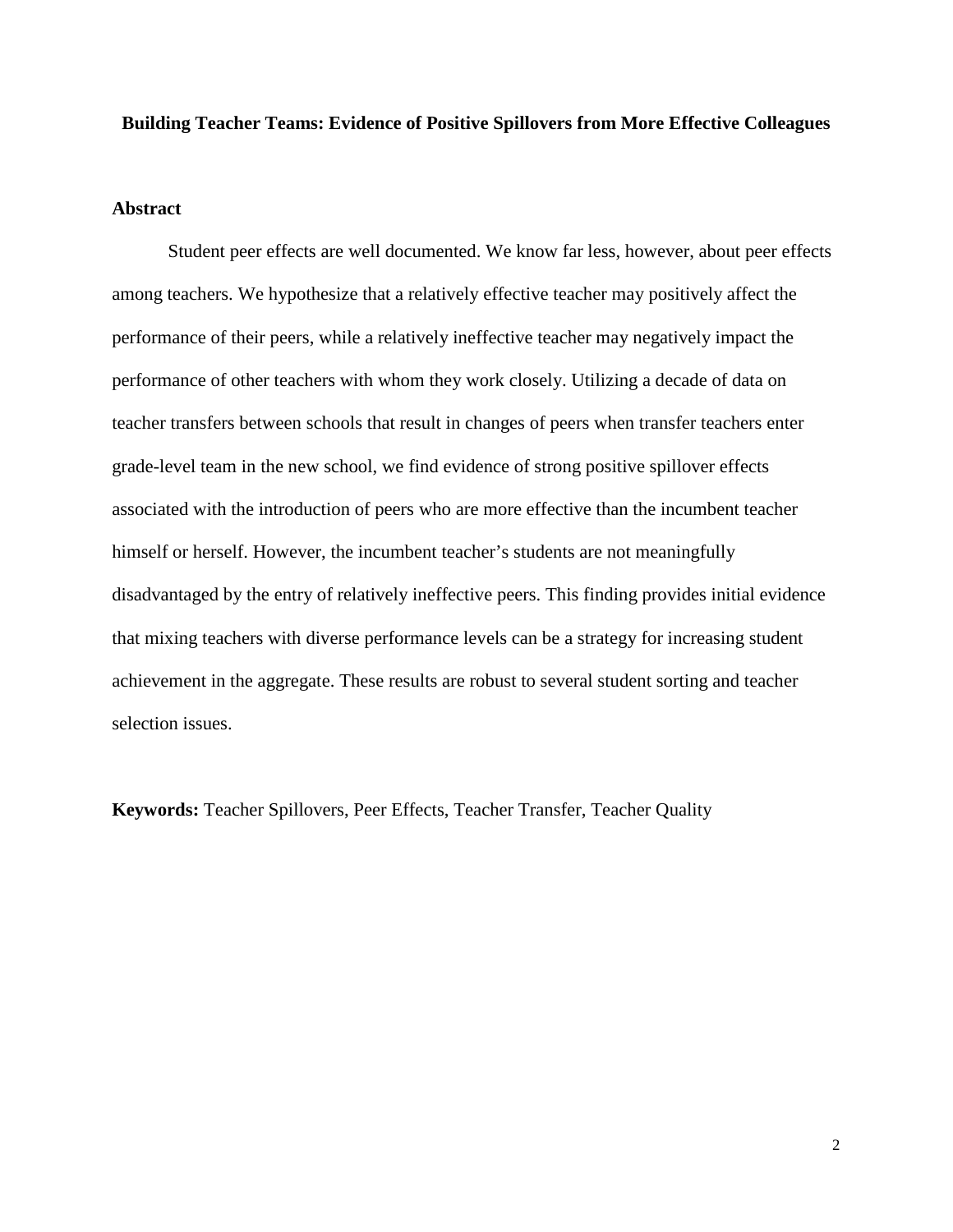Research provides persuasive evidence on teachers' contributions to student achievement (Aaronson, Barrow, & Sander, 2007; Koretz, 2002; McCaffrey, Lockwood, Koretz, Louis, & Hamilton, 2004; McCaffrey, Sass, & Lockwood, 2009; Rivkin, Hanushek, & Kain, 2005; Rockoff, 2004; Sanders & Rivers, 1996). Yet alongside a large research base showing evidence of peer effects in other workplaces (see Herbst & Mas, 2015), an emerging body of research suggests that student achievement is a function not just of one's own classroom teacher but of the combined effort of the classroom teacher and others with whom he or she works. The quality of a teacher's colleagues, for example, is correlated with the test score gains made by that teacher's students (Jackson & Bruegmann, 2009). Teachers' instructional expertise diffuses through professional interactions, and thus can change colleagues' classroom practices (Author, 2013). Teachers' collaboration with one another within teams can increase their effectiveness as measured by raising student achievement gains (Author, 2015).

Despite this initial evidence, our understanding of teacher spillover effects remains limited. If spillover effects are non-negligible, ignoring them means underestimating the impact of effective teachers. By focusing only on effects on students in a teacher's own classroom, evaluations of efforts to increase teacher quality or its equitable distribution across schools, such as the U.S. Department of Education's Talent Transfer Initiatives (Glazerman, Protik, Teh, Bruch, & Max, 2013), may underestimate those efforts' total impacts. Assuming no spillover effects in models that states and districts use to measure teachers' "value added" to student achievement may not be appropriate (Jackson & Bruegmann, 2009; Yuan, 2015). Additionally, failure to recognize spillovers among teachers on grade-level or subject-area teams within a school may lead school leaders to miss an important opportunity to strategically build teacher teams in ways that augment all students' learning.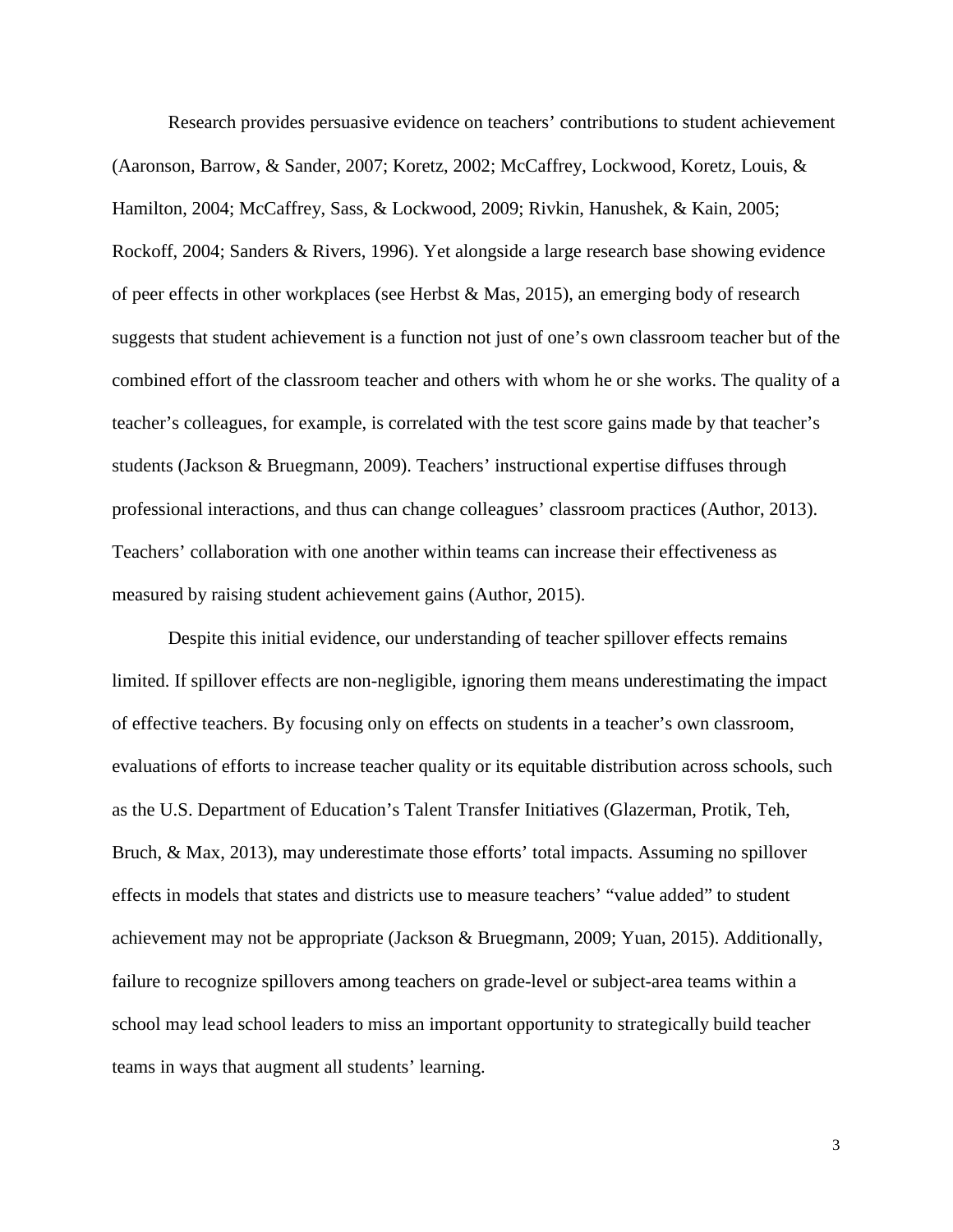This study examines teacher spillover effects using longitudinal administrative data from Miami-Dade County Public Schools (M-DCPS). We apply insights from the economic literature on employee peer effects in other workplaces, which emphasizes the roles of social pressure and knowledge spillover as means for employees to affect the productivity of one another, to model spillovers in the context of teacher work. We then test these models using the case of teacher transfers from other schools in M-DCPS onto existing grade-level teams of existing teachers in elementary and middle schools. The idea behind this test is that if the presence of a more effective teacher on one's team impacts other teachers' own performance, the arrival of a new peer provides an opportunity to observe evidence of this spillover. We ask: Does the effectiveness of a new transfer teacher spill over into other classrooms in that grade? More specifically, does a transfer teacher's entry into a grade-level team affect the achievement of students of incumbent teachers (i.e., those already in the school), and how do these effects depend on the relative effectiveness of transfer and incumbent teachers?

We examine four different potential types of spillovers. First, we look at the average spillover effects of new transfer teachers. This "linear-in-means" model assumes that with the arrival of an effective peer, all incumbent teachers will improve, and conversely, the arrival of an ineffective peer will hurt all others' outcomes. We then consider the non-linearity of spillover effects depending on the difference in prior stable effectiveness between new transfers and incumbent teachers—the "relatively effective" and "relatively ineffective" models. The "relatively effective" approach models how incumbent teachers' effectiveness changes in relationship to the degree to which the new peer is more effective than they are. This model could reflect knowledge transfer from more effective to less effective teachers. Similarly, the "relatively ineffective" approach measures the effect of the degree to which the new transfer is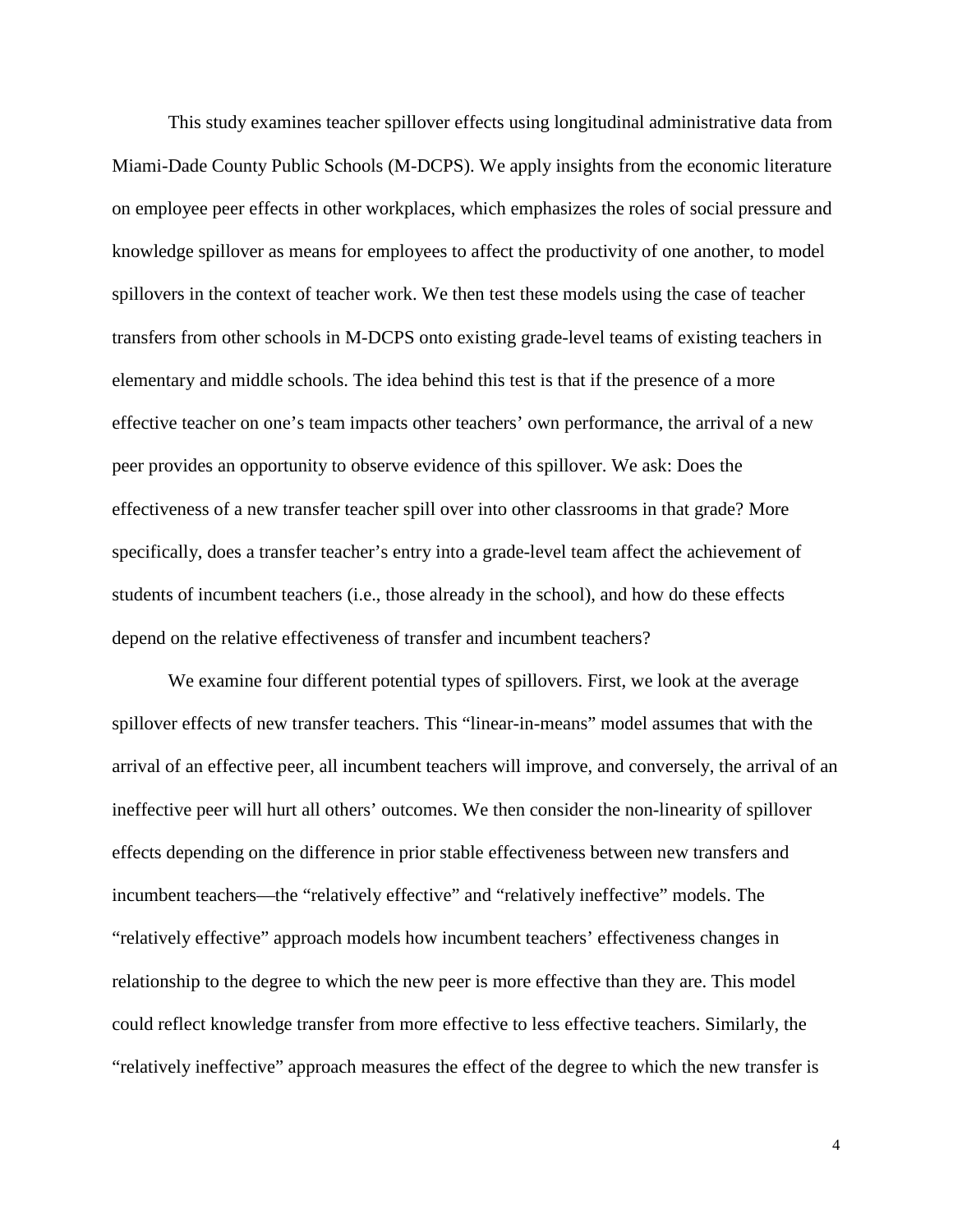less effective. This model could capture a drain on incumbent teachers from having less effective teachers enter their grade. In contrast to the relative approach, we lastly examine the variation of spillover effects depending on the absolute effectiveness of focal (incumbent) teachers. We use "focal" teachers interchangeably with "incumbent" teachers hereafter to refer to those who are already in the grade when the new transfer joins the team and whose students' achievement gains are the outcome measures of the analysis. This "absolute effectiveness" model evaluates which types of teachers are more or less responsive to peers' effectiveness. Less effective teachers may be more affected by the performance of new teachers, because they need greater support from their peers or are more easily influenced.

Although we find some evidence of positive "linear-in-means" effects, we find stronger evidence of positive spillover effects associated with the introduction of relatively effective peers into a teacher group. If a student has a new peer teacher at the same grade level who is about one standard deviation more effective than that of his or her own teacher, this student would have a 1.9 or 2.8 percent of a standard deviation increase in math test scores. This spillover effect is about 23% or 29% of the student's own teacher's effect on his or her achievement gains. We also find that effects are asymmetrical; although teachers benefit from a relatively effective peer, their students are not meaningfully disadvantaged by the presence of relatively ineffective peer. This finding implies the way of grouping teachers to maximize all students' learning is to mix teachers with diverse performance. In keeping with the importance of relatively effective peers, we also find some evidence that low-performing teachers are more responsive to the composition of his or her peer colleagues than high-performing teachers. Having an effective peer teacher particularly benefits students assigned to low-performing teachers.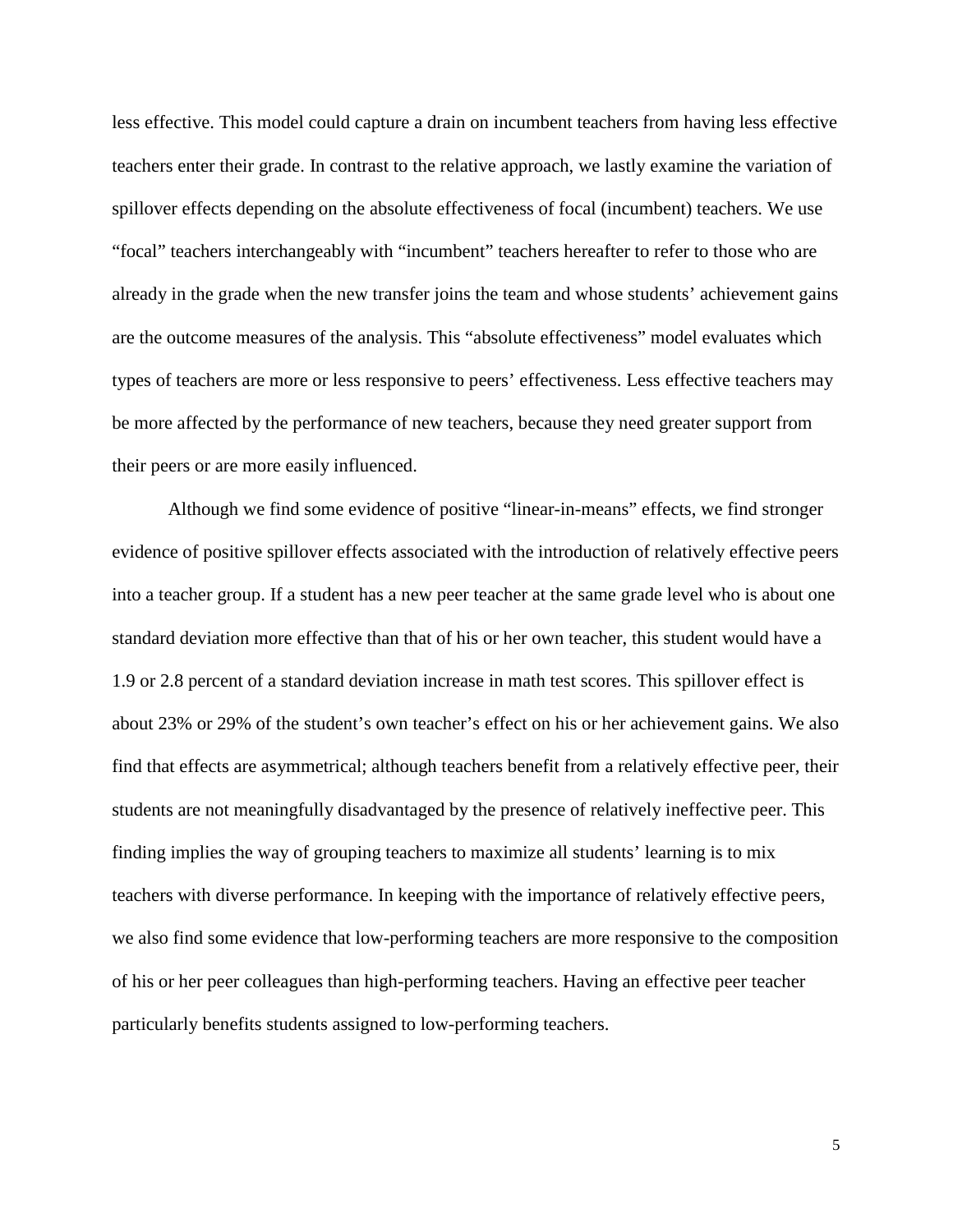In what follows, we first review the literature on spillover effects among employees in schools and other workplaces. Next, we describe the four types of spillover in more detail, motivated by possible spillover mechanisms among teachers. We then describe the data and analytic strategies for testing these models. Lastly, we discuss the main findings and their policy and research implications.

#### **Spillover Effects among Employees in Schools and Other Workplaces**

A large body of research finds evidence of peer effects on worker productivity in both high-skilled and low-skilled occupations and in a variety of experimental contexts (e.g., Battu, Belfield, & Sloane, 2003; Bauer & Vorell, 2010; De Grip & Sauermann, 2012; Herbst & Mas, 2015; Kurada & Yamamoto, 2013; Stoyanov & Zubanov, 2012). Explanations for peer effects in the workplace center on two mechanisms: Social pressure and knowledge transfer (Author, 2014; Cornelissen, Dustmann, & Schönberg, 2013). Social motivation works either by providing relatively low-performing workers with incentives to work more to keep up with other coworkers, or by making high-performing workers reduce their efforts to conform to the group norm. Knowledge transfer, on the other hand, is a process in which workers learn job-relevant knowledge or skills that make them more productive from observing or interacting with coworkers. Research findings are consistent with both mechanisms. For example, as evidence of social pressure, Falk and Ichino's (2006) study of short-term workers stuffing envelopes shows that the presence of a more productive peer working nearby compels less productive workers to work more quickly. Similarly, Mas and Moretti's (2009) study of supermarket cashiers finds that introducing a faster cashier into a shift increases the pace of scanning among others on the shift. These gains are limited to workers in the productive cashier's line-of-sight—suggesting the increase in peer productivity comes from a kind of monitoring pressure—and are concentrated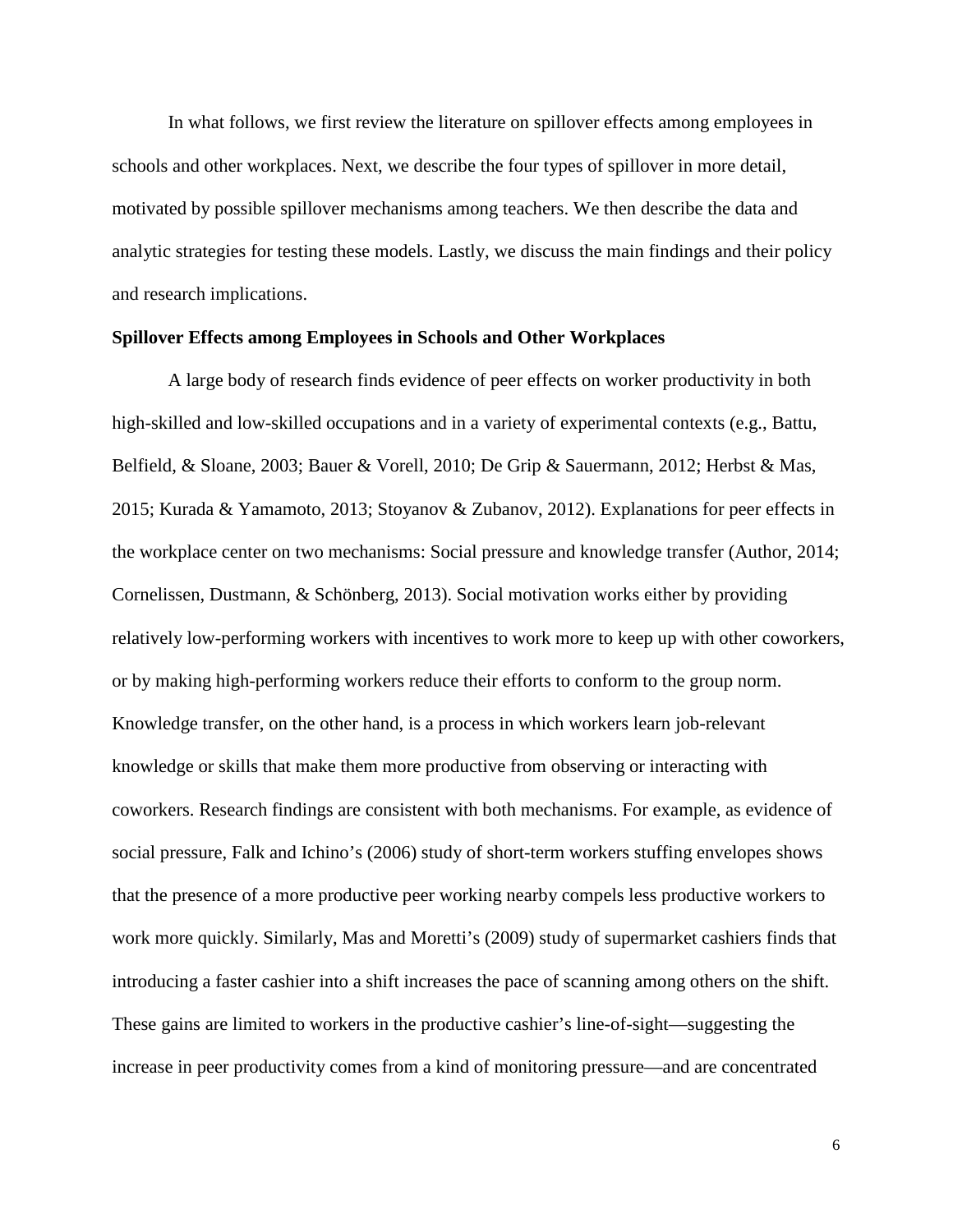among those peers with whom he or she works more frequently. Kurada and Yamamoto (2013) provide another example of conforming to the group norm. When employees were transferred from Japan to European branches of the same global firms, these employees significantly reduce their work hours, resulting from behavioral influences of locally hired staff. The reduction in hours highly depends on the level of the interactions between the transfers and local peers. Substantial research also shows evidence of spillovers consistent with a knowledge transfer mechanism, including studies of the transmission of knowledge learned during a formal training program to other employees (De Grip & Sauermann, 2012) and persistent gains to the productivity of Danish manufacturing firms from hiring high-skilled employees from more productive firms (Stoyanov & Zubanov, 2012).

We know far less about peer effects among teachers in schools, though the collaborative nature of teaching and its substantial on-the-job learning component make teaching a conducive context for spillovers among coworkers (Cornelissen, Dustmann, & Schönberg, 2013). Indeed, using longitudinal elementary school teacher and student data, Jackson and Bruegmann (2009) find that students have larger test score gains when their teachers have more effective colleagues, with the historical peer quality (i.e., estimated value-added from an out-of-sample pre-period) for less experienced teachers explaining about 20 percent of students' own-teacher effects. While their study suggests that peer learning is the major venue for the transmission of the peer effects that they observe, it does not directly measure the knowledge diffusion or peer learning, or the potential heterogeneity of spillover under different peer compositions.

A related strand of quantitative research uses teacher network data to provide more direct evidence on the diffusion of instructional expertise among teachers. Author (2013) identifies that spillover effects of professional development programs through teacher collaboration can be as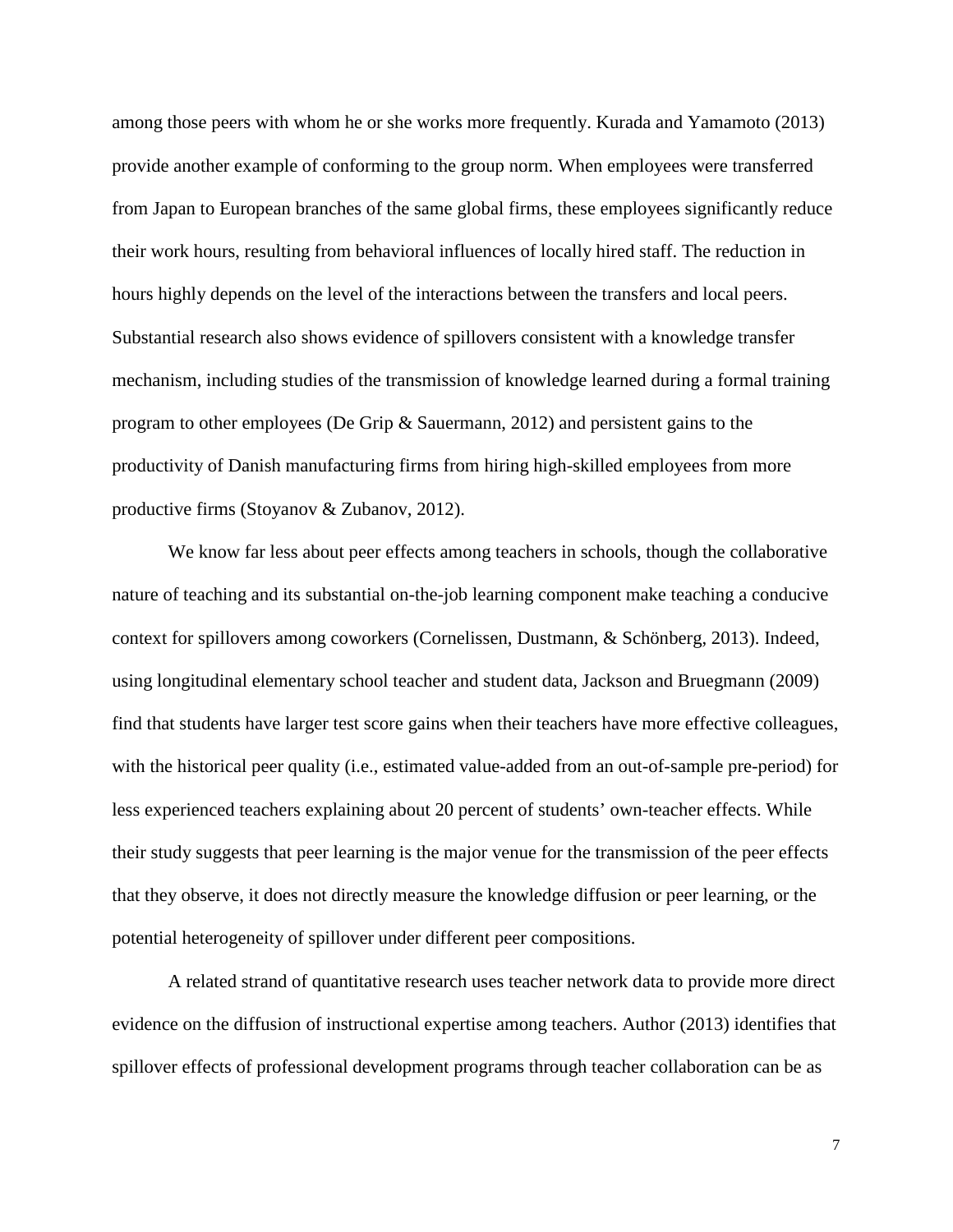large as the program direct effects on changing participating teachers' classroom instruction. Using data from an experimental study of a writing professional development program in 39 schools, the study shows that exposure to colleagues' expertise gained from prior-year professional development significantly increases the breadth of the writing purposes taught by a teacher and the diversity of active learning strategies to engage students in the writing processes. Moreover, teachers whose prior implementation of a new intervention was far from the desired practices responded more to direct participation in organized professional development, while teachers whose prior implementation was more advanced responded more to the sharing of promising practices and engaging in in-depth discussion with colleagues (Author, 2012). These findings provide initial evidence on the heterogeneity of peer influences depending on the level of focal teachers' prior teaching practices; however, they do not include student learning outcome measures; thus, it is unclear if the changes in teachers' self-reported instructional practices can later be transformed into changes in student outcomes.

Not all studies of peers find positive effects. For instance, a study of clustering among Teach for America's (TFA) corps members in disadvantaged schools finds no spillover effects on performance resulting from this placement strategy (Hansen, Backes, Brady, & Xu, 2014). However, in sum, empirical studies of worker peer effects are motivated by examining employees' contribution to organizational productivity beyond individual knowledge, personal attributes and behaviors that produce economic and social values. Rather, these studies highlight that individuals' human capital can have direct effects on their own productivity as well as may increase the productivity of other employees. As a result, organizational decisions about grouping employees into teams can have implications for overall productivity.

#### **Modeling Teacher Spillover Effects**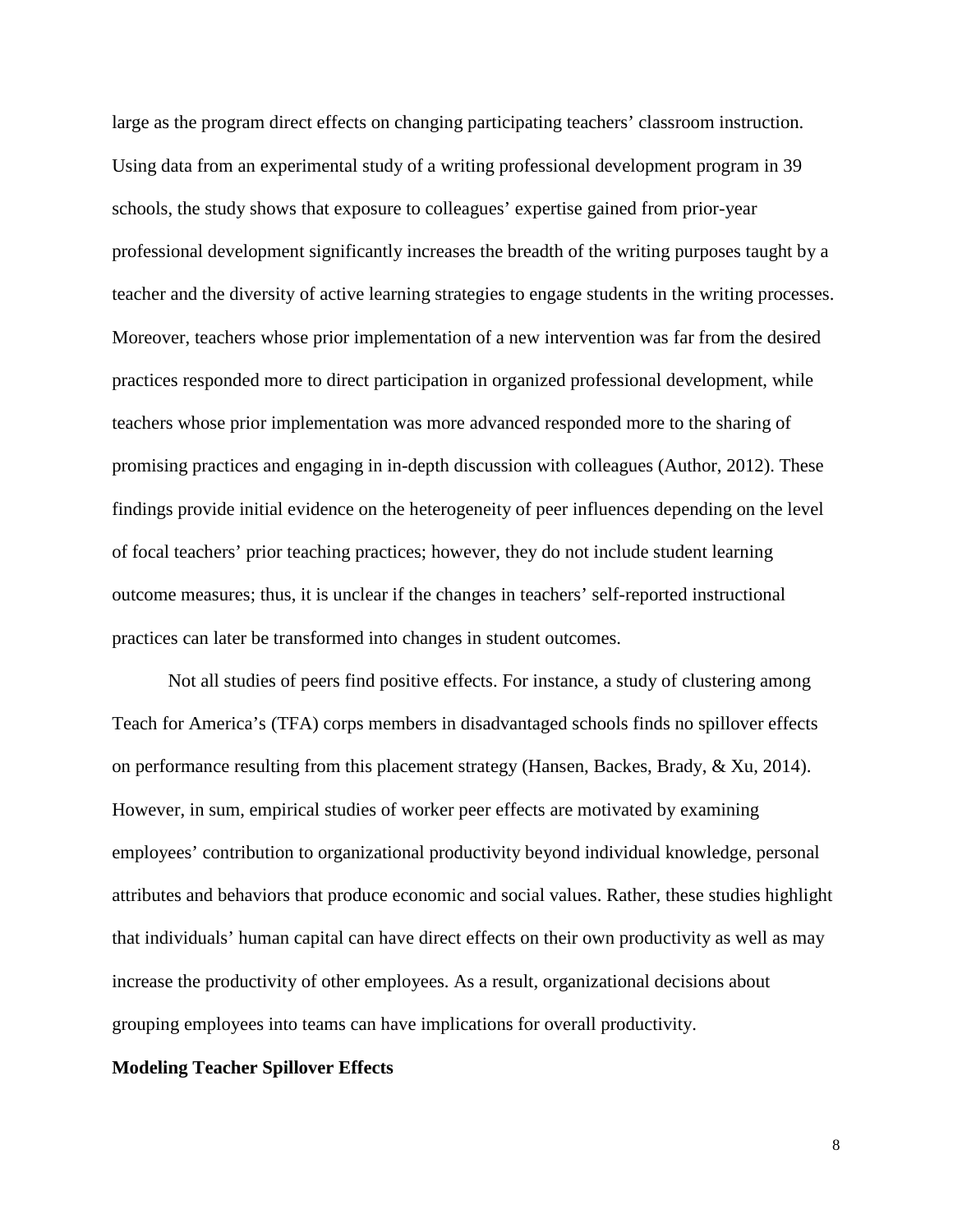Spillover as a mechanism of increasing organizational productivity calls for an in-depth investigation of the structure of peers and the heterogeneous effects of teacher peers in schools. We hypothesize four types of peer influences, motivated by the research on social pressure and knowledge transfer mechanisms (e.g., Author, 2014; Koedel, 2009; Jackson & Bruegmann, 2009; Mas & Moretti, 2009).

First, the most common approach to modeling peer effects is the "linear-in-means" model (e.g., Graham, 2008; Sacerdote, 2001; Summers & Wolfe, 1977), which hypothesizes that an individual's outcomes are a function of the average outcomes and characteristics of his or her peers. In a teacher grade-level team, the linear-in-means approach implies that with the arrival of an effective peer, all incumbent teachers in the team will improve their outcomes, and conversely, the arrival of an ineffective peer will hurt all others' outcomes (Hoxby & Weingarth, 2005). This model is consistent with a mechanism of joint production in which various tasks that would promote student learning are distributed across teachers. For example, teachers may co-teach, coplan, and share duties outside of their own classrooms (e.g., organizing math club). In many schools, teachers also work together to develop curriculum materials and analyze students' assessment data (Author, 2015). The addition of an effective peer could increase the overall productivity of joint activities, while adding a worse peer could reduce this collective productivity. However, while there is some theoretical defense for this linear-in-means model, it fails to capture the knowledge transfer or social pressure mechanism that are at the heart of research on worker peer effects since it doesn't measure how strong the peer is relative to the focal worker.

Peer effects may be nonlinear, varying for different individuals (Carrell et al., 2009; Hoxby & Weingarth, 2005; Imberman, Kugler, & Sacerdote, 2012; Mas & Moretti, 2009). We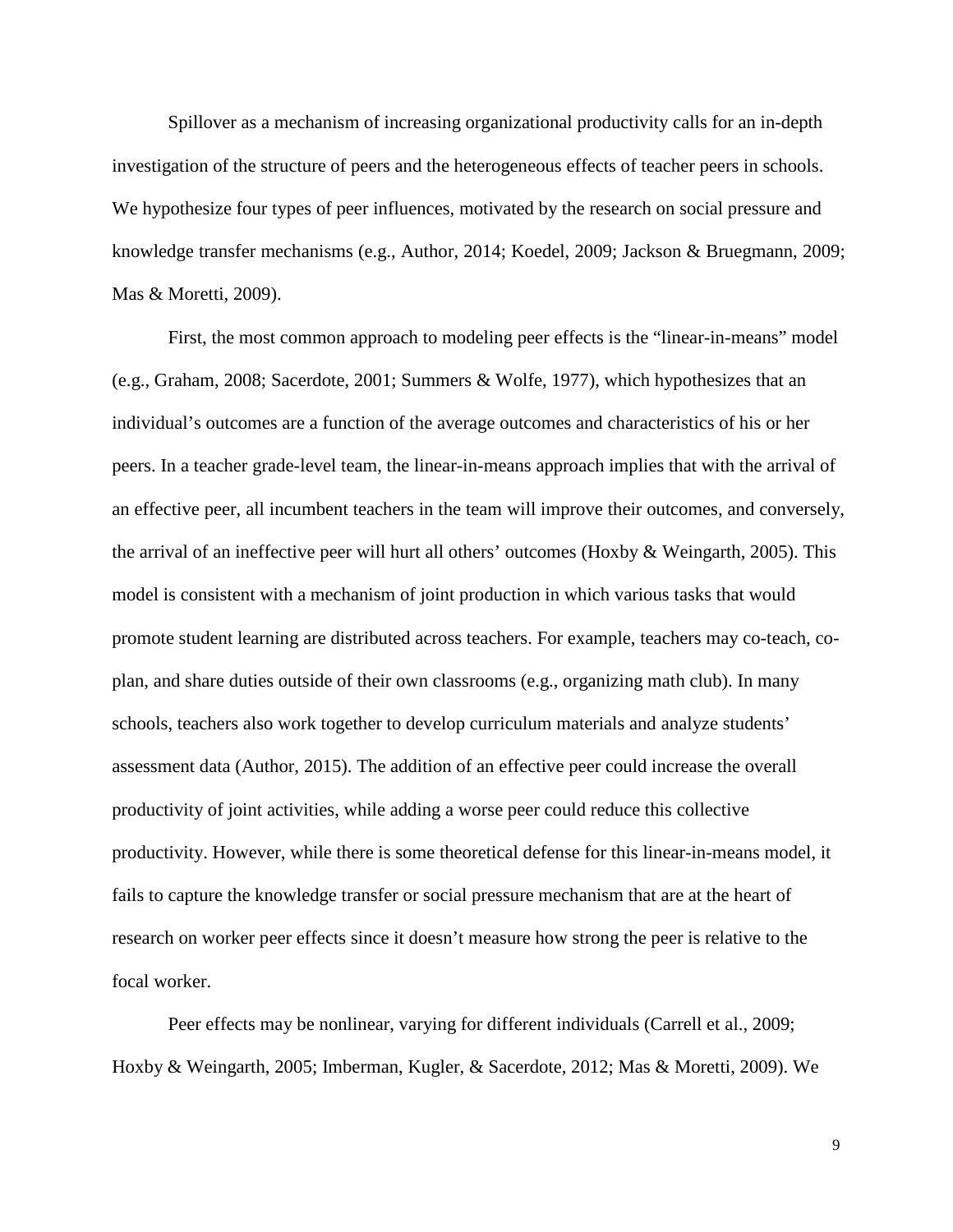examine whether peer teachers may have different effects on their grade-level team colleagues depending on their "relative effectiveness". What may matter for whether there is spillover is how much more or less effective the new colleague is than the teacher already in the team.

As our second model, we consider the case that a "relatively effective" new peer—that is, a teacher transferring into the grade-level team with higher teaching effectiveness than a focal incumbent teacher—could affect the achievement of the focal teacher's students. Although the introduction of a relatively effective peer could worsen outcomes when focal teachers engage in "invidious comparisons" that undermine their confidence or sense of efficacy and, in turn, their effort level (Hoxby  $\&$  Weingarth, 2005), several other potential mechanisms make benefits from working with a more effective peer more likely. One such mechanism that is likely to be especially important in teacher grade-level teams is knowledge transfer or peer learning (Jackson & Bruegmann, 2009). Working with other teachers in teams or professional learning communities provides opportunities for information about effective instructional practices to be disseminated from one teacher to another (Author, 2013; Author, 2015). Working together in teams allows teachers to share curricular materials, to discuss strategies for instruction or classroom management, or to model teaching practices for one another (Coburn & Russell, 2008). Each of these transfer mechanisms would benefit less effective teachers with the opportunity to work with a relatively effective colleague. Moreover, the presence of a relatively effective colleague may increase a less effective teacher's motivation to work harder or seek out new strategies or techniques to increase his or her own effectiveness, through either friendly competition with the colleagues or being influenced by this colleague's enthusiasm for teaching. The social pressure of not wanting to be perceived by colleagues as less productive or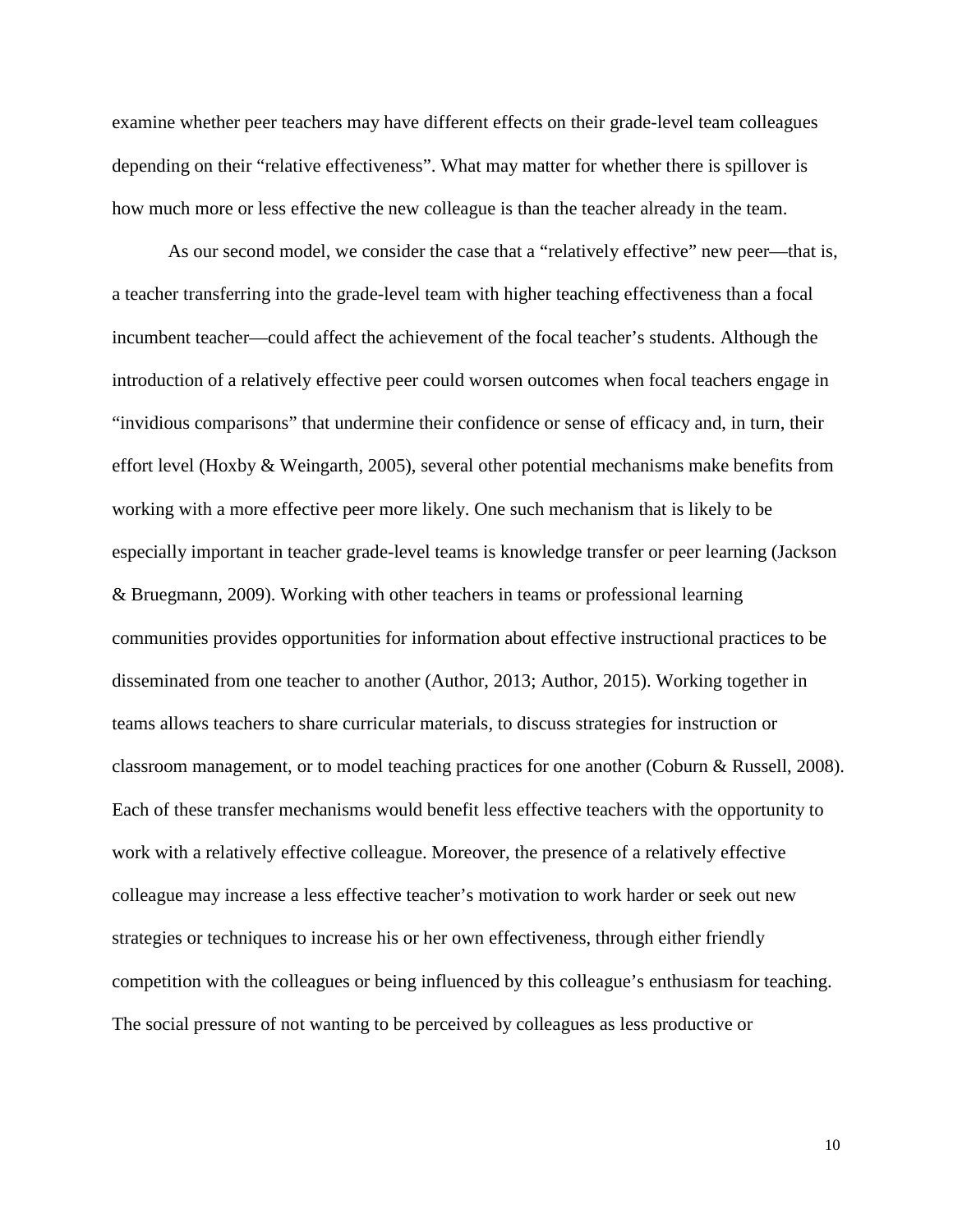uncooperative may motivate less effective teacher to improve when a relatively effective colleague is present (Mas & Moretti, 2009).

Third, we consider the case that the entrance of a relatively ineffective new peer could affect a teacher's students. While it is possible that the arrival of a less effective peer could increase a colleague's performance by motivating this colleague to work harder to compensate for the lower productivity of the new peer, this ineffective peer could have negative impacts. Knowledge transfer is asymmetric. Although there is always something that one teacher can learn from the other, knowledge typically flows from more knowledgeable or productive individuals to those who are less so (Author, 2013; Conley & Udry, 2010). An ineffective peer is thus less likely to provide the more effective colleague with productivity-enhancing insights. However, this peer may impose costs on his or her more effective colleagues by taking up their time or attention in attempting to learn from them. At the same time, ineffective peers are less likely to affect their colleagues positively via prosocial pressure because they do not provide positive reference point that motivates other teachers to emulate them.

Fourth and finally, we examine how peer effects vary depending on the "absolute effectiveness" of *focal* teachers. Although there are incentives for less productive incumbent teachers to "free-ride," easing the pace when a productive peer comes in (Mas & Moretti, 2009), we hypothesize that many less effective teachers will work to minimize productivity differentials with their more effective peers, because they take pride in the social good of their profession. Motivated by prosocial pressure and having more opportunities to receive knowledge as described previously, we anticipate the less effective incumbent teachers, on average, are more likely to accept the positive influence from the new peers. In contrast, effective incumbent teachers are less affected by their peers because they may be less motivated to turn to their peers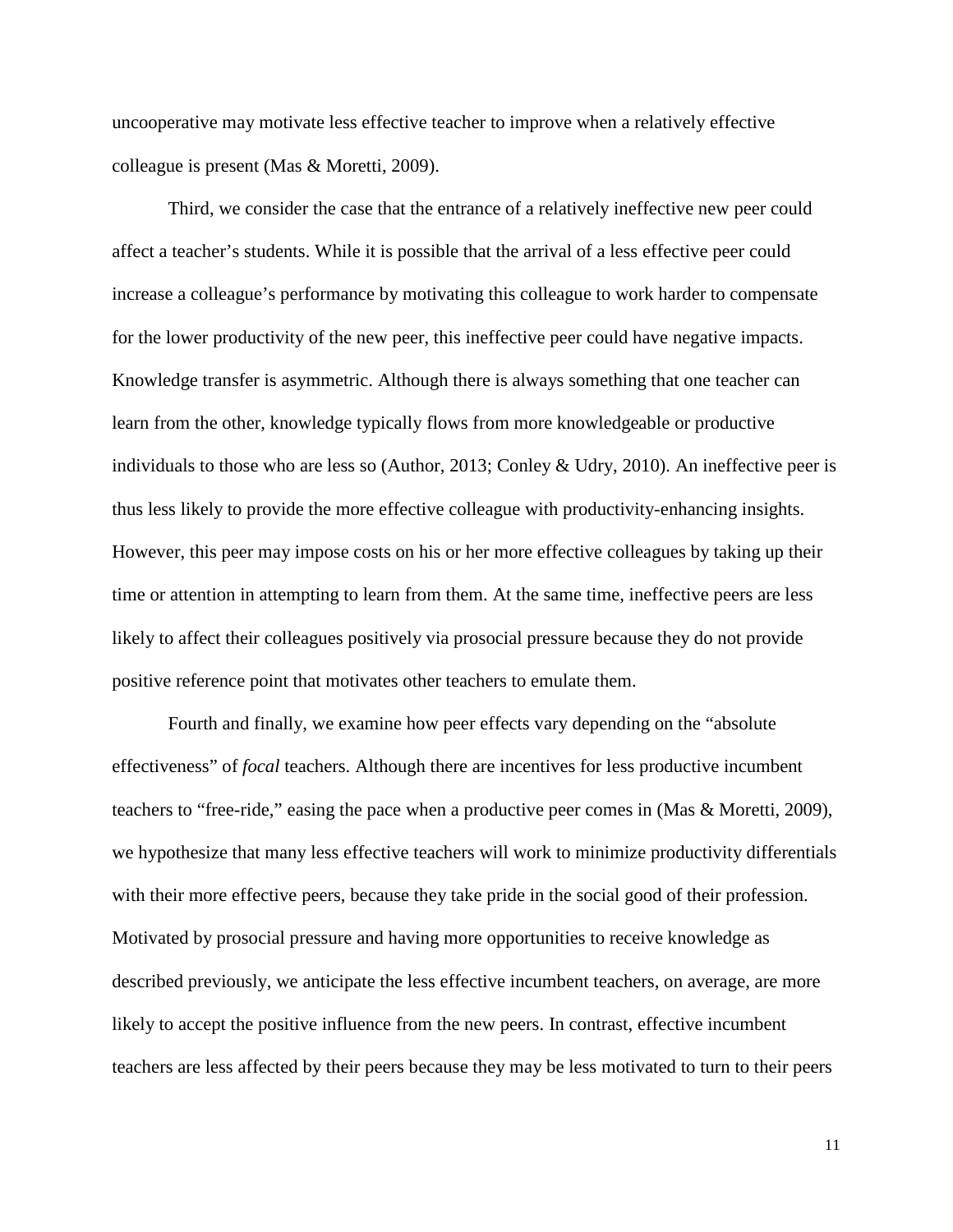for supports or fewer opportunities to receive constructive help. These dynamics would lead to variation in spillover effects by the absolute effectiveness of the focal teachers.

#### **Data and Sample**

Our data come from M-DCPS, the fourth-largest school district in the United States, and cover the school years from 2003-04 through 2012-13. We focus on math teachers in grades 3–8 who can be linked to students for whom we have state standardized test scores in math. The data cover about 1.15 million student-year observations over the 10 years.

Our analysis focuses on estimation of spillover effects in math for several reasons. First, prior studies show that teachers generally have a stronger effect on math achievement than on reading (e.g., Nye, Konstantopoulos, & Hedges, 2004). Analysis of the data used in this study similarly suggest that the estimated effect of a student's classroom teacher on test scores is only about one-third to one-half as large in reading as in math. Second, mathematics teaching may provide a context more conducive to spillover effects than teaching in other subjects. Research has documented the distributed nature of math teaching in many schools, with teachers working together to set goals, choose instructional activities, design assessment instruments, and interpret evidence of learning (Cobb, de Silva Lamberg, & Dean, 2003). More so than many other subjects, there is widespread agreement on appropriate content, sequence, and pedagogy, which means both greater opportunities to coordinate across classrooms and greater likelihood that teachers are following similar curricula and routines. This consensus can provide a helpful basis for peer learning (McLaughlin & Talbert, 2001; Siskin, 1994). Math teachers frequently have conversations with one another about teaching and students' interactions with material across classrooms that provide opportunities to learn from one another (Horn, 2005; Horn & Little, 2010). These collegial interactions have been linked to improvement in math teachers'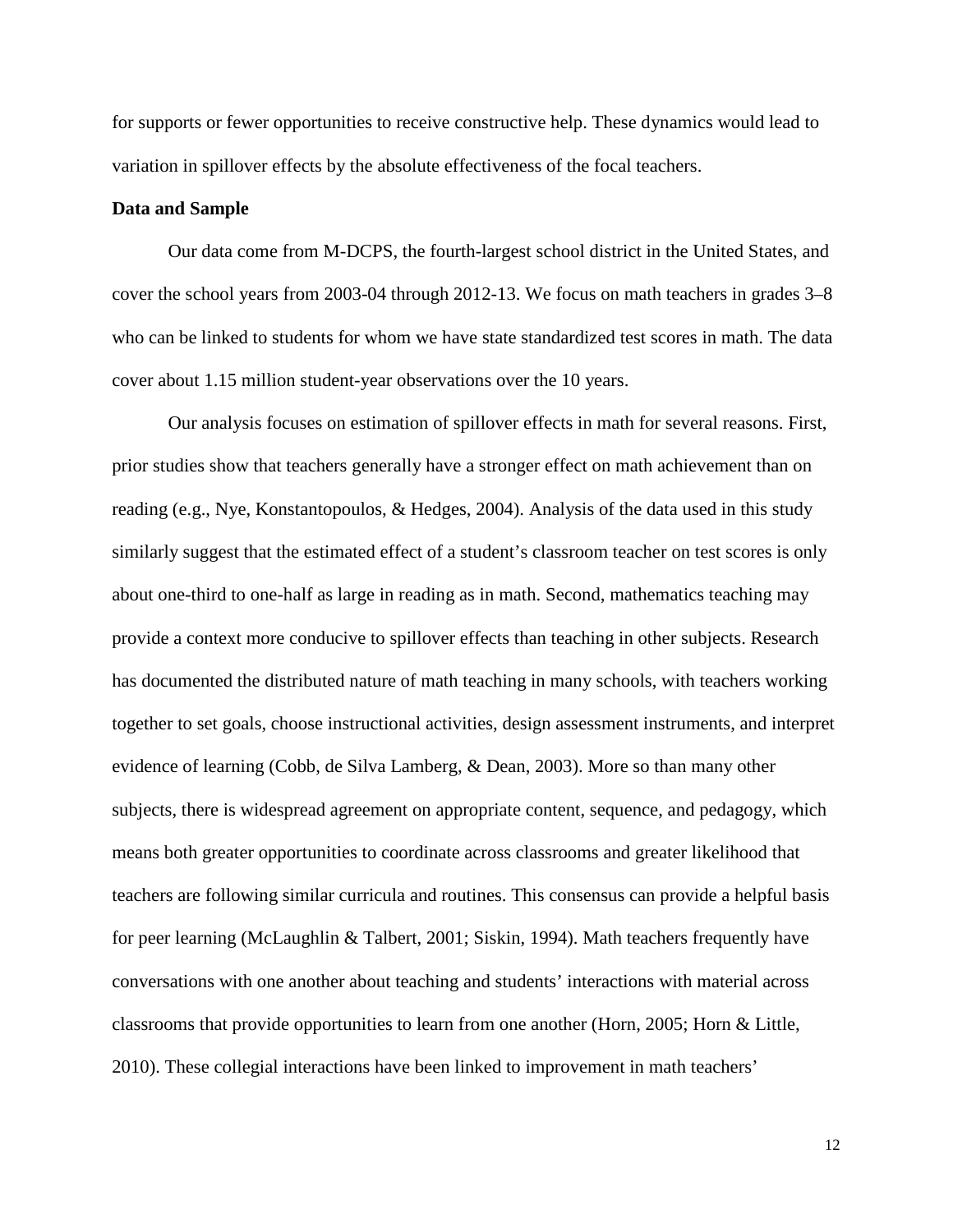instructional practice (Author, 2014). Moreover, at least one prior study shows much greater impacts of collaboration with colleagues around instruction on effectiveness in math than in reading (Author, 2015, pp.28–30). While we focus on math in the main text for the purpose of brevity, we provide details of our analyses of reading achievement in Appendix A. Although overall our findings are weaker in reading than in math, we do find similar effects in the final "absolute effectiveness" model.

Table 1 describes the sample. Approximately nine percent of students are white; 25 percent black; 65 percent Hispanic; 49 percent female; 13 percent with limited English proficiency; 72 percent eligible for subsidized lunch (FRPL); and 12 percent with special education needs. Besides conventional elementary and middle schools, M-DCPS has K-8 schools and combination schools (middle and high schools). Across these different school types, a math teacher in elementary grades (3-5) typically works with one group of students across multiple subjects, while a math teacher in secondary grades (6-8) typically works with multiple groups of students within one subject area. Close to 60 percent of students are enrolled in elementary grades, with the rest in middle grades. We define a teacher's primary grade level as the grade for which she teaches the largest number of students in a given year.<sup>[1](#page-33-0)</sup>

#### [TABLE 1 HERE]

We measure teachers' annual performance in raising students' math test scores using value-added scores. Our preferred value-added model estimates teacher-by-year fixed effects, accounting for students' test scores in math and reading in the prior year, demographics, English proficiency, and disability status, as well as the averages of these variables at both classroom and school levels (see Appendix B). This model adjusts teacher effect estimates for nonrandom assignment to students based on students' time-varying and invariant characteristics and school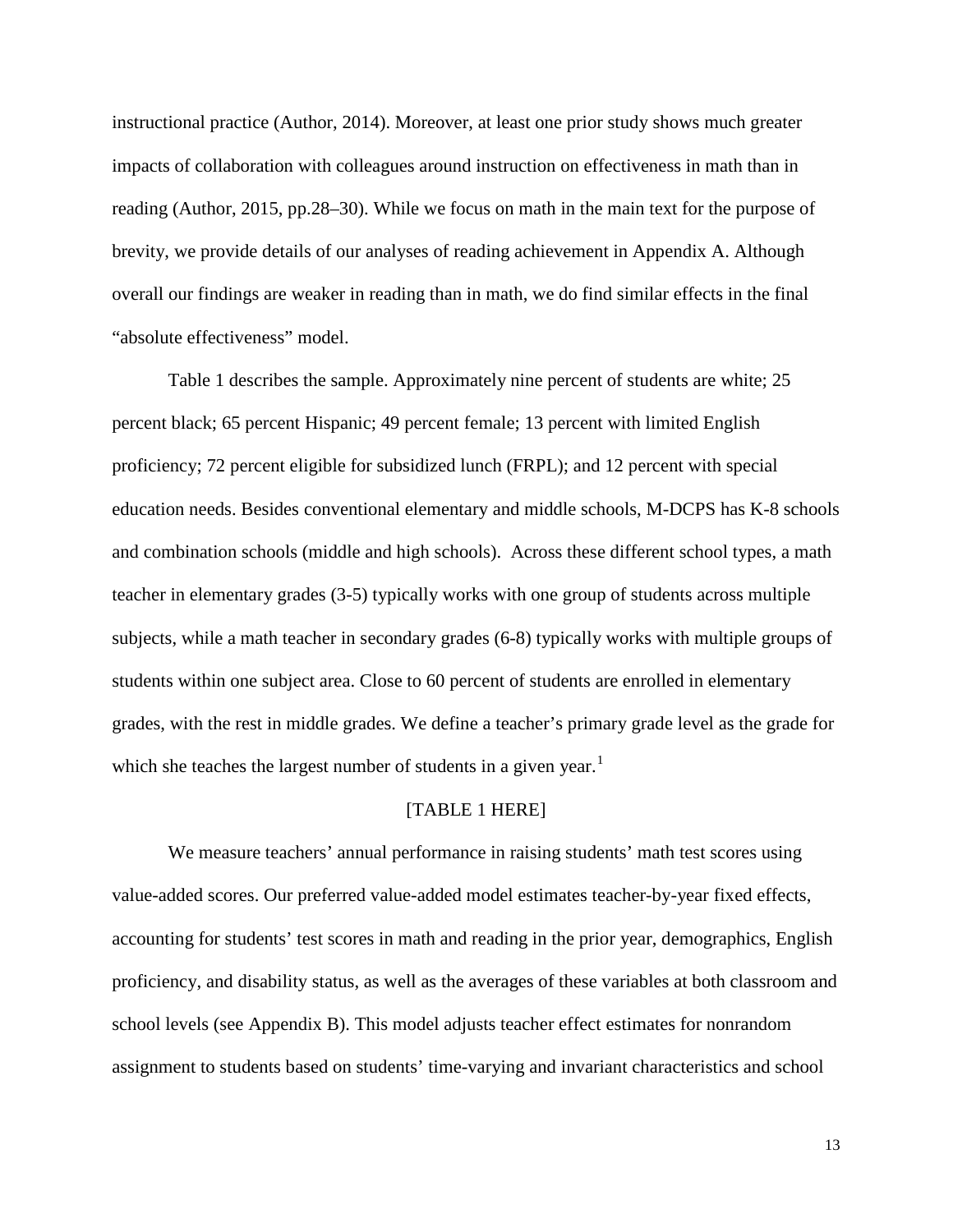contexts. This model outperforms other popular value-added models and the student percentile growth model when nonrandom assignment of students exists (Chetty, Friedman, & Rockoff, 2014; Guarino, Reckase, Stacy, & Wooldridge, 2015). To further confirm that our spillover estimates do not vary depending on value-added models, we construct alternative value-added models with either student or school fixed effects. These alternative models yield similar estimates of spillover effects to our preferred model.<sup>[2](#page-33-1)</sup>

After obtaining the teacher-by-year fixed effect estimates, we then shrink the estimates using the empirical Bayes (EB) methods to adjust for sampling and measurement errors and bring imprecise estimates closer to the mean (see Author, 2012, for a description of the shrinking method). After shrinking the value-added estimates, we standardize them to have a mean of 0 and a standard deviation of 1 in each year to facilitate interpretation. We acknowledge that EB estimators do not always reduce the misclassification of teachers, particularly under nonrandom teacher assignment (Guarino, Maxfield, Reckase, Thompson, & Wooldridge, 2015). In our study, the Spearman's rank correlation coefficient between the shrinkage estimates and teacher fixed effect estimates without shrinkage is 0.998. The strong correlation between shrinkage and fixed effect estimates is because we exclude teachers whose class size was less than 10 students per year. Unsurprisingly, when we replace the EB estimates with teacher fixed effects in Equation 1- 3, results (as included in the Online Appendix Table OA-1) are very consistent with main results using shrinkage estimators.

We then average three lagged value-added measures to account for concerns about yearto-year fluctuation of value-added measures due to the variation in true teacher performance over time and measurement error (Author, 2013). We name this aggregated measure as teachers' *prior stable effectiveness*. This prior stable effectiveness has at least two advantages. First, the stable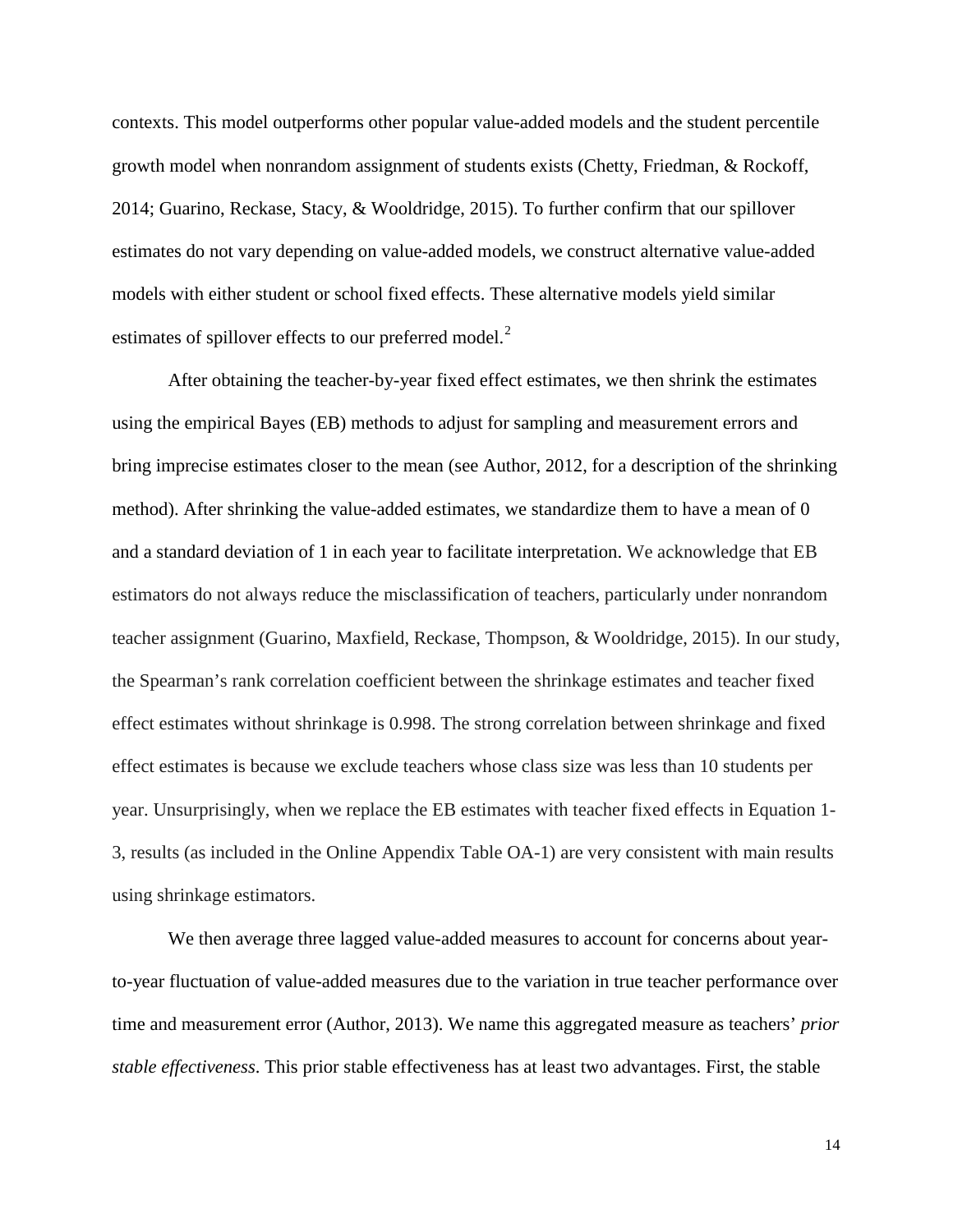effectiveness prior to the peer shock of new transfers avoids the reflection problem in peer effect estimation, which we will explain further in next section (Manski, 1993). Second, this stable measure mitigates the spurious relationship between new transfers and incumbent teachers due to contemporaneous shocks to all teachers at a given point in time.

There are 1,594 teacher-year transfer observations in the data that have stable teacher effectiveness measures over these ten years. As shown in Table 1, approximately 37 percent of these transfer teachers are white, 34 percent black, and 26 percent Hispanic. The total percentage of nonwhite transfer teachers is little over 63 percent, which is about eight percent higher than staying teachers. About 77 percent of transfer teachers are female, compared to 83 percent of incumbent teachers. The average transfer teachers' working experience in this district is 7.6 years, which is about 3.5 years junior than the average teaching experience in the district. Moreover, transfer teachers are, on average, less effective than incumbent teachers (-0.21 vs. - 0.05), less likely to have advanced degree (master's or higher, 43 percent vs. 45 percent), but have fewer days absent from work (5.8 vs. 6.6).

#### **Analytic Strategies**

We estimate spillover effects by leveraging the peer shock to incumbent teachers due to new teachers' transferring into a teacher group. Our main analyses focus on grade-level peers, teachers who teach the same grade in the same school and year. This peer definition allows us to use different fixed effects in modeling spillover effects of new peer teachers on incumbent teachers' student achievement. For example, we use (a) school-grade fixed effects to control for stable characteristics and practices in the given grade and school (e.g., stable peer effects among continuing teachers in a given school and grade) (b) school-year fixed effects to control for other possible school-year shocks than new peers' entry (e.g., enhanced professional development or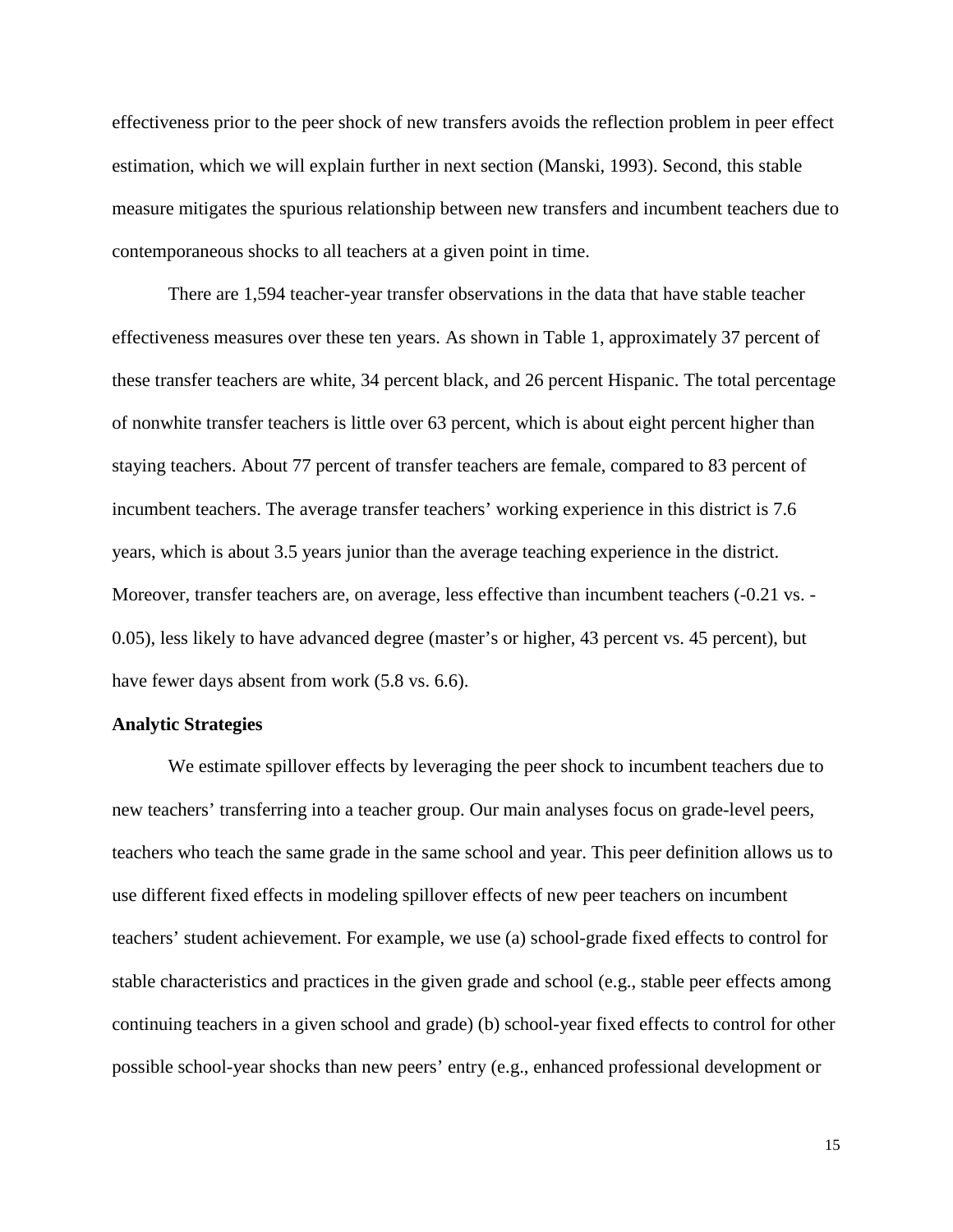teacher collaboration in the school in a given year), (c) year fixed effects to control year-to-year variations in district policies that may influence teacher collaboration and student achievement, and (d) grade fixed effects for grade-level differences that could affect both student achievement and teacher transfer behaviors.

Peer effects may expand beyond grade-level peers. This expansion may be particularly likely in schools with strong teacher collaborative activities. However, school-level peer estimates are subject to other yearly shocks to the schools that may coincide with the arrival of new peers and cannot be easily addressed using our data. We thus focus on grade-level peer effects. To demonstrate the possible spillover beyond the grade level, we show school-level estimates in Appendix C with a caveat of weaker identification strategies.

There are three key challenges for identifying peer effects in literature: Common influences, reflection, and selection, all of which can lead to bias in the estimate of peer effects. If we were to use peer characteristics that were contemporaneous with the focal teacher effect, we would worry about common influences, for example, students having an illness at the time of the test or teachers' co-participation in professional development programs. These common influences would affect the performance of both new transfers and incumbent teachers, and appear to be a peer effect. However, since we measure the peer characteristic—value-added prior to when the peer and focal teacher interact, these common influence problems should not bias our peer effect estimates. The reflection problem is similar. It refers to the scenario when one individual's outcome is influenced by others in a given period of time, and influences others in the same period (Manski, 1993). Because we use the peer teacher value-added prior to when he or she met the focal teacher, reflection is not a problem in our case.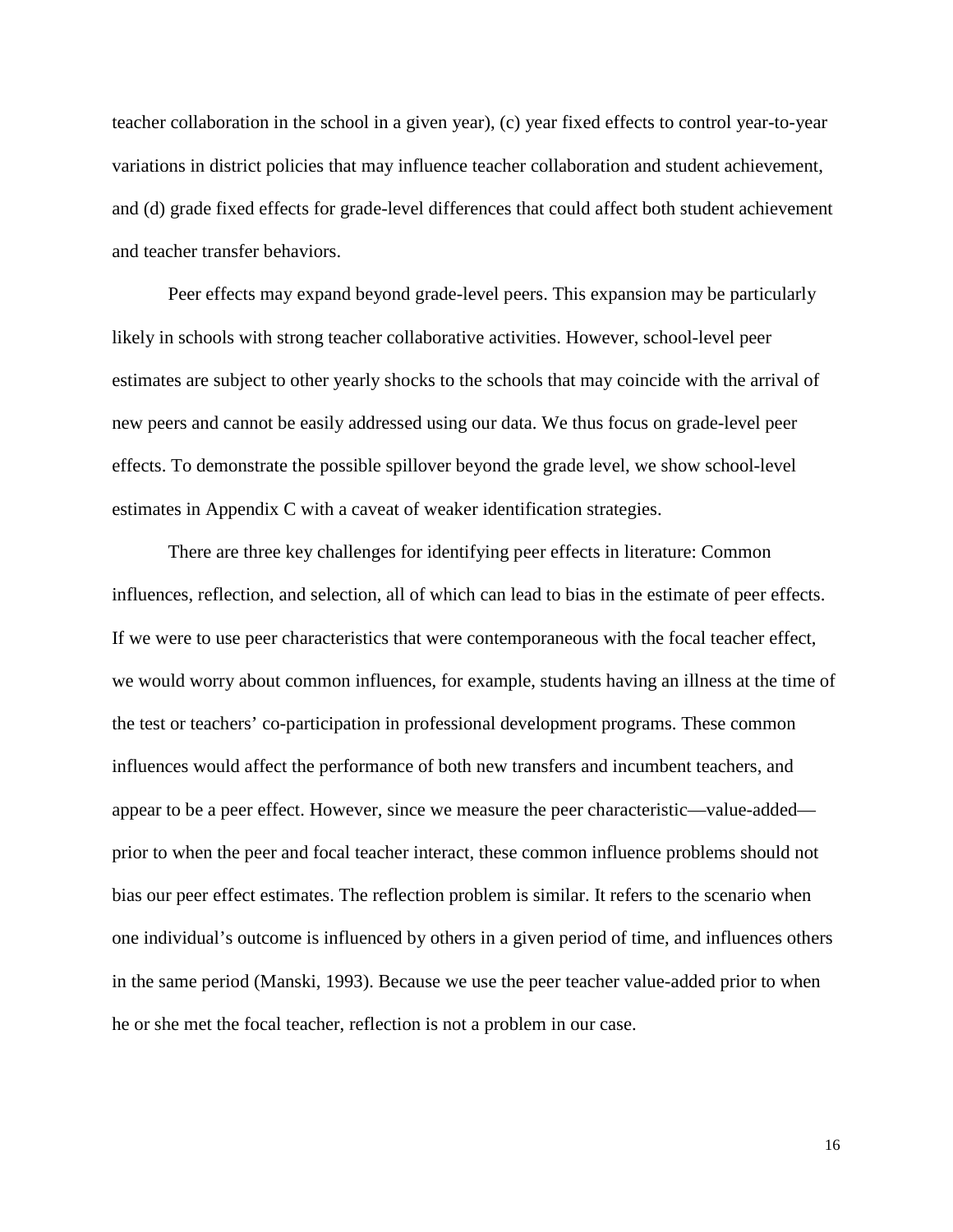The final potential source of bias—selection— is more difficult to address. Selection may bias the peer estimates in settings where peers self-select into peer groups in a manner that is unobserved to researchers. For example, new transfers may select schools with similar peers, or principals may assign new transfers to peer groups with similar productivity. This selection could cause substantial upward bias in the estimated magnitude of peer effects (Sacerdote, 2011). By controlling for incumbent teachers' prior stable effectiveness and by comparing grades within schools within a given year, we adjust for much of this selection. We conduct falsification tests to examine other potential mechanisms of teacher selection in a later section in the paper, confirming that any resulting biases have little impact on our estimates. Moreover, we use (a) school-grade fixed effects to account for the time-invariant attractiveness of a particular grade in a school, (b) school-year fixed effects to account for time-varying attractiveness of a particular school in a given year, and the year-to-year variation in vacancies in a given school due to teacher turnover or the increase in student enrollment, and (c) time-varying lagged student achievement scores to account for the possibility of transfer teachers using such information to make their selection.

*"Linear-in-means"*: To construct the "linear-in-means" model, we model student math test score as a function of his or her teachers' prior effectiveness and the average prior stable effectiveness of new peer teachers. In particular, we model:

$$
A_{ijgsf} = \alpha_0 + \alpha_1 A_{ijgsf-1} + \alpha_2 A_{ijgsf-1}^{other} + \gamma_1 X_{ijgsf} + \gamma_2 C_{ijgsf}
$$
  
+  $\beta_1 * \theta_{jgsf-1,2,3} + \beta_2 * \theta_{kgsf-1,2,3} + SG_{gs} + \pi_t + \varepsilon_{ijgsf}$  (1)

where A*ijgst* is the math exam score of student *i*, taught by incumbent teacher *j* in grade *g*, school *s*, and year *t*. This variable does not include new transfers' own students' scores on the left-hand side of the equation but only includes students' test scores of incumbent teachers, so that we can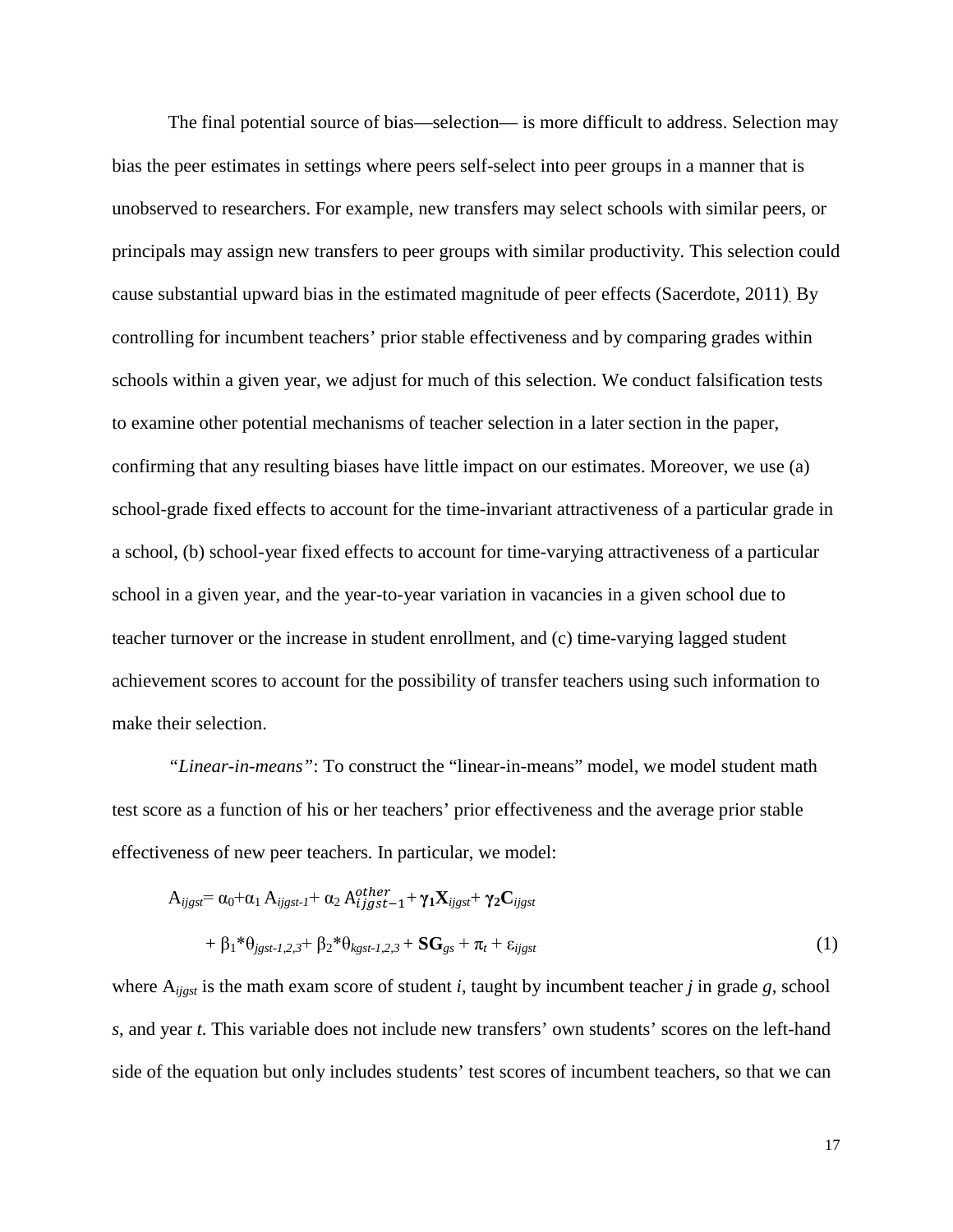better attribute the gain in test scores to peer effects, rather than to own teachers' contribution to student achievement gains. A*ijgst-1* indicates this student's prior year math test score and  $A_{ijgst-1}^{other}$  indicates his or her prior year score in the other subject (e.g., reading).  $\mathbf{X}_{ijgst}$  is a vector of student *i*'s characteristics, including poverty status, whether the student is an English language learner, the student's race, gender, age, prior suspension, and prior absence. **C***ijgst* is a vector of student *i*'s classmates' characteristics, such as percent of students eligible for subsidized lunch, percent of students who are English language learners, percent of Hispanic, African American, Asian, and white student, percent of female students, average age, average number of days suspended, average days absent, and the average and standard deviation of prior scores in math and reading.  $\theta_{\text{jgst-1,2,3}}$  is student *i*'s own teacher *j*'s value-added scores averaged over prior three years ( $t$ -1,  $t$ -2, and  $t$ -3)—the focal (incumbent) teachers' prior stable effectiveness.  $\theta_{kgst-1,2,3}$  is the newcomer *k*'s value-added scores averaged over three years prior to transferring into this school ( $t$ -1,  $t$ -2, and  $t$ -3); and  $\beta_2$  captures the "linear-in-means" estimate.  $\mathbf{SG}_{gs}$  is the school-grade fixed effects, and  $\pi_t$  is the year fixed effects. We also estimate Equation 1 with the combination of school-year, and grade fixed effects. We cluster the standard errors at the school-grade-year level. ε*ijgst* is the error term.

*"Relative effectiveness"*: We then examine how the peer effects vary depending on the difference in effectiveness between the transfer and focal teacher —student *i*'s own incumbent teacher *j*. We define "relative effectiveness" as how much more effective the new transfer *k* was over the preceding three years than the focal teacher. "Relative ineffectiveness" is then defined as how much less effective the new transfer *k* was than the focal teacher *j*. We estimate the effects of these two types of peers separately because we suspect differential effects of "relatively effective" and "relatively ineffective" peers.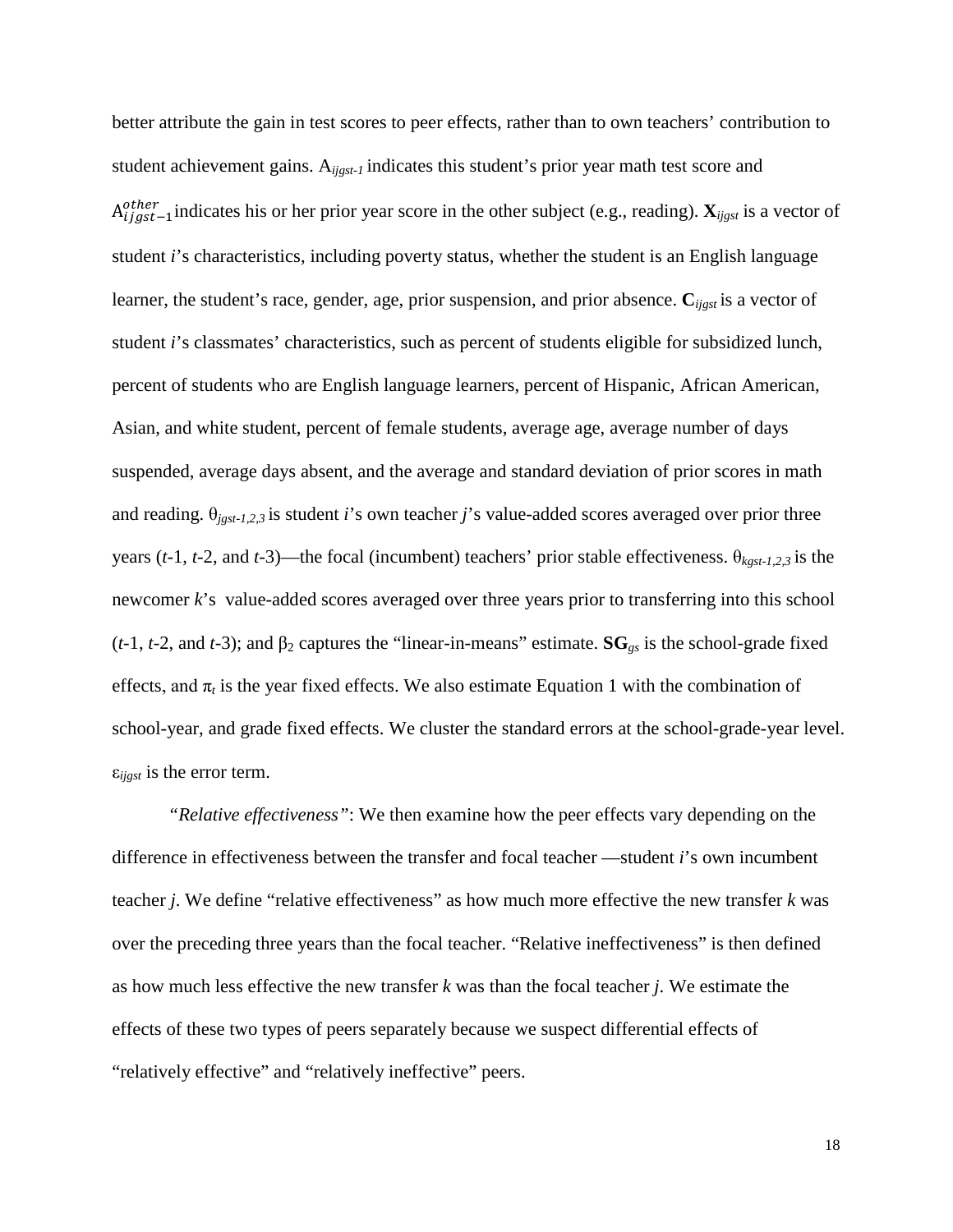*Relative effectiveness* 
$$
k
$$
,  $j_{gsst-1,2,3}$   $= D^*(\theta_{kgst-1,2,3} - \theta_{jgst-1,2,3})$   
*Relative ineffectiveness*  $k$ ,  $j_{gsst-1,2,3}$   $= (1-D)^*(\theta_{kgst-1,2,3} - \theta_{jgst-1,2,3})$   
where D=1 if  $(\theta_{kgst-1,2,3} - \theta_{jgst-1,2,3}) > 0$ ; D=0 if  $(\theta_{kgst-1,2,3} - \theta_{jgst-1,2,3}) < 0$ .

We estimate the effects of "relatively effective" and "relatively ineffective" peers using Equation 2.

$$
A_{ijgsf} = \alpha_0 + \alpha_1 A_{ijgsf-1} + \alpha_2 A_{ijgsf-1\ reading} + \gamma_1 X_{ijgsf} + \gamma_2 C_{ijgsf} + \beta_1 * \theta_{jgsf-1,2,3}
$$
  
+
$$
\beta_2 * Relative Effectiveness_{k, jgsf-1,2,3} + \beta_3 * Relative Ineffectiveness_{k, jgsf-1,2,3}
$$
  
+
$$
SG_{gs} + \pi_t + \varepsilon_{itgsf}
$$
 (2)

*"Absolute effectiveness":* We then test for heterogeneous effects depending on the prior stable effectiveness of incumbent teachers using an interaction term between incumbent teacher *j*'s prior stable effectiveness and new peer *k*'s prior stable effectiveness. Equation 3 illustrates the estimation model.

$$
A_{ijgsf} = \alpha_0 + \alpha_1 A_{ijgsf-1} + \alpha_2 A_{ijgsf-1\ reading} + \gamma_1 X_{ijgsf} + \gamma_2 C_{ijgsf} + \beta_1^* \theta_{jgsf-1,2,3} + \beta_2^* \theta_{kgst-1,2,3} + \beta_3^* \theta_{jgsf-1,2,3} \times \theta_{kgst-1,2,3} + SG_{gs} + \pi_t + \varepsilon_{ijgsf}
$$
\n(3)

where  $\beta_3$  indicates the amount of additional gain in student *i*'s test score that can be attributed to a new transfer teacher *k*, with one standard-deviation increase in own teacher *j*'s prior stable effectiveness. This interaction effect identifies what types of teachers more or less benefit from a high-performing peer.

We conduct robustness and falsification tests to examine how plausible teacher selection and student sorting may bias the main estimates of grade-level spillover effects. These tests are detailed in the next section.

#### **Results**

#### *Grade-level Spillover Patterns*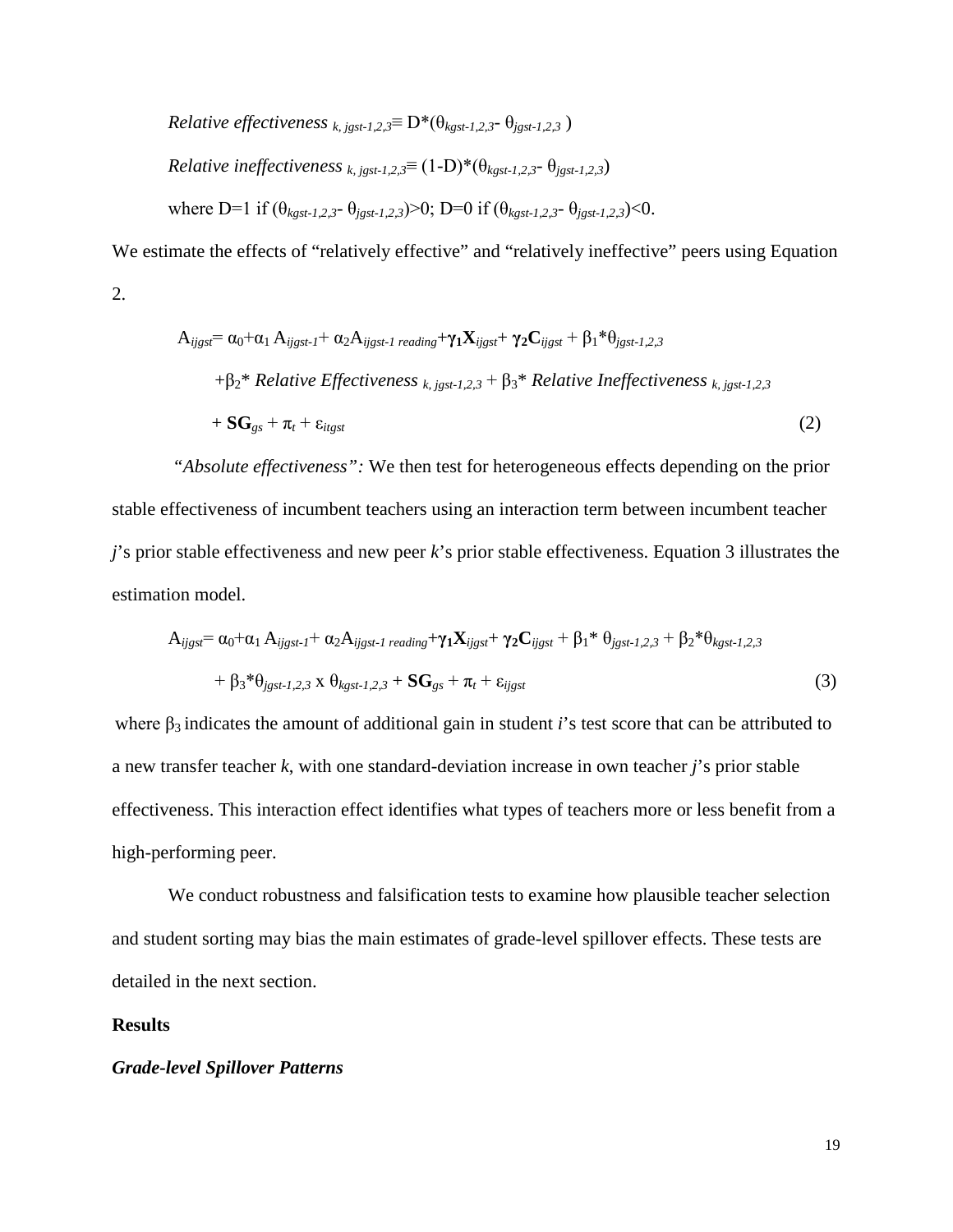For each type of spillover models, we present figures that graphically illustrate the patterns and regression estimates that formalize these patterns. Figure 1 shows a positive association of the new peers' prior stable effectiveness with focal teachers' student math achievement. This pattern is formalized in the linear-in means estimates in Table 2. The average effects of a one standard deviation change in the prior stable effectiveness of the new transfer teacher on the achievement gains of students taught by incumbent teachers in the same grade, are between one percent and two percent of a standard deviation of students' math test scores. They are positive and mostly statistically significant at either the 0.10 or 0.05 level. These linear-inmeans effects are between 15 percent and 29 percent of the effects of own teachers' effects (0.01/0.068 or 0.020/0.069). These percentages are consistent with Jackson and Bruegmann's (2009) estimates of between 10 and 20 percent of the own teacher effect (p.99).

#### [FIGURE 1 HERE]

## [TABLE 2 HERE]

The size of our linear-in-means effects is somewhat smaller than Jackson and Bruegmann's (2009) estimate of approximately four percent of a standard deviation of math test scores, likely stemming from some differences in the types of peer spillovers estimated as well as the measures of teacher effectiveness. First, the peer measure in our study averages the effectiveness of only transfer teachers and thus captures the effects from new transfer teachers to other teachers at the grade level, while Jackson and Bruegmann's (2009) study averages all grade-level peers and captures the peers among all grade-level teachers. Second, our study leverages the one-year co-working experience among teachers, while Jackson and Bruegmann's (2009) peer effects may reflect co-working experience in multiple years. Third, notably the linear-in-means effects are estimated using teachers' prior stable effectiveness, which results in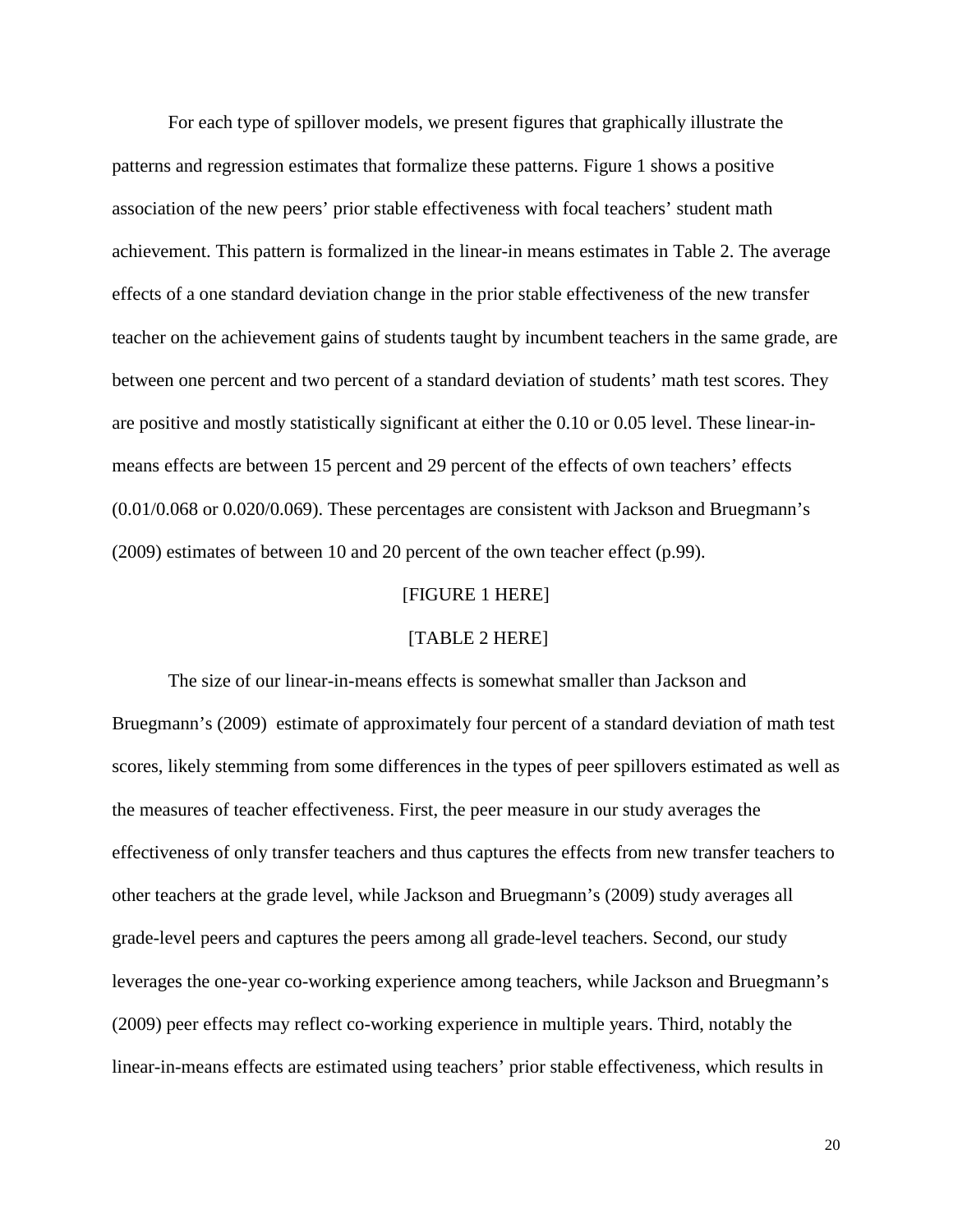the smaller point estimate than current year teacher effects. This is in similar vein of the estimate of the own-teacher effect of 0.07 in Table 2, which is smaller than Jackson and Bruegmann's (2009) estimates of own teacher effect estimates in math—approximately 0.13 standard deviations.

Figure 2 illustrates the "relative effectiveness" model. The linear fit line for cases with the x-axis< 0 is close to flat, which shows a very weak relationship between "relatively ineffective" peers and focal teachers' student math achievement. In contrast, the linear fit line for cases with the x-axis greater than 0 has a steeper, more positive slope, which indicates a much stronger positive association between "relatively effective" peers and focal teachers' student achievement Table 2 provides estimates that formalize the differential effects of having peers who are more or less effective than the focal (incumbent) teacher. If a student in the class of an incumbent teachers has a new transfer teacher at the same grade level who is one standard deviation higher in prior stable effectiveness than that of their own teacher, this student would have a 1.9 or 2.8 percent of a standard deviation increase in math test scores. This spillover effect is about 23 or 29 percent of the student's own teacher effect (0.019/0.081 or 0.028/0.095). Surprisingly, if the transfer peer teacher is about one standard deviation lower than that of own teacher, this student would not be meaningfully affected by the new teacher. The "relatively ineffective" estimate is very close to zero and not statistically different from zero. An *F*-test shows that the "relatively effective" estimate is significantly different from the "relatively ineffective" estimate  $(F=6.88, p<0.001)$ .

#### [FIGURE 2 HERE]

Finally, Table 2 gives the variation of spillover effects by the absolute effectiveness of incumbent teachers, as indicated by the interaction term between new transfers' prior stable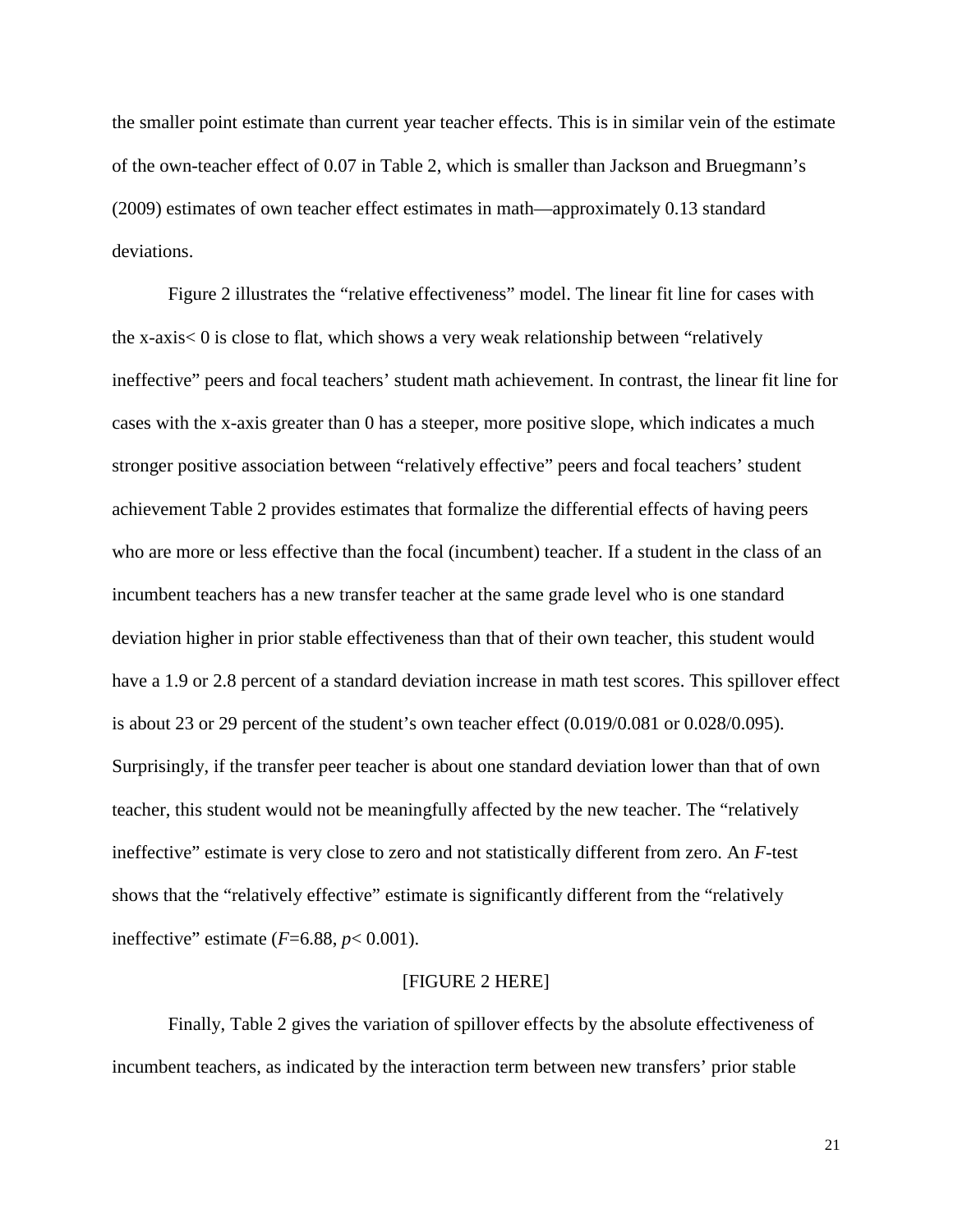effectiveness and own teachers' prior stable effectiveness. It measures whether more or less effective incumbent teachers are differentially affected by transferring teachers. The significantly negative coefficients provide evidence that with one standard deviation increase in own teachers' prior effectiveness, the spillover effect from new transfer peers would decrease about 0.6 percent or 0.8 percent of one standard deviation of student test scores. In other words, new peer teachers matter less for students whose own teachers were relatively more effective, or equivalently, that they matter more for those students whose own teachers were less effective.

Figure 3 bases on Equation 3 and plots the marginal effects of new peers on focal teachers' student achievement (i.e., the predicted spillover effects) against focal teachers' prior stable effectiveness. The figure confirms a substantial heterogeneity in how teachers respond to peers: the spillover is positive and larger for low-performing teachers, and has little effect on the high-performing ones. Notably, the estimated effects are negative for just a very small number of cases and their 95% confidence intervals all include zero, suggesting that the effectiveness of high-performing teachers is, on average, not particularly hurt by the presence of low-performing peers.

## [FIGURE 3 HERE]

Overall, the main findings show that teachers who are newly transferred to a grade affect the learning of students of incumbent teachers. These effects are bigger when the new teacher is more effective than the incumbent teacher, while the new teacher who is less effective has little impact on students' learning in the incumbent teacher's classrooms. The positive spillover effects are also bigger for less effective incumbent teachers.

### *Robustness and Falsification Tests*

*Teacher Sorting*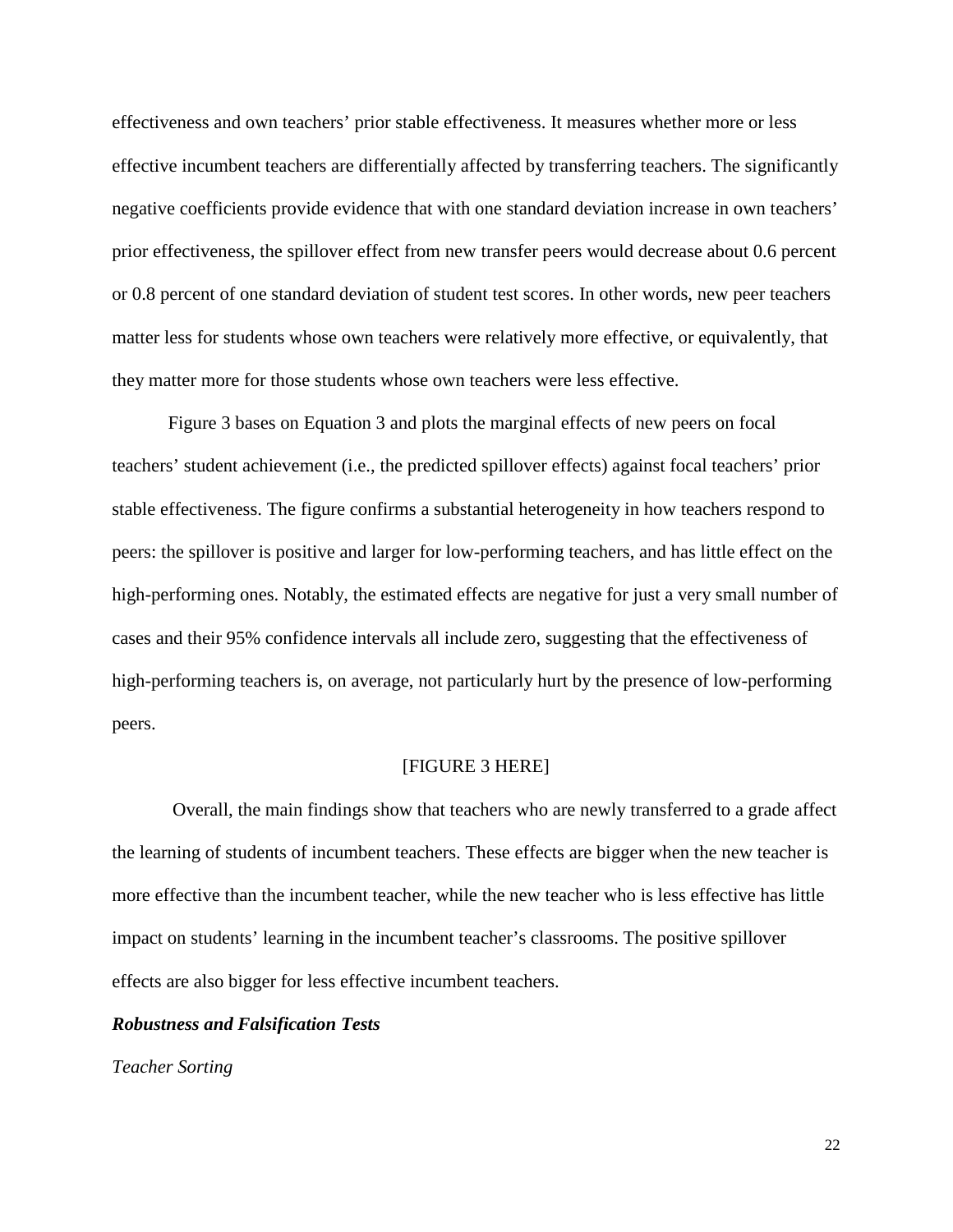Other possible shocks to the composition of grade-level peers could affect student learning and bias our estimates of peer spillover. First, it is possible that a novice teacher who just started her/his career was employed at the same time in the same grade and school as a new transfer entered the team. Equations 1-3 would drop this novice teacher and her students from the analysis, because a novice teacher did not have prior value-added scores on the right-hand side of the equations. For the same reason, the new transfer teachers without prior stable effectiveness, although being part of the new members of the teaching team, would be dropped out of the analysis too. These other new peers, including both novice teachers and new transfers without prior stable effectiveness, could be the omitted factor that confounds the grade-level phenomenon of benefiting incumbent teachers, if the entrance of these other new teachers is correlated with the prior performance of new transfer teachers who had prior stable effectiveness. To account for the influence of other new teachers, we create a continuous variable indicating the number of other new teachers at the same grade and add that to Equations 1-3. Table 3 reports the results in the columns labeled "With Other New Teachers." The point estimates and standard errors of "linear-in-means," "relatively effective/ineffective," and "absolute effectiveness" effects are quite consistent with corresponding estimates in Table 2, as are the adjusted R-squared values.<sup>[3](#page-33-2)</sup>

# [TABLE 3 HERE]

Teachers churn within schools with some teachers moving to a new grade that they did not teach in the year before (entry) and others moving out (exit) (Author, 2014). These churning teachers could affect students in much the same way as novice teachers do. To assess the degree to which the *entry* to a given grade affects the spillover estimates, we re-estimate Equations 1-3 using only incumbent teachers who stayed in the same grade and corresponding estimates are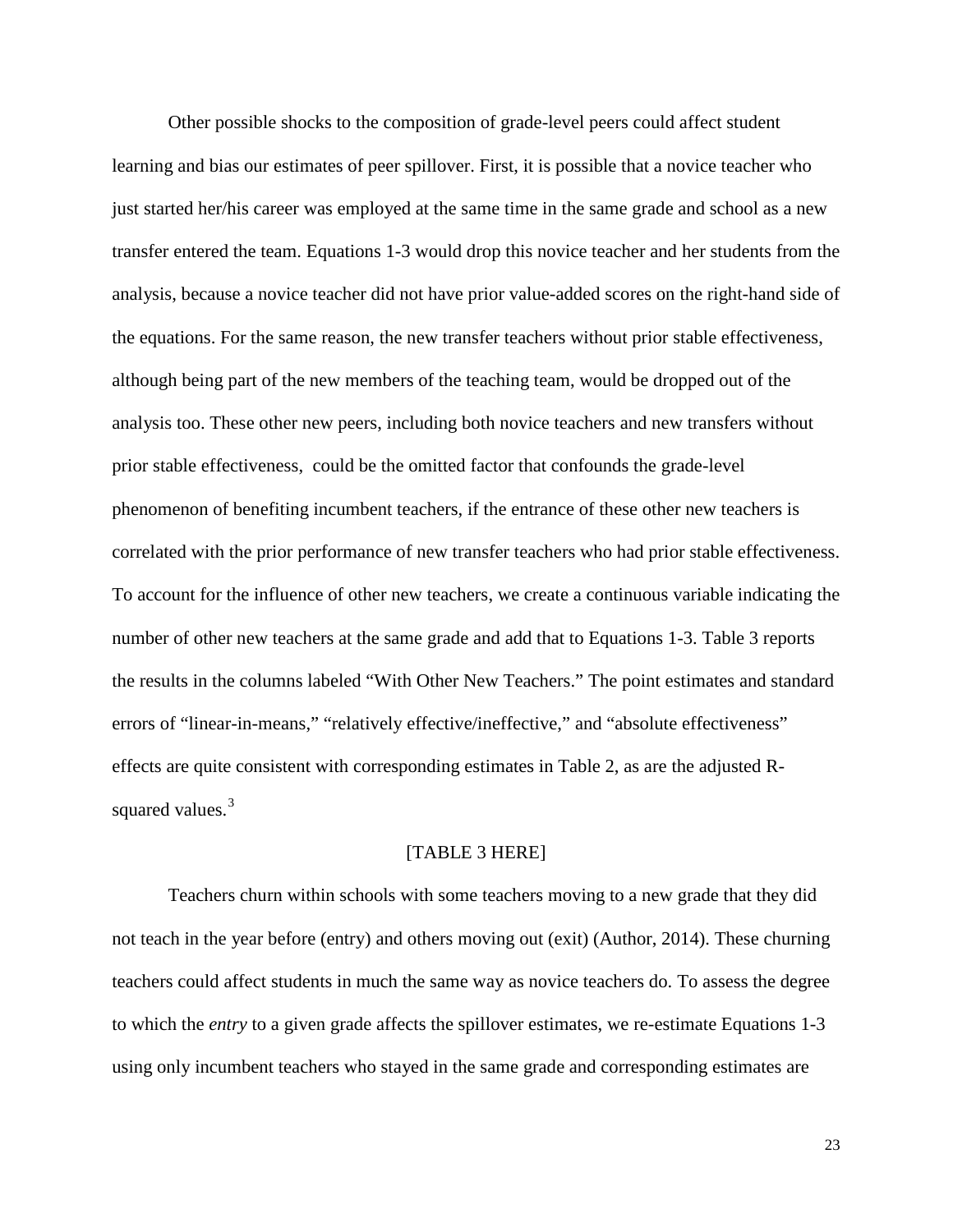included in the columns of "Only Same-Grade Teachers." Although "linear-in-means," "relatively effective," and "absolute effectiveness" estimates are slightly larger than corresponding estimates in Table 2, their inferences are not different in any meaningful ways. The estimate of "relatively ineffective" is negative but nonsignificant in Model 1, while Model 2 estimate is significantly negative. However, these two estimates are not statistically significantly different from each other (z=1.27, *p*=0.2), based on Cohen & Cohen's test for the differences between two regression coefficients from the same sample that accounts for the covariance between these two coefficients (1983, p.479). The significant coefficient in one model specification may not be practically meaningful; thus, we interpret the inference of "relatively ineffective" consistently with that in Table 2.

A third possible shock to a given grade in a given year that could bias our estimates is teachers' *exit*. The main concern is that an ineffective teacher's moving out of a grade and school in year *t* is followed by an effective new peer transferring in year *t*+1. The increase in student achievement might stem not from the spillover of new effective transfer in year *t*+1 to incumbent teachers, but rather because of the removal of an ineffective teacher from this grade and school in year *t*. If there is a systematic pattern that departed teachers were, on average, less effective than stayed teachers in year *t*, *and* a new transfer was more effective than incumbent teachers in year *t*+1, the significant positive effect of "relatively effective" peers could be invalidated. To address this concern, we regress the *difference* in prior effectiveness between new transfers and staying teachers in year *t*+1 on the *difference* in prior effectiveness between departed teachers and staying teachers in year *t*. The point estimate is small and not significantly different from zero ( $\beta$  = -0.005, s.e. = 0.089;  $p$ =0.959). Thus, we find no evidence that the arrival of a more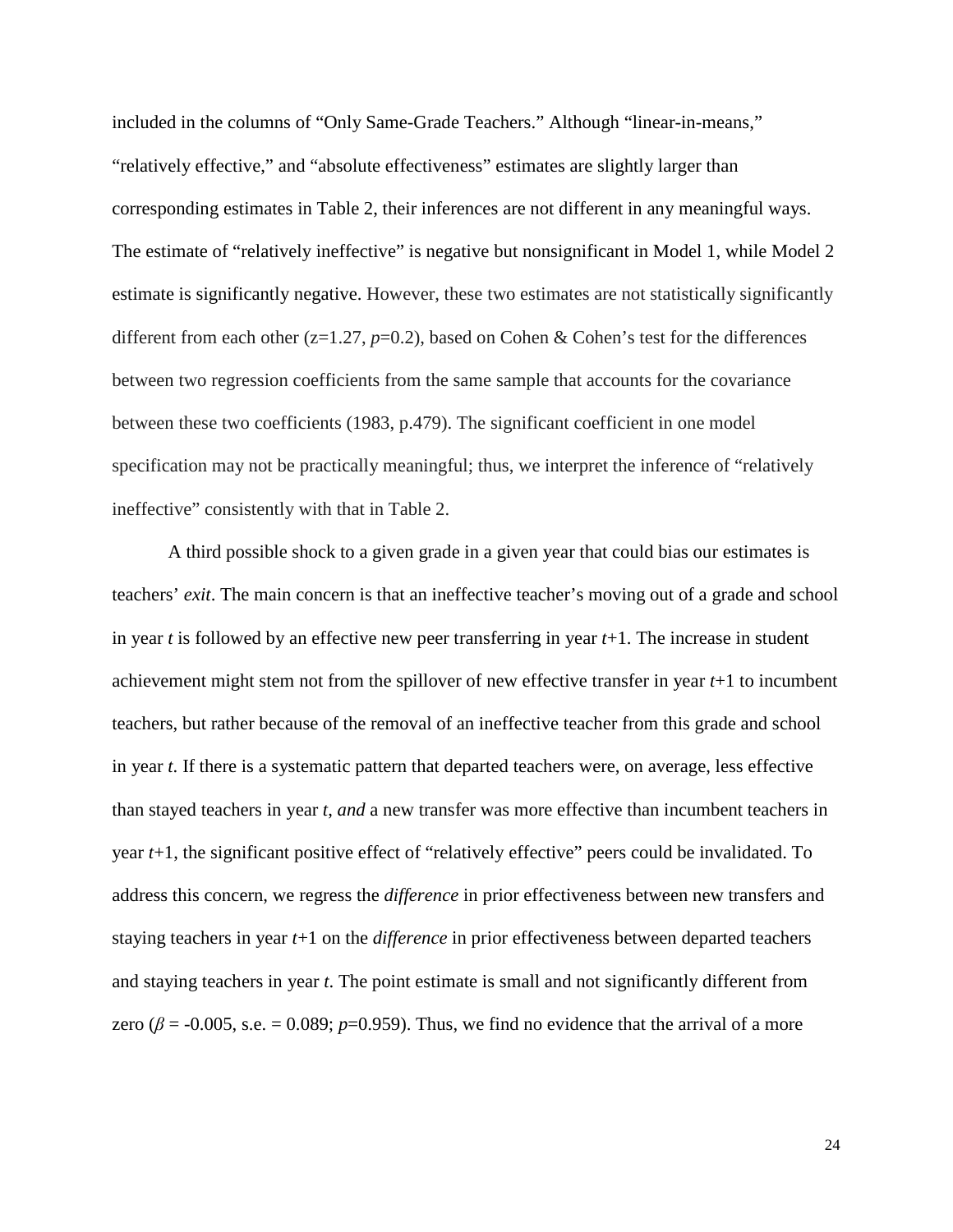effective new teacher to a particular grade in a school is related to the performance difference between departed and staying teachers in the prior year.

### *Student Sorting and Other Grade-Specific Interventions*

Besides teacher sorting, it is possible that our results are confounded by dynamic student sorting (or tracking) or other related grade-level interventions that cannot be fully controlled by lagged test scores, individual characteristics, and classmates' characteristics. For example, the "relatively effective" estimate can reflect that incumbent teachers get better students and also lobby for better new peers. This particular sorting would be problematic. We conduct a falsification test by regressing a student's test score in year *t*-1 on his/her *future* teacher's valueadded in year *t*, controlling for this student's teacher effect in year *t*-1, characteristics of this student and his/her classmates' characteristics, and school-grade, year fixed effects or schoolyear, grade fixed effects. If there was troubling unobservable student sorting, the coefficient of *future* teacher should be statistically significant. Although the coefficients on current teacher effect are about 0.11 and significant at the 1 percent level, the coefficient on *future* teacher's effect is only 0.002 with *p*-value greater than 0.8. Next, to assess whether incumbent teachers lobby for better new peers, we regress incumbent teachers' prior stable performance on transfer teachers' prior stable performance, controlling for school fixed effects. The small coefficient of - 0.016 is far from statistical significance  $(p=0.307)$ .<sup>[4](#page-33-3)</sup> Moreover, this point estimate suggests a negative, rather than positive relationship, which does not support the possibility that effective incumbent teachers lobby for effective new peers.

Another possibility is that a principal might assign an effective new transfer to a poor performing grade as part of his grade-specific improvement, while this principal might implement other interventions at the same time (Jackson & Bruegmann, 2009). To test whether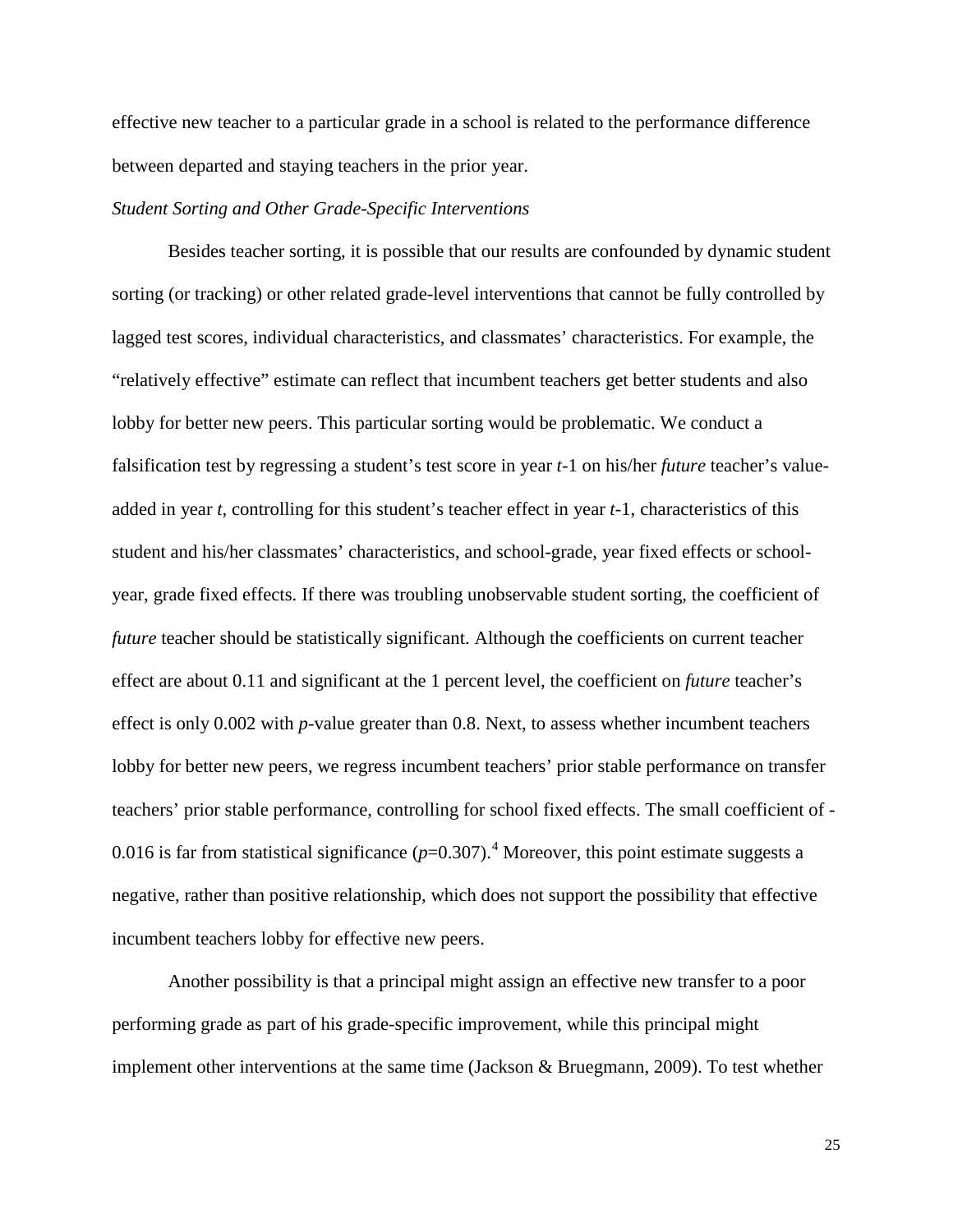these possibilities would invalidate the inference of peer spillover, we regress grade-level average test scores of students of incumbent teachers in year *t*-*1, t-2,* and *t-3* respectively on the effectiveness of *future* new transfers in year *t*. The coefficients on future new transfers range from -0.01 to 0.003 ( $p = 0.5 \sim 0.9$ ), which are far from statistical significance. Taking these falsification tests together, there is little evidence on assigning new transfers as part of student sorting, lobbying for better new peers, or grade-specific interventions on student achievement. *Other Endogeneity Problems Associated with Voluntary Teacher Transfer*

One might be still concerned about the spurious relationships between teacher selfselection into the school and student achievement, which cannot be fully accounted for using school-grade and school-year fixed effects, and lagged test scores. To further circumvent the problem of teacher self-selection, we leverage a unique involuntary transfer policy utilized by M-DCPS over a three-year period.

In the 2010, 2011, and 2012 school years, M-CDPS exercised a clause in its Collective Bargaining Agreement (CBA) allowing for the transfer of teachers involuntarily within the district (Author, 2014). In the summer prior to each of school years, principals provided regional administrators with the lists of teachers they wanted to transfer out of their schools, which were then forwarded to the Instructional Staffing division in the district central office, who sought a new placement for each teacher. The placement takes into account staffing needs of the receiving schools, and, in some cases, input from regional administrators, but no input from transferred teachers themselves. In each year, transferred teachers were notified of the transfers and the new placements at the very end of the summer—in many cases not until the week before the start of school. There was no time for transferred teachers to appeal, so almost all teachers complied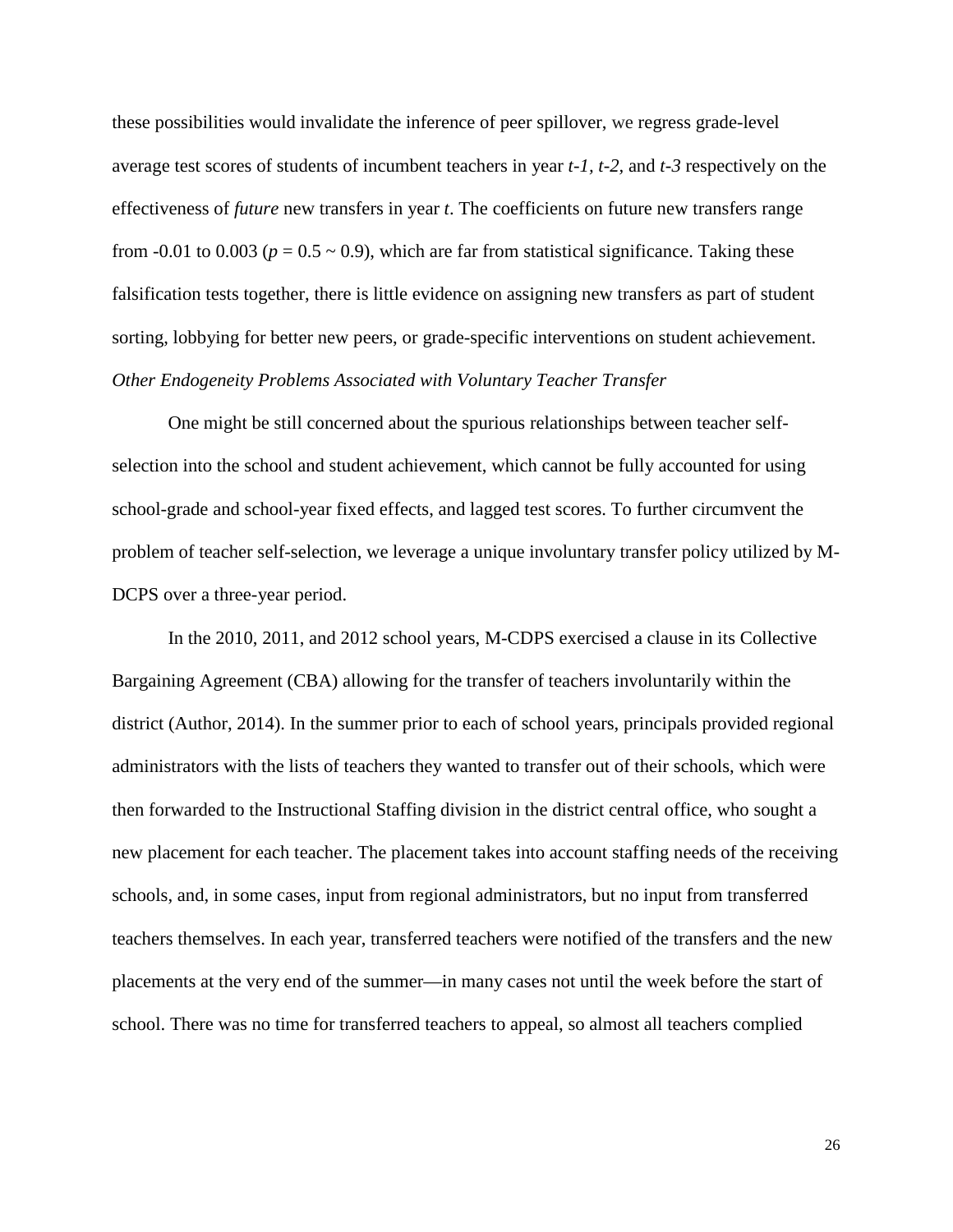with their new placements. The average effectiveness of involuntary transfers can be considered plausibly exogenous.

Among 153 elementary and middle school teachers who were moved involuntarily over these three years, there were 46 math teachers with value-added. We estimate Equations 1-3 for this subsample of teachers. Results are included in Table 4 and show similar patterns of spillover effect as in our main sample that includes both voluntary and involuntary transfers. While the point estimates are not statistically significant, the small sample of involuntary transfers leads to larger standard error estimates and the loss of precision of the estimation. However, the magnitude and direction of the estimated spillover effects are very similar to the main findings in Table 2. Namely, the "linear-in-means" estimate is 0.015, the "relatively effective" estimate is 0.031, the "relatively ineffective" estimate is -0.009, and the "absolute effectiveness" estimate is -0.014, in comparison to the estimates in Table 2, which are0.02, 0.028, -0.009, and -0.008, respectively.

#### [TABLE 4 HERE]

#### *Alternative Measures of Teachers' Prior Stable Effectiveness*

Another concern is that measuring prior stable effectiveness by averaging teachers' value-added over prior three years restricts our sample to a group of teachers who are relatively experienced and thus restricts our inferences of peer effects to this peer set. This aggregated measure includes teachers who have three lagged value-added measures (about 21%), and those who only have two (27%) or one lagged value-added (52%). To examine how our estimates of spillover effects vary depending on the number of lagged value-added measures available, we use either the most recent lagged value-added or the most recent two lagged value-added in the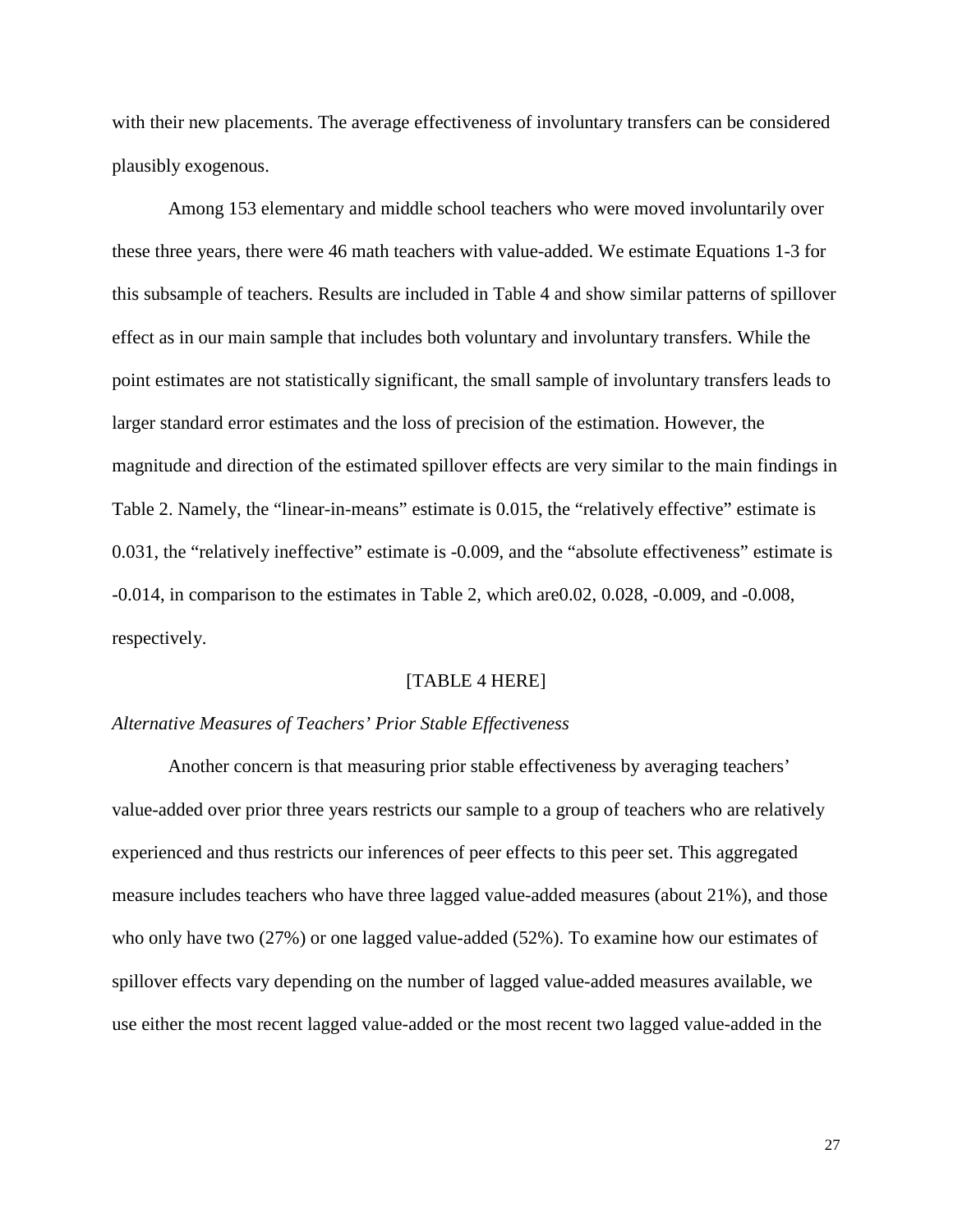estimation. These results, included in Online Appendix Table OA-2, do not differ in any meaningful way from those presented in the Table 2 of the main text.

An alternative to averaging prior value-added is to make use of the panel nature of our data to directly estimate time-varying prior value-added for each teacher. Given the year span from 2004 through 2013, we specify eight estimates for each teacher, one estimate for every three years (e.g., 2012-2010; 2011-2009; 2010-2008; 2009-2007; 2008-2006; 2007-2005; 2006- 2004; 2005-2004). Covariates are the same as specified in Equation B1 in Appendix B. We obtain both teacher fixed effects and EB estimators, and exclude teachers with less than 10 students. We then replace the original prior stable effectiveness measure with the new measure in Equations 1–3. The inferences of the new results, reported in Online Appendix Table OA-3, are consistent with our main estimates in Table 2.

In addition, to test the degree to which the new transfer teacher's prior stable effectiveness reflects the quality of her/his previous school, we derive the measure of *the average value-added of teachers in the prior-year school (excluding the new transfer teacher herself/himself)* and include it as a control in Equations 1–3. As shown in Table OA-4, none of the corresponding coefficients are statistically significant. The "linear-in-means", "relatively effective/ineffective", and "absolute effectiveness" coefficients do not change in any meaningful ways from those estimates in Table 2. These imply that the new transfer teachers' effect does not simply reflect the unobserved quality of their prior schools.

Lastly, another proxy for peer quality could be teaching experience. For each schoolyear-grade cell, we compute the mean teacher experience of new transfer peers. Similar to our main approach, we construct measures of "relatively experienced"—that is, the new peers are, on average, more experienced than incumbent focal teachers— and "relatively inexperienced"—that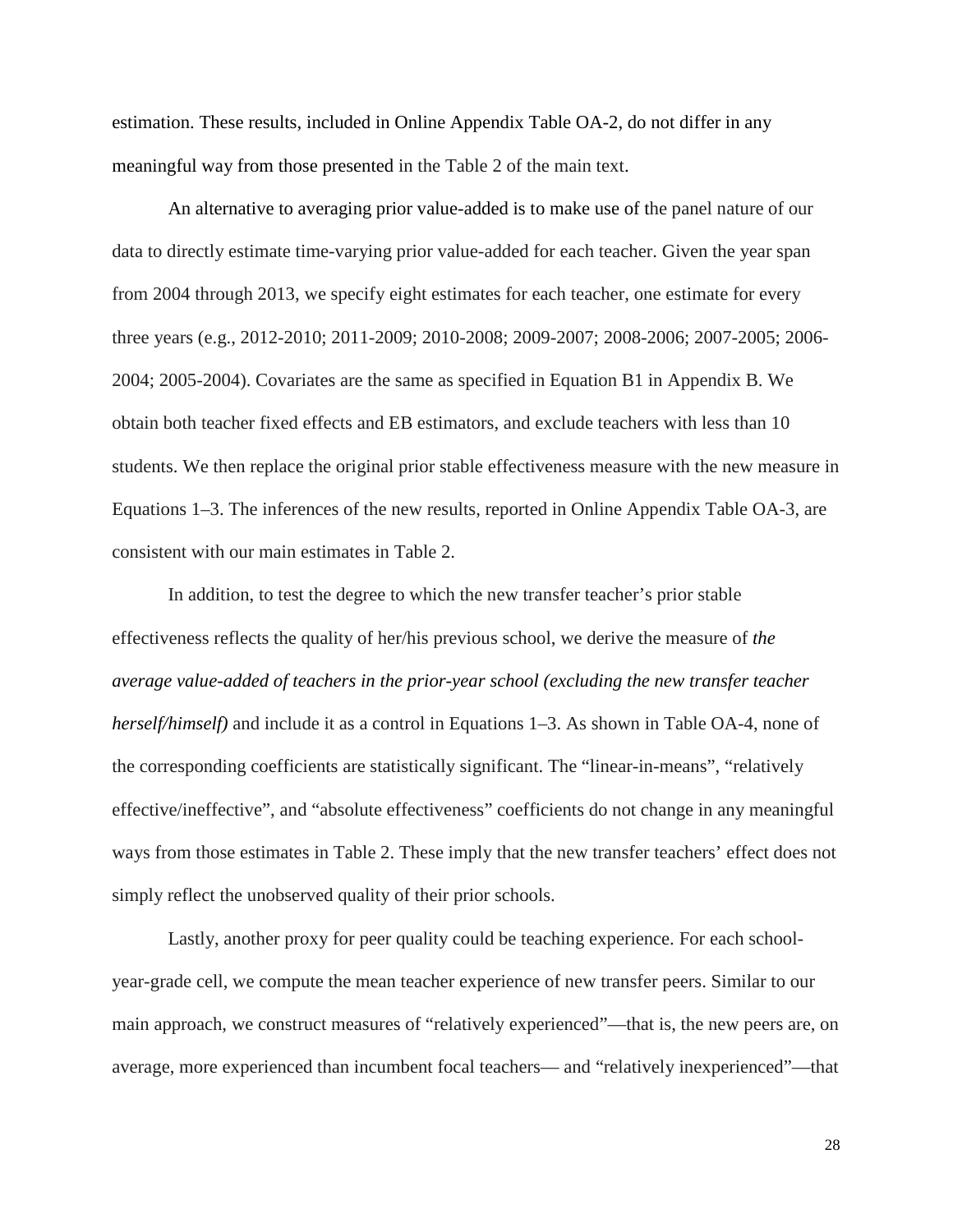is, the new peers are, on average, less experienced than incumbent focal teachers. Online Appendix Table OA-5 show the results in two samples: the first sample includes all teachers with valid teaching experience, and the second sample includes teachers with valid teaching experience and prior stable effectiveness measure. In both samples, teachers' experience is a very weak predictor of student achievement, as indicated by the very small coefficients of students' own teachers' experience. This is consistent with a number of prior studies of teacher experience (e.g., Chetty et al., 2014; Jackson & Bruegmann, 2009; Kane, Rockoff, & Staiger, 2008). It is not surprising, then, that most of the spillover effects are statistically nonsignificant. However, the directions of the coefficients are similar to those presented in our main texts. That is, the "linear-in-means" effects are positive. Relatively experienced peer teachers have positive spillover effects. Focal (incumbent) teachers who are more experienced are less likely to be influenced by new peer teachers, while junior focal teachers are more likely to be influenced by new peer teachers. However, we interpret these patterns with great caution because most of them are statistically nonsignificant.

## *Testing for Different Spillover Effects in Elementary and Middle Grades*

Elementary and middle grades have different organizational structures that may influence peer formation and influence among teachers. First, elementary teachers are often assigned to work with a particular group of students, while teachers in middle grades are often responsible for multiple groups of students. Second, collaboration among elementary teachers is more common within grades, while collaboration among secondary teachers is more common across grade levels, but within subject areas. These differences in the sharing of students and collaboration structure between elementary and middle grades may suggest differential spillover effects in elementary and middle grades.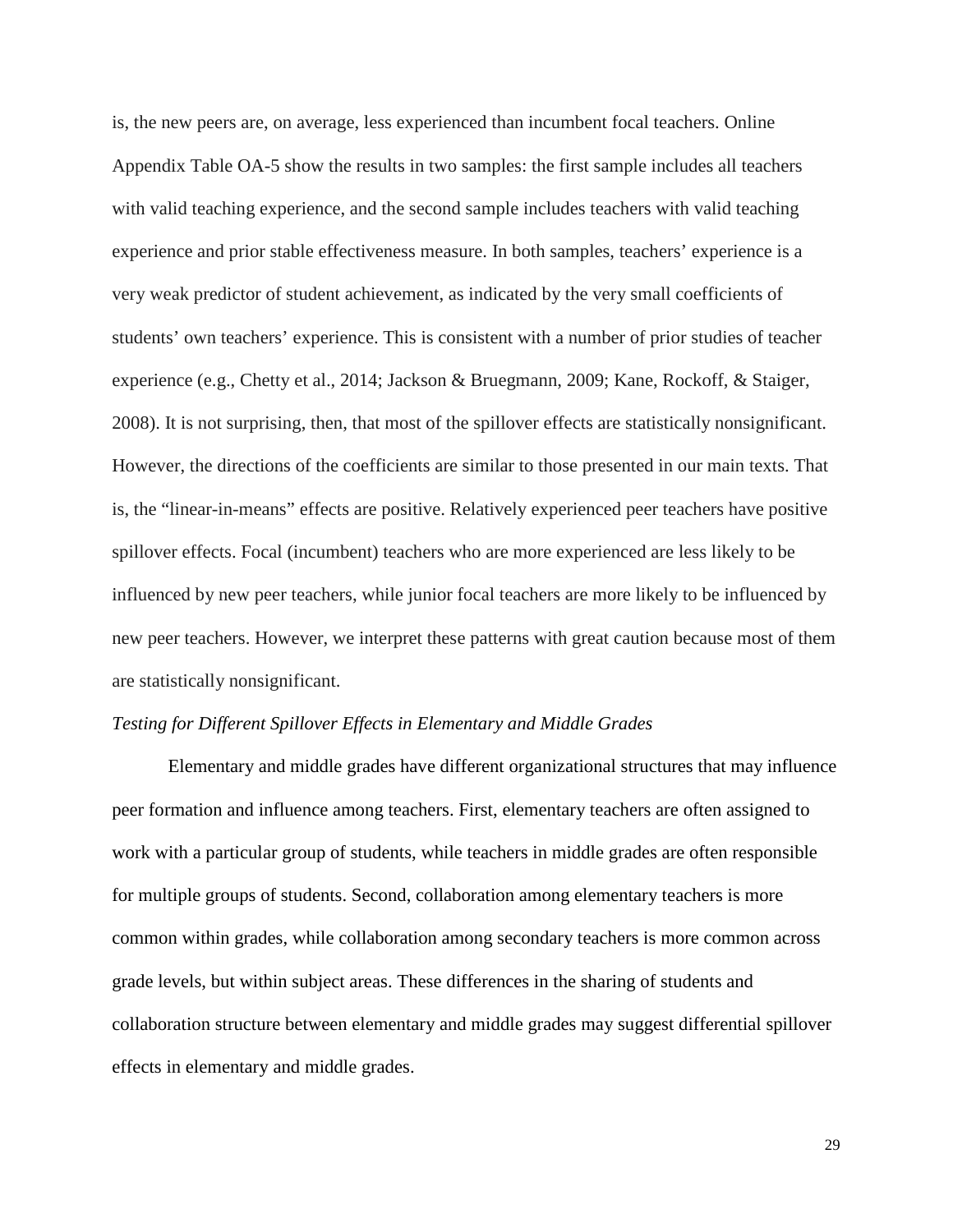We estimate the spillover effects separately by elementary and middle grades and provide the results in Table 5. Most of the results are quite similar across grade levels and to the pooled estimates (i.e., the main effects), but there is more variation across models when examined separately by school levels. In particular, for elementary grades, the Model 1 with school-grade and year fixed effects gives estimates that are very similar to the pooled estimates, while the Model 2 with the school-year and grade fixed effects gives estimates that are generally lower in magnitude, with the exception of the "relatively ineffective" and "absolute effectiveness" estimates. For the middle grades, on the other hand, the school-year and grade fixed effects estimates tend to be larger in magnitude than those with school-grade and year fixed effects. The reason for these differences may be that elementary grades typically have fewer new transfers in a given year and thus less variation in transfer teachers' effectiveness within a school and year. Therefore, the estimates from the school-year grade model that relies on the variation within a school year consistently generate smaller estimates than the school-grade year model that relies on the variation over time. In contrast, middle school grades may have more teachers transferred in a given school and year, and therefore, the Model 2 that uses the variation in transferred teachers' effectiveness within a school and year consistently generate larger estimates.

#### [TABLE 5 HERE]

#### **Discussion and Conclusion**

Teaching has been described as an isolated practice with few interactions among teachers (e.g., Lortie, 1975). Yet, recent reforms have worked to increase teacher collaboration, and some recent work has demonstrated effects of teachers on each other (e.g., Author, 2013; Author, 2015; Jackson & Bruegmann, 2009). Our study investigates the effects of new transfer teachers to grade-level teams, asking specifically whether having a more effective teacher entering the grade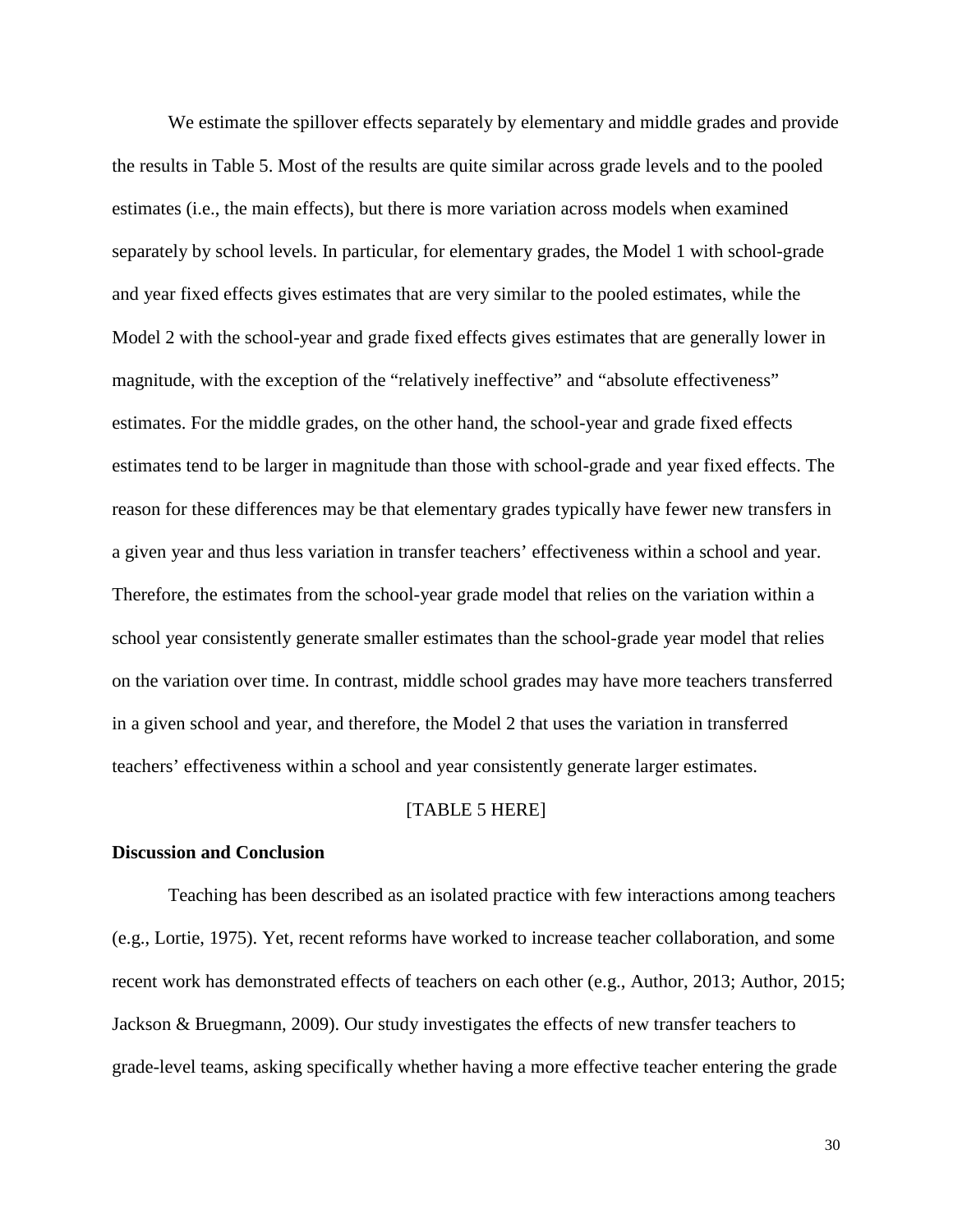improves the learning of students of other incumbent teachers before and after the new teacher entered. Overall, we find strong and consistent evidence of positive spillover effects, as more effective teachers boost students of other teachers in the grade.

In particular, if a student has a new peer teacher at the same grade level who is about one standard deviation more effective than his or her own teacher, this student would have a 1.9 or 2.8 percent of a standard deviation increase in math test scores. This spillover effect is about 23 percent to 29 percent of this student's own teacher effect. This positive spillover effect from relatively effective peers is robust to (a) using school-grade fixed effects to account for the timeinvariant characteristics of a particular school and grade, or (b) using school-year fixed effects to account for time-varying characteristics of a particular school and yearly variations in school conditions. We also present a variety of falsification tests to show that the results are unlikely to be biased by nonrandom student sorting and by endogenous teachers' movement across grades and schools.

Although relatively effective peers have positive spillovers, students of incumbent teachers are not particularly disadvantaged by the presence of relatively ineffective teacher peers. Moreover, low-performing teachers seem more responsive to the composition of peers than highperforming teachers. With one standard deviation decrease in own teachers' prior effectiveness, the spillover effect from new transfers would increase about 0.6 percent or 0.8 percent of one standard deviation of student test scores. These findings imply that strategic grouping of teachers to potentially maximize all students' learning in aggregate is to pair ineffective teachers with more effective colleagues.

Although this study could not provide direct evidence on spillover mechanisms, the significant "relatively effective" estimates support the explanations both of knowledge spillover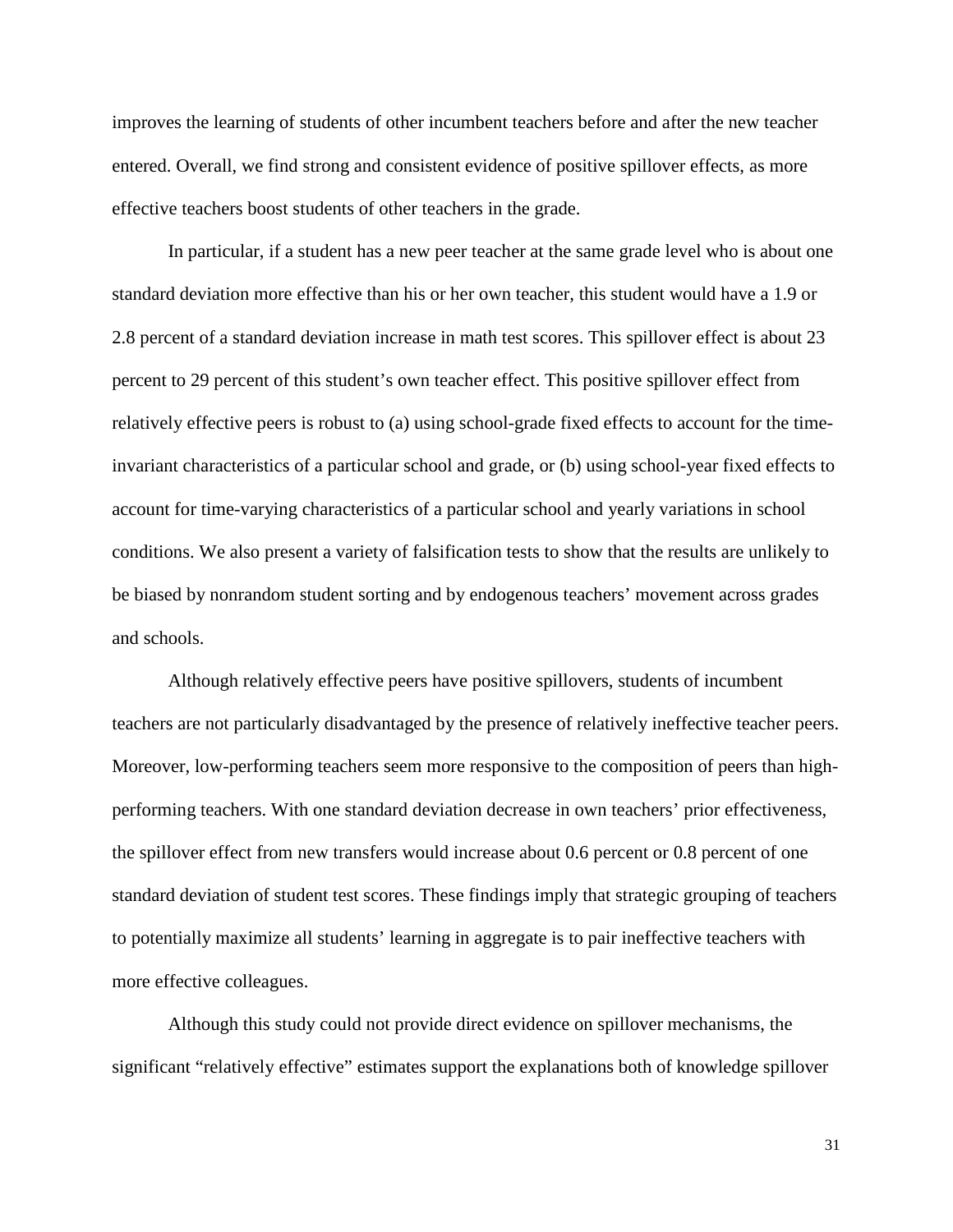from effective teachers to less effective colleagues and of prosocial motivation and peer pressure. These findings are consistent with prior studies of teacher professional networks that facilitate the adoption of new instructional technology in schools (e.g., Frank, Zhao, & Borman, 2004) and promote the diffusion of reform-preferred instructional practices (Author, 2013). Moreover, the findings of the "linear-in-means" model could be interpreted as evidence of joint production, with the arrival of an effective new peer increasing the team's average productivity.

Future studies can continue to examine what drives spillover so that policymakers can better design teacher incentive and professional development programs or manipulate teacher assignments to magnify effective teachers' contribution to teacher teams' performance. For example, if knowledge spillover is the predominant mechanism, school leaders can organize effective professional development programs and professional learning communities within schools to facilitate the diffusion of instructional expertise (e.g., Author, 2013). If motivation is the primary mechanism, strategies of making effective teachers visible to their colleagues, such as recognizing effective teachers through differential pay or career ladder system, could be useful.

Besides unraveling the mechanisms of spillover effects, research is needed to investigate the long-run effect of spillovers. What would be the spillover effect beyond the first year of transfer to the new schools? Would spillover effects be augmented when teachers have longer period of time to collaborate, or spillover effects decay in the second and third years after the shock effect of new peers to the grade team disappears? Moreover, we know little about the conditions under which positive spillover effects can be magnified and sustained, such as in schools that have systemic structure to promote collaboration among teachers (e.g., coherent curriculum and common planning time).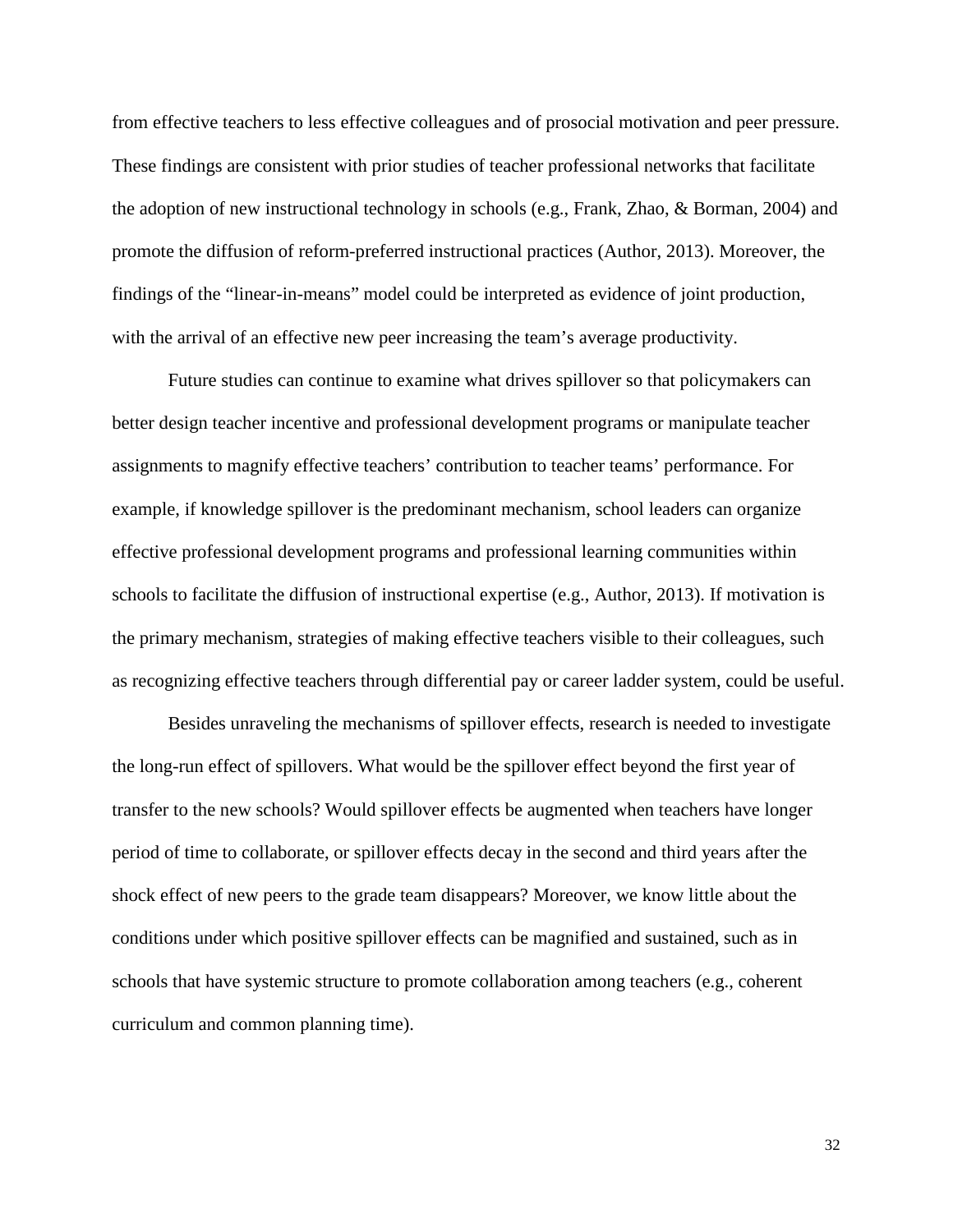While research on peer effects across teachers is still in its infancy, findings in this study launch a series of policy discussions on teacher talent management. Our analyses do not necessarily show that omitting spillover effects would generate biased estimates of own teachers' contribution to students' learning, however, the study does show that value-added models used by states and districts that assume no spillover effects among teachers may not be appropriate for capturing teachers' full contribution to student learning, which comes both from direct effects on teachers' own students and indirect effects on other students through their influence on peer teachers (see similar suggestions in Jackson & Bruegmann, 2009; Yuan, 2015). Moreover, the existence of spillovers casts doubt on policies that only incent teachers' contributions to their own students' learning, because this type of policies may discourage teachers from making positive impacts beyond their own classrooms. Third, the positive effects of more effective peers combined with the essentially null effects of less effective peers suggests that strategic teacher grouping could benefit all students. Finally, the existence of spillover effects highlight additional benefits of retaining most effective teachers because they pay off for the school in ways that are not accounted for by the individual-based teacher evaluation framework, particularly benefiting their least effective peer teachers.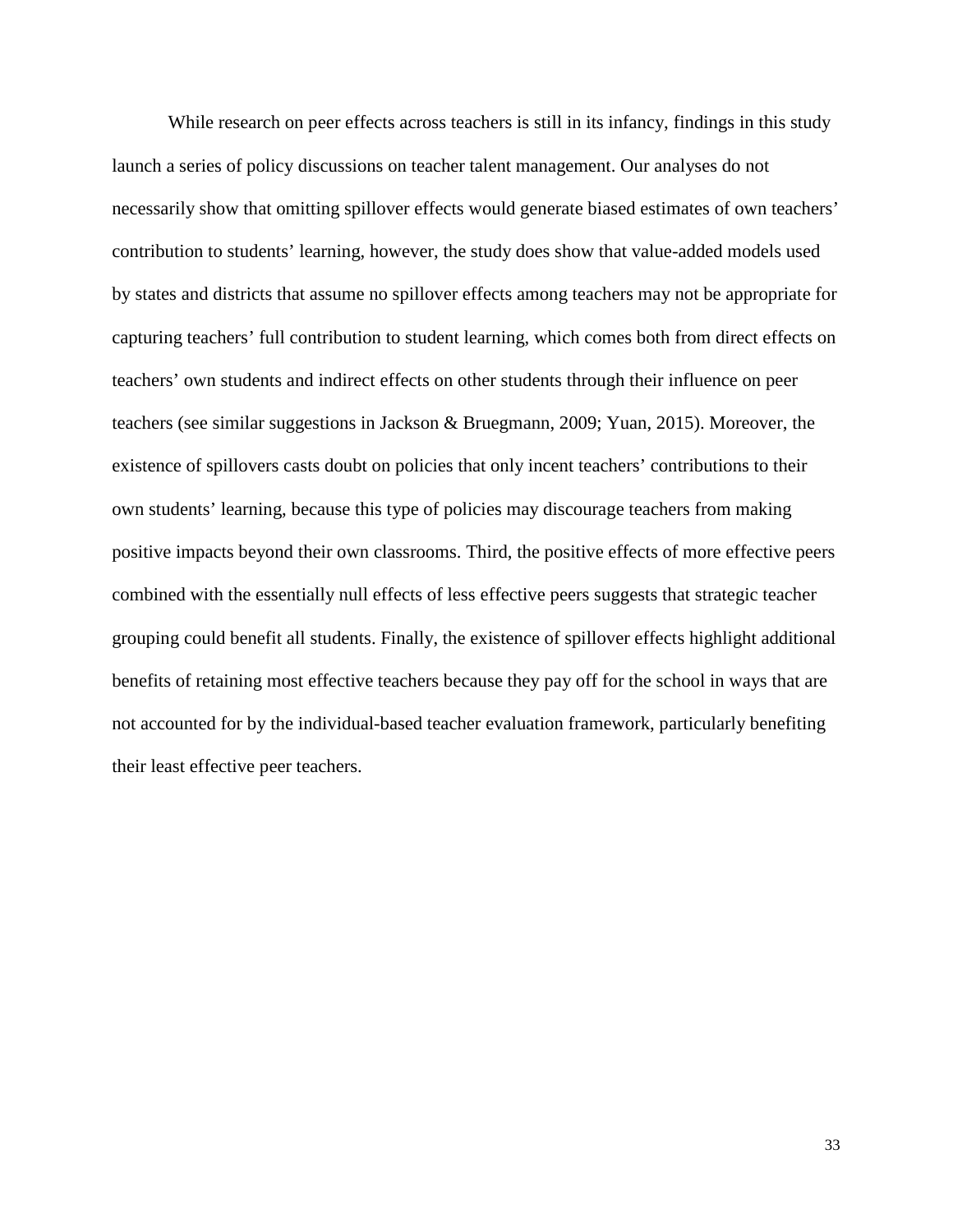## **Notes**

<span id="page-33-0"></span>1. If a teacher had multiple grades with the same number of students, we use the lowest grade. This applies to 1.7 percent of teachers in our sample—a very small fraction of our sample. i<br>I

<span id="page-33-1"></span>2. The results are available from the authors upon request.

<span id="page-33-2"></span>3. We also try specifications that include an indicator for having any of other new teachers instead of the number of other new teachers and find very similar results. Detailed results are available upon request.

<span id="page-33-3"></span>4. This coefficient is relatively consistent across different model specifications with different fixed effects. For example, the school-grade year combination yields an estimate of -.017 (s.e.=0.02, *p*=0.84), and the school-year grade combination yields an estimate of -0.048  $(s.e.=0.03, p=1.58).$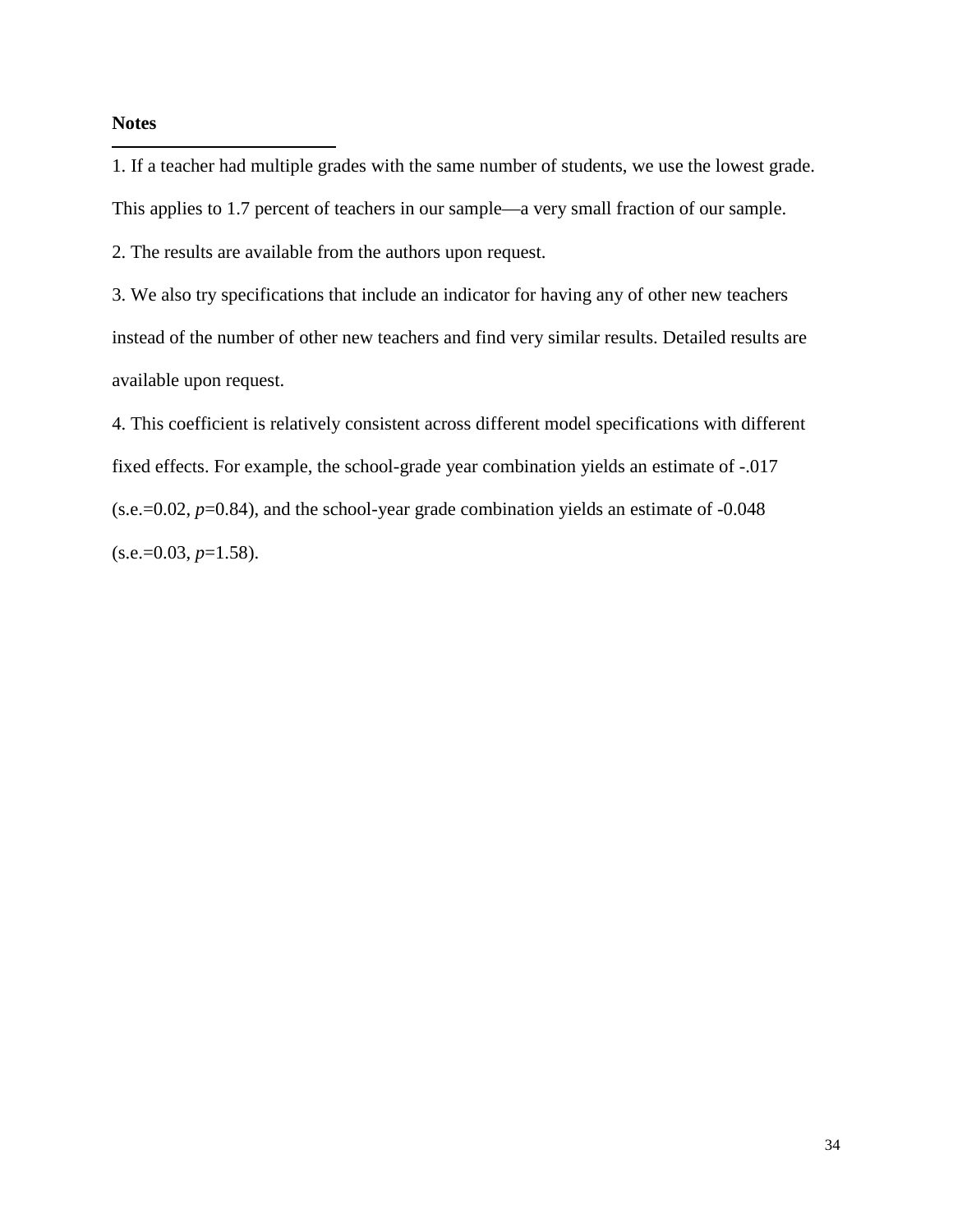## **References**

- Aaronson, D., Barrow, L., & Sander, W. (2007). Teachers and student achievement in the Chicago public high schools. *Journal of Labor Economics, 25*(1), 95-135.
- Author. (2012).
- Author. (2013).
- Author. (2014).
- Author. (2015).
- Battu, H., Belfield, C.R., & Sloane, P.J. (2003). Human capital spillovers within the workplace: Evidence from Great Britain. *Oxford Bulletin of Economics and Statistics, 65*(5), 575-594.
- Bauer, T. K., & Vorell, M. (2010). *External effects of education: Human capital spillovers in regions and firms (RUHR #195).* Bochum, Germany: Ruhr-Universität Bochum (RUB).
- Carrell, S. E., Fullerton R.L., & West, J. E. (2009). Does your cohort matter? Measuring peer effects in college achievement. *Journal of Labor Economics, 27*(3), 439-464.
- Chetty, R., Friedman, J.N., & Rockoff, J. E. (2014). Measuring the impacts of teachers I: Evaluating bias in teacher value-added estimates. *American Economic Review, 104*(9), 2593-2632.
- Cobb, P., McClain, K., de Silva Lamberg, T., & Dean, C. (2003). Situating teachers' instructional practices in the institutional setting of the school and district. *Educational Researcher, 32*(6), 13-24.
- Cohen, J., & Cohen, P.(1983). *Applied multiple regression/correlation analysis for the behavioral sciences (2nd edition)*. New Jersey: Lawrence Erlbaum Associates, Inc., Publishers.
- Conley, T. G., & Udry, C. R. (2010). Learning about a new technology: Pineapple in Ghana. *American Economic Review*, *100*(1), 35-69.
- Cornelissen, T., Dustmann, C., & Schönberg, U. (2013). *Peer effects in the workplace (IZA Discussion Paper No. 7617)*. Retrieved from<http://ftp.iza.org/dp7617.pdf>
- De Grip, A., & Sauermann, J. (2012). The effects of training on own and co-worker productivity: Evidence from a field experiment. *The Economic Journal, 122*(560), 376-399.
- Falk, A., & Ichino, A. (2006). Clean evidence on peer effects. *Journal of Labor Economics, 24*(1), 39-57.
- Glazerman, S., Protik, A., Teh, B., Bruch, J., & Max, J. (2013). *Transfer incentives for Highperforming Teachers: Final results from a multisite experiment (NCEE 2014-4003*). Washington, DC: National Center for Education Evaluation and Regional Assistance, Institute of Education Sciences, U.S. Department of Education.
- Graham B. S. (2008). Identifying social interactions through conditional variance restrictions. *Econometrica, 76*, 643-660.
- Guarino, C. M., Maxfield, M., Reckase, M.D., Thompson, P. N., & Wooldridge, J. M. (2015). An evaluation of Empirical Bayes's estimation of value-added teacher performance measures. *Journal of Educational and Behavioral Statistics, 40*(2), 190-222.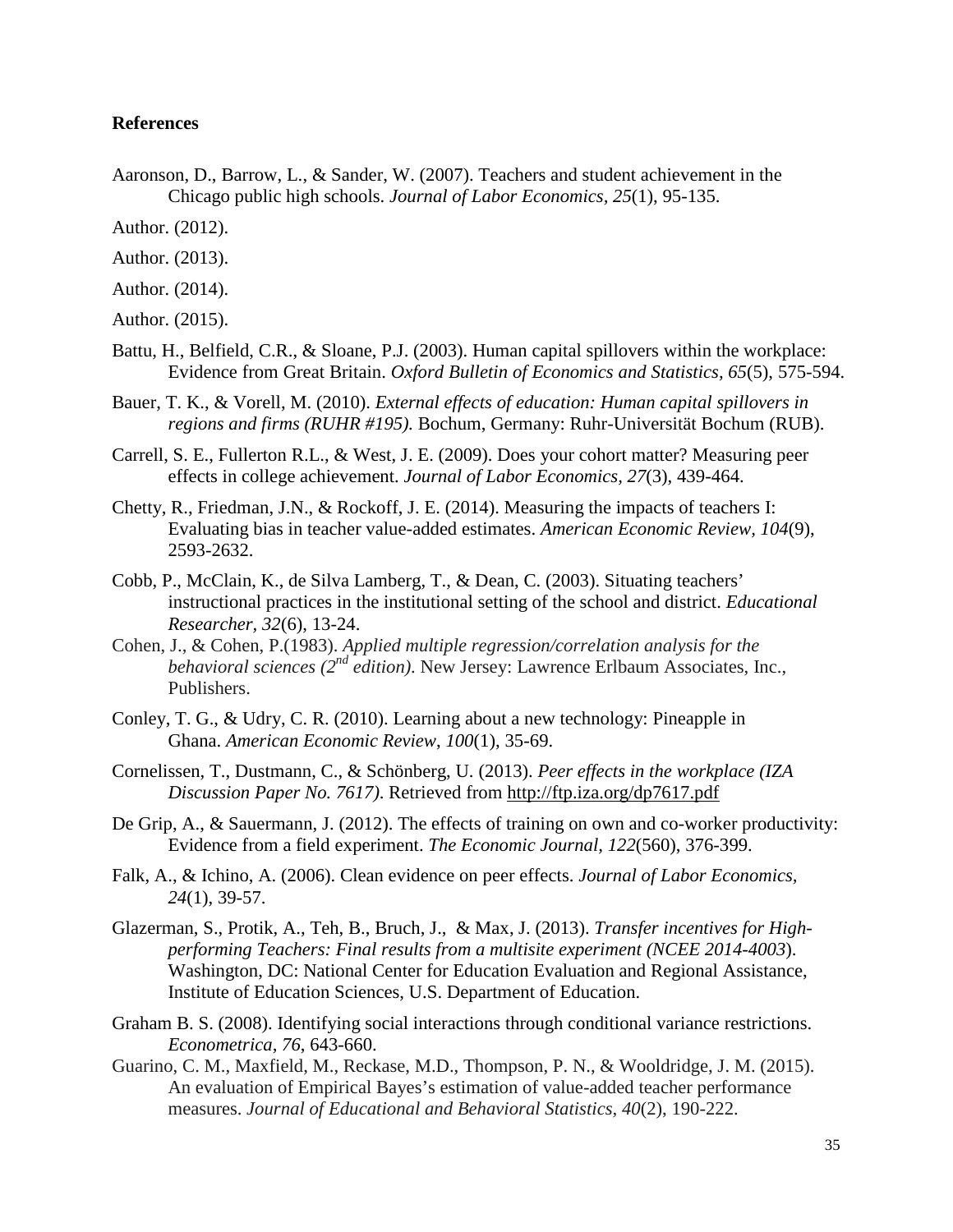- Guarino, C., Reckase, M., Stacy, B., & Wooldridge, J.(2015). A comparison of student growth percentile and value-added models of teacher performance. *Statistics and Public Policy. 2*(1), retrieved at [http://dx.doi.org/10.1080/2330443X.2015.1034820.](http://dx.doi.org/10.1080/2330443X.2015.1034820)
- Hansen, M., Backes, B., Brady, V., & Xu, Z. (2014). *Examining* spillover *effects from Teach for America corps members in Miami-Dade County Public Schools. (CALDER Working Paper No.113)*. Washington, D.C.: National Center for Analysis of Longitudinal Data in Education Research, American Institute for Research.
- Horn, I. S. (2005). Learning on the job: A situated account of teacher learning in high school mathematics departments. *Cognition and Instruction, 23*(2), 207-236.
- Horn, I.S. & Little, J.W. (2010, March). Attending to problems of practice: Routines and resources for professional learning in teachers' workplace interactions. *American Educational Research Journal*, *47*(1), 181-217.
- Hoxby, C. M., & Weingarth, G. (2005). *Taking race out of the equation: School reassignment and the structure of peer effects.* retrieved from [https://www.aeaweb.org/assa/2006/0108\\_1300\\_0803.pdf.](https://www.aeaweb.org/assa/2006/0108_1300_0803.pdf)
- Imberman, S. A., Kugler, A. D., & Sacerdote, B. I. (2012). Katrina's children: Evidence on the structure of peer effects from hurricane evacuees. *American Economic Review, 102*(5): 2048-2082.
- Jackson, C.K., & Bruegmann, E. (2009). Teaching students and teaching each other: The importance of peer learning for teachers. *American Economic Journal: Applied Economics,* 1(4), 85–108.
- Kane, T. J., Rockoff, J.E., & Staiger, D.O. (2008). What does certification tell us about teacher effectiveness? Evidence from New York City. *Economics of Education Review, 27*(6): 615–31.
- Koedel, C. (2009). An empirical analysis of teacher spillover effects in secondary school. *Economics of Education Review, 28*(6), 682-692.
- Koretz, D. M. (2002). Limitations in the use of achievement tests as measures of educators' productivity. *Journal of Human Resources, 37*, 752-777.
- Kuroda, S., & Yamamoto, I. (2013). Do peers affect determination of work hours? Evidence based on unique employee data from global Japanese firms in Europe*. Journal of Labor Research, 34*(3), 359-388
- Lortie, D.C. (1975). *Schoolteacher: A sociological study*. Chicago, IL: University Of Chicago Press
- Manski, C.F. (1993). Identification of endogenous social effects: The reflection problem. *The Review of Economic Studies, 60*(3), 531-542.
- Mas, A., & Moretti, E. (2009). Peers at work. *American Economic Review*, *99*(1): 112-45.
- McCaffrey, D. F., Lockwood, J. R., Kortez, D. M., Louis, T. A., & Hamilton, L. S. (2004). Models for value-added modeling of teacher effects*. Journal of Educational and Behavioral Statistics, 29*, 67-102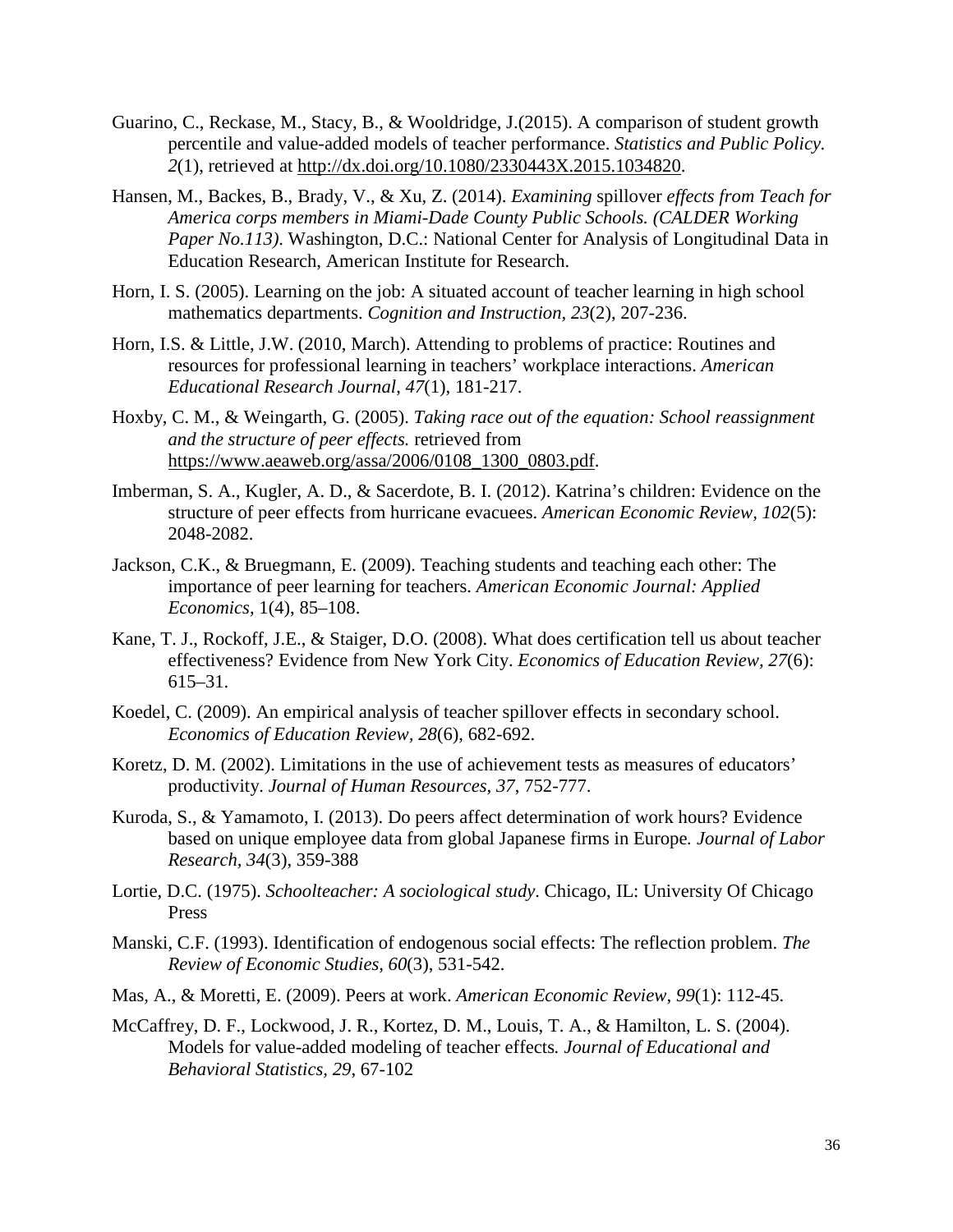- McCaffrey, D.F., Sass, T. R., Lockwood, J.R., & Mihaly, K. (2009). The intertemporal variability of teacher effect estimates. *Education Finance and Policy, 4*(4), 572-606.
- McLaughlin, M. W. & Talbert, J. E. (2001). *Professional communities and the work of high school teaching*. Chicago, IL: University of Chicago Press.
- Nye, B., Konstantopoulos, S., & Hedges, L.V. (2004). How large are teacher effects? *Educational Evaluation and Policy Analysis, 26*(3), 237–257.
- Rivkin, S. G., Hanushek, E. A., & Kain, J.F. (2005). Teachers, schools, and academic achievement. *Econometrica, 73*(2), 417–58.
- Rockoff, J. E. (2004). The impact of individual teachers on student achievement: Evidence from panel data. *American Economic Review, 94*(2), 247–52.
- Sacerdote, B. (2001). Peer effects with random assignment: Results for Dartmouth roommates. *The Quarterly Journal of Economics, 116*(2). 681-704.
- Sacerdote, B. (2011). Peer effects in education: How might they work, how big are they and how much do we know thus far? *Handbook of the Economics of Education, 3*, 249-277.
- Sacerdote, B. (2014). Experimental and quasi-experimental analysis of peer effects: Two steps forward? *Annual Review of Economics*, *6*(1), 253–272.
- Sanders, W. L., & Rivers, J.C. (1996). *Cumulative and residual effects of teachers on future student academic achievement*. Research Progress Report. Knoxville: University of Tennessee Value-Added Research and Assessment Center.
- Siskin, L. S. (1994). Realms of knowledge: Academic departments in secondary schools. London: Routledge.Coburn, C. E., & Russell, J. L. (2008). District policy and teachers' social networks. *Educational Evaluation and Policy Analysis, 30* (3), 203-235.
- Stoyanov, A., & Zubanov. N. (2012). Productivity spillovers across firms through worker mobility. *American Economic Journal: Applied Economics*, *4*(2), 168-98.
- Summers, A.A., & Wolfe, B. L. (1977). Do schools make a difference? *American Economic Review, 6*(4), 639-652.
- Xu Z., Ӧzek, U., & Corritore, M. (2012). *Portability of teacher effectiveness across school settings (CALDER Working Paper No.77)*. Washington, D.C.: National Center for Analysis of Longitudinal Data in Education Research, American Institute for Research.
- Yuan, K. (2015). A value-added study of teacher spillover effects across four core subjects in middle schools. *Education Policy Analysis Archives, 23*(38), 1-24.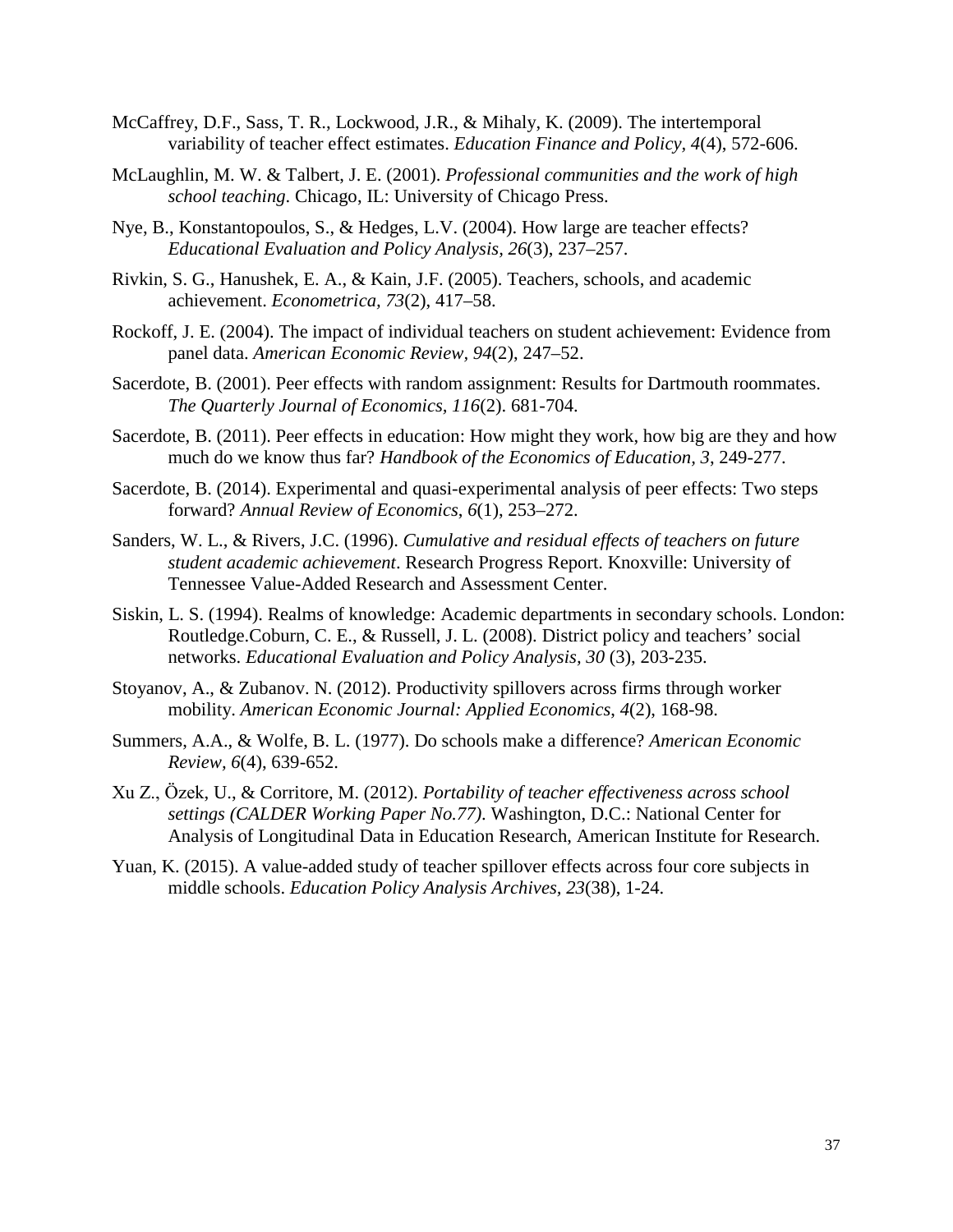# **Figures and Tables**

Figure 1. "Linear-in-means", the association of new peer teachers' prior stable effectiveness with the student achievement of focal (incumbent) teachers



*Note*. This figure plots the linear relationship between new peer teachers' prior stable effectiveness and the average student achievement of focal (incumbent) teachers, after controlling for focal teachers' own prior stable effectiveness, based on Equation 1.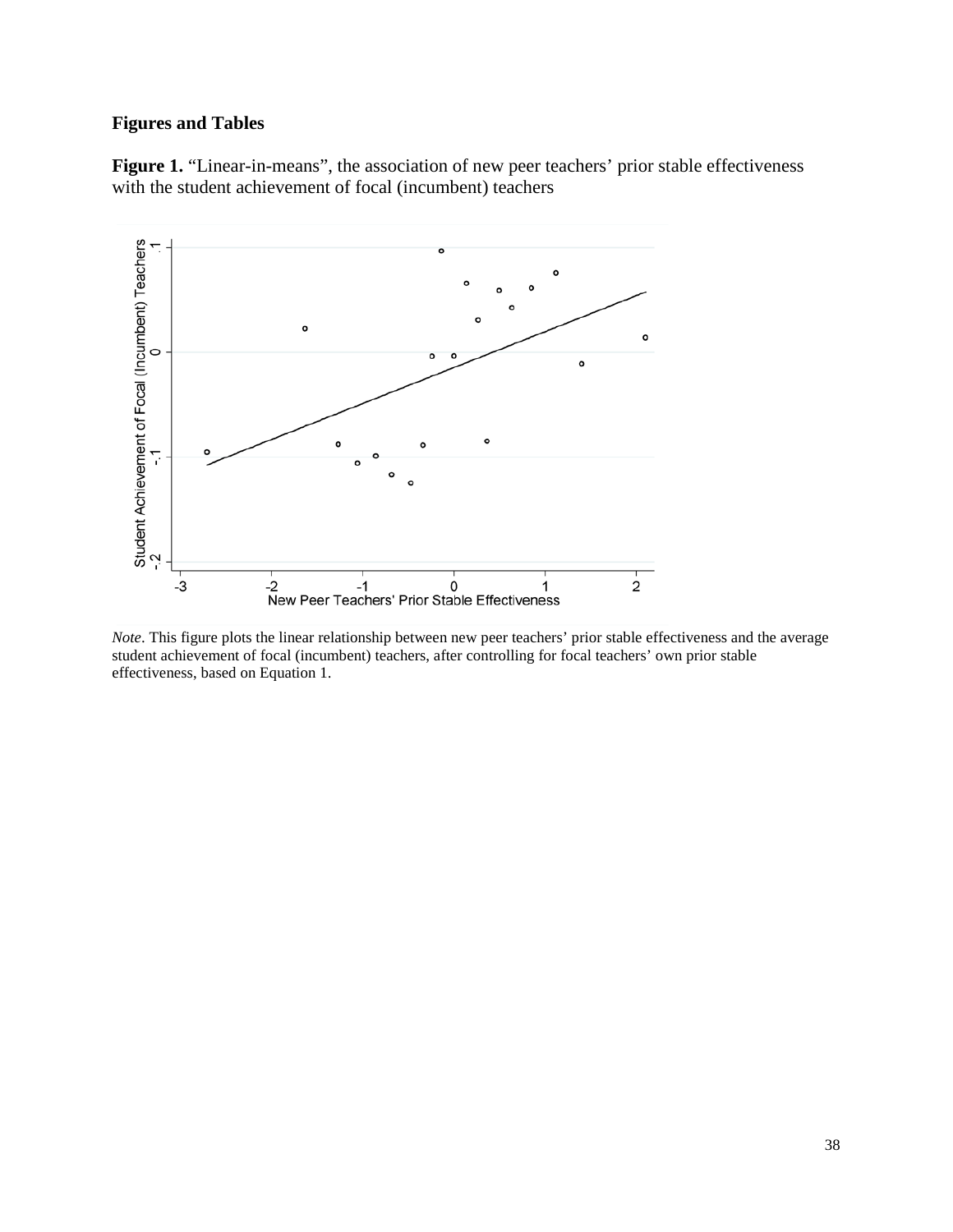Figure 2. "Relative effectiveness," comparing the slope of "relative effective" peers in predicting the student achievement of focal (incumbent) teachers with that of the "relatively ineffective" peers



*Note*. This figure bases on Equation 2. The x-axis of "relative effectiveness" is the difference in prior stable effectiveness between new peers and the incumbent teacher himself or herself. The linear fit line for cases with the x-axis< 0 is close to flat, which shows a very weak relationship between "relatively ineffective" peers and focal teachers' student math achievement. In contrast, the linear fit line for cases with the x-axis>0 has a steeper, positive slope, which indicates a much stronger positive association between "relatively effective" peers and focal teachers' student achievement.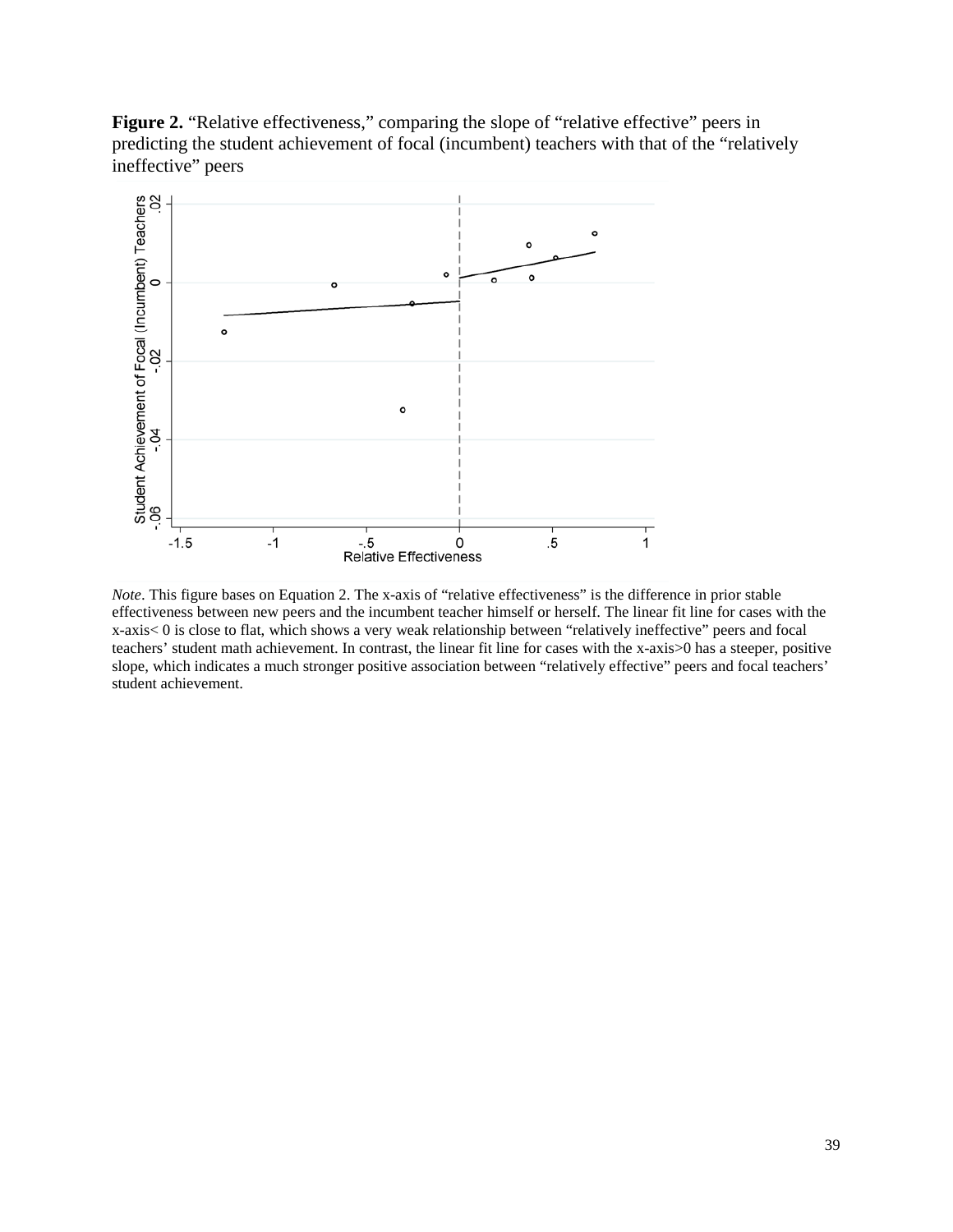Figure 3. "Absolute effectiveness," the relationship between focal-teacher-specific spillover effects and their own prior stable effectiveness



*Note*. This figure bases on Equation 3 and plots the marginal effects of new peers on focal teachers' student achievement against focal teachers' prior stable effectiveness. This figure confirms that the spillover is larger for less effective teachers and smaller for more effective teachers. Notably, the spillover effect estimates are negative for a small number of cases and their 95% of the confidence intervals all include zero, indicating that effective focal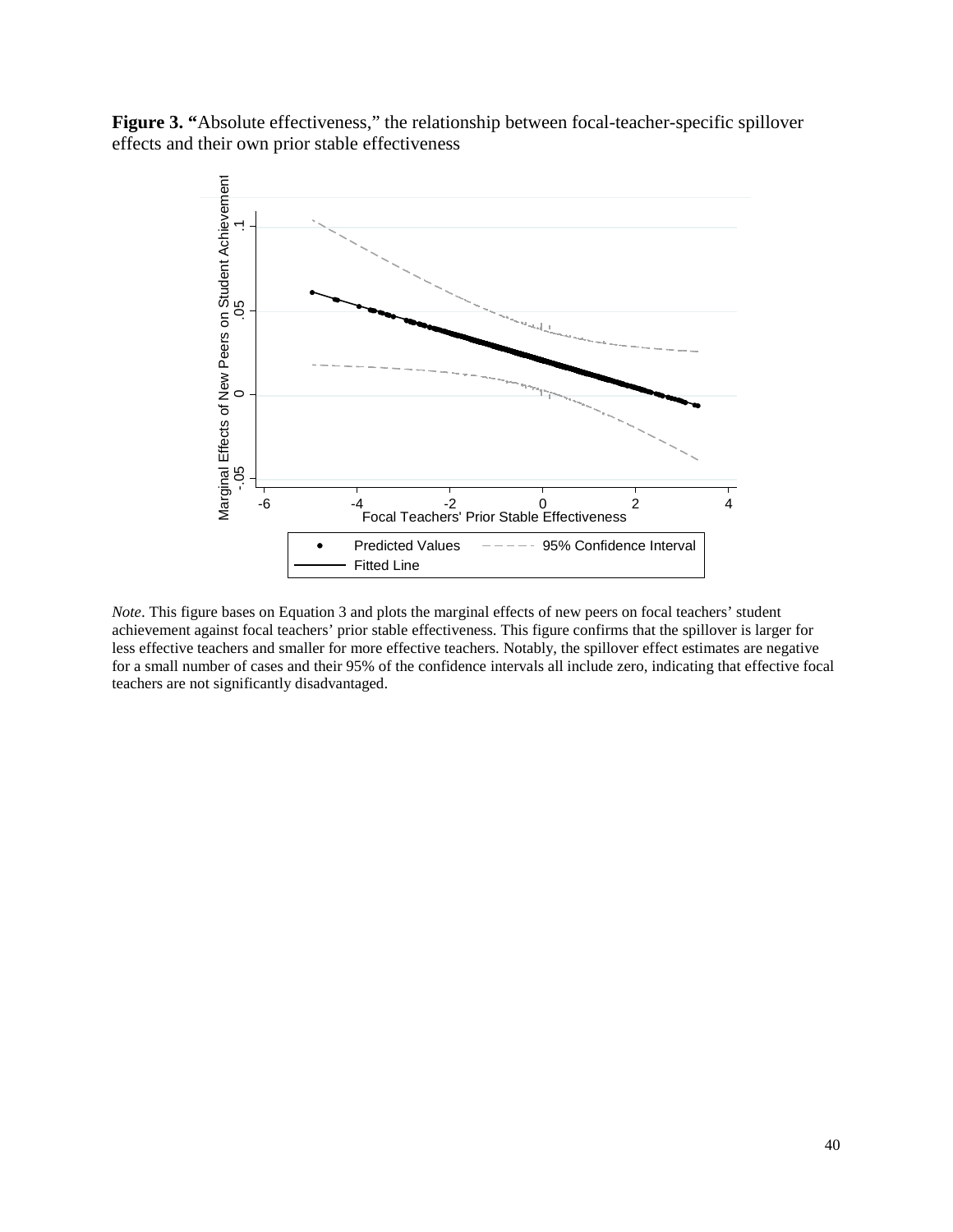| <b>Variables</b>                                 | <b>Mean</b> | <b>SD</b> |
|--------------------------------------------------|-------------|-----------|
| Student-year observations                        |             |           |
| Math scores                                      | 0.015       | 0.975     |
| Race/ethnicity: White                            | 0.085       | 0.280     |
| <b>Black</b>                                     | 0.247       | 0.431     |
| Hispanic                                         | 0.647       | 0.478     |
| Other                                            | 0.021       | 0.142     |
| Female                                           | 0.486       | 0.50      |
| English language learner                         | 0.125       | 0.330     |
| Eligible for free- and reduced-price lunch (FRL) | 0.722       | 0.448     |
| Special education                                | 0.117       | 0.321     |
| N                                                | 1,150,468   |           |
| Transfer teacher-year observations               |             |           |
| Female                                           | 0.770       | 0.421     |
| Race/ethnicity: White                            | 0.368       | 0.482     |
| <b>Black</b>                                     | 0.344       | 0.475     |
| Hispanic                                         | 0.267       | 0.443     |
| Other                                            | 0.021       | 0.142     |
| Advanced degree (Master's or higher)             | 0.432       | 0.495     |
| Standardized value-added                         | $-0.205$    | 0.947     |
| Teaching experience in this school district      | 7.629       | 6.614     |
| Total days of absence                            | 5.825       | 5.613     |
| $\mathbf N$                                      | 1,594       |           |
|                                                  |             |           |
| Incumbent teacher- year observation              |             |           |
| Female                                           | 0.832       | 0.374     |
| Race/ethnicity: White                            | 0.456       | 0.498     |
| <b>Black</b>                                     | 0.296       | 0.456     |
| Hispanic                                         | 0.237       | 0.423     |
| Other                                            | 0.015       | 0.121     |
| Advanced degree (Master's or higher)             | 0.453       | 0.498     |
| Standardized value-added                         | $-0.046$    | 0.937     |
| Teaching experience in this school district      | 11.169      | 8.515     |
| Total days of absence                            | 6.581       | 6.194     |
| N                                                | 26,346      |           |

**Table 1.** Descriptive statistics for M-DCPS students and teachers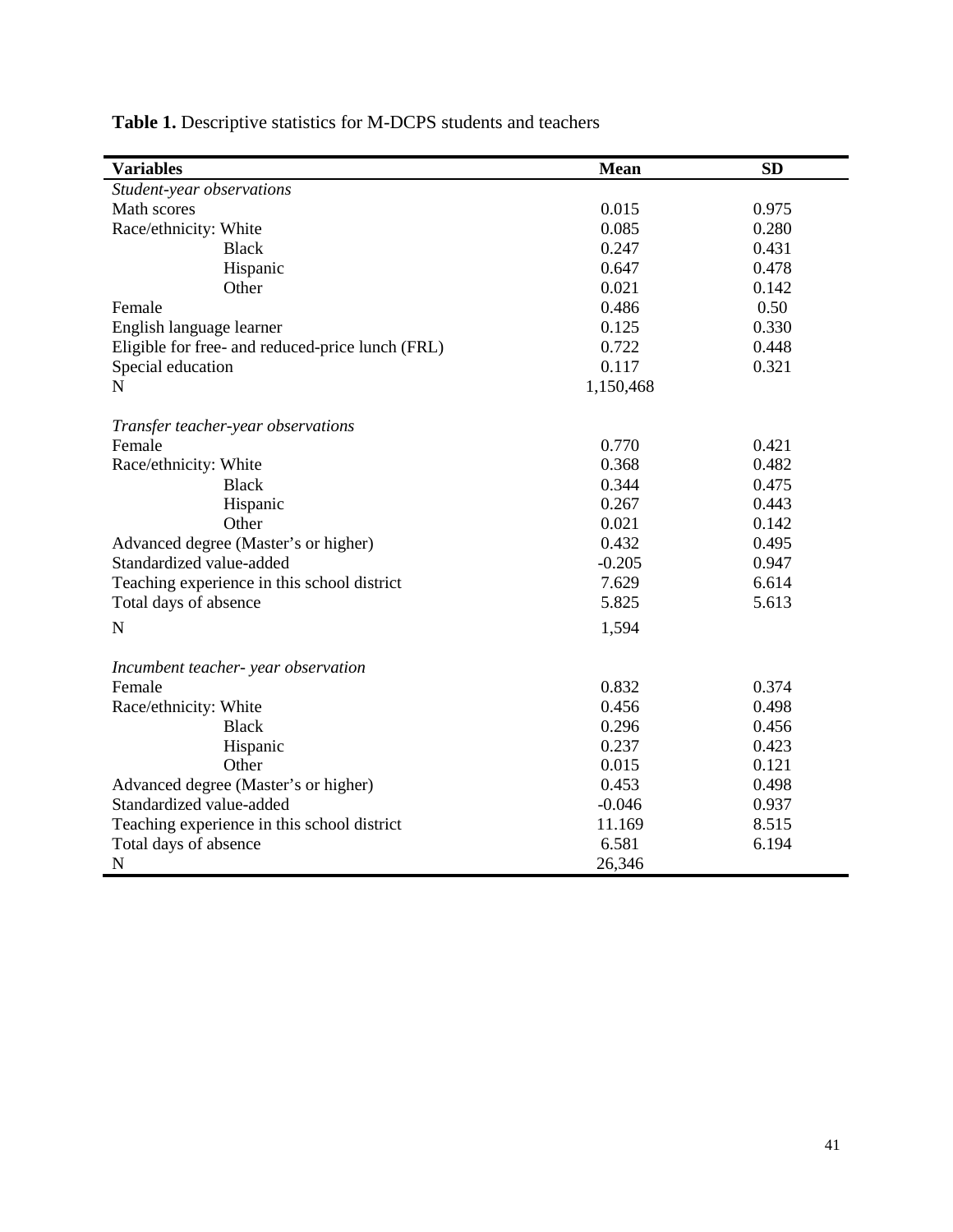|                                      | Model-1           | Model-2    | Model-1          | Model-2    | Model-1    | Model-2    |
|--------------------------------------|-------------------|------------|------------------|------------|------------|------------|
| "Linear-in-means": Prior             | $0.010^{\dagger}$ | $0.020*$   |                  |            | 0.010      | $0.021*$   |
| stable effectiveness of new          | (0.006)           | (0.009)    |                  |            | (0.006)    | (0.009)    |
| transfer peers                       |                   |            |                  |            |            |            |
| "Relatively effective": Positive     |                   |            |                  |            |            |            |
| values of the difference in          |                   |            | $0.019***$       | $0.028***$ |            |            |
| prior stable effectiveness           |                   |            | (0.005)          | (0.008)    |            |            |
| between new transfer peers           |                   |            |                  |            |            |            |
| and focal teachers                   |                   |            |                  |            |            |            |
| "Relatively ineffective":            |                   |            |                  |            |            |            |
| Negative values of the               |                   |            | 0.002            | $-0.009$   |            |            |
| difference in prior                  |                   |            |                  | (0.008)    |            |            |
| effectiveness between new            |                   |            | (0.006)          |            |            |            |
| transfers and focal teachers         |                   |            |                  |            |            |            |
| F-statistics for the difference      |                   |            |                  |            |            |            |
| between "relatively                  |                   |            | $3.77^{\dagger}$ | $6.88**$   |            |            |
| effective" and "relatively           |                   |            |                  |            |            |            |
| ineffective"                         |                   |            |                  |            |            |            |
| "Absolute effectiveness": Prior      |                   |            |                  |            |            |            |
| stable effectiveness of new          |                   |            |                  |            | $-0.006$   | $-0.008*$  |
| transfer peers $\times$ Prior stable |                   |            |                  |            | (0.004)    | (0.004)    |
| effectiveness of focal               |                   |            |                  |            |            |            |
| teachers                             |                   |            |                  |            |            |            |
| Students' own (focal) teachers'      | $0.068***$        | $0.069***$ | $0.081***$       | $0.095***$ | $0.069***$ | $0.069***$ |
| prior effectiveness                  | (0.006)           | (0.006)    | (0.008)          | (0.011)    | (0.005)    | (0.005)    |
| $\mathbf N$                          | 109,422           | 109,422    | 109,422          | 109,422    | 109,422    | 109,422    |
| adj. R-sq                            | 0.687             | 0.690      | 0.687            | 0.690      | 0.687      | 0.690      |

**Table 2.** Estimated grade-level spillover effects

*Note*: data from 2003-04 to 2012-13.

All models include student and classroom covariates. Student covariates include eligibility for free or reduced price lunch (FRL), whether the student is an English language learner, the student's race/ethnicity, gender, age, prior suspension, prior absence, and prior math and reading test scores. Classroom covariates include % of FRL, % of students are English language learners, % of Hispanic, % of African American, % of Asian, % of White, % of female, average age, average days of prior suspension, average days of prior absence, and the average and standard deviation of students' prior math and reading test scores.

Model-1 includes school-grade, year fixed effects; Model-2 includes school-year, grade fixed effects. Standard errors are included in the parentheses and clustered at the school-grade-year level.

 $\frac{1}{p}$   $p$  <0.1 \* *p* <0.05 \*\* *p* <0.01 \*\*\* *p* <0.001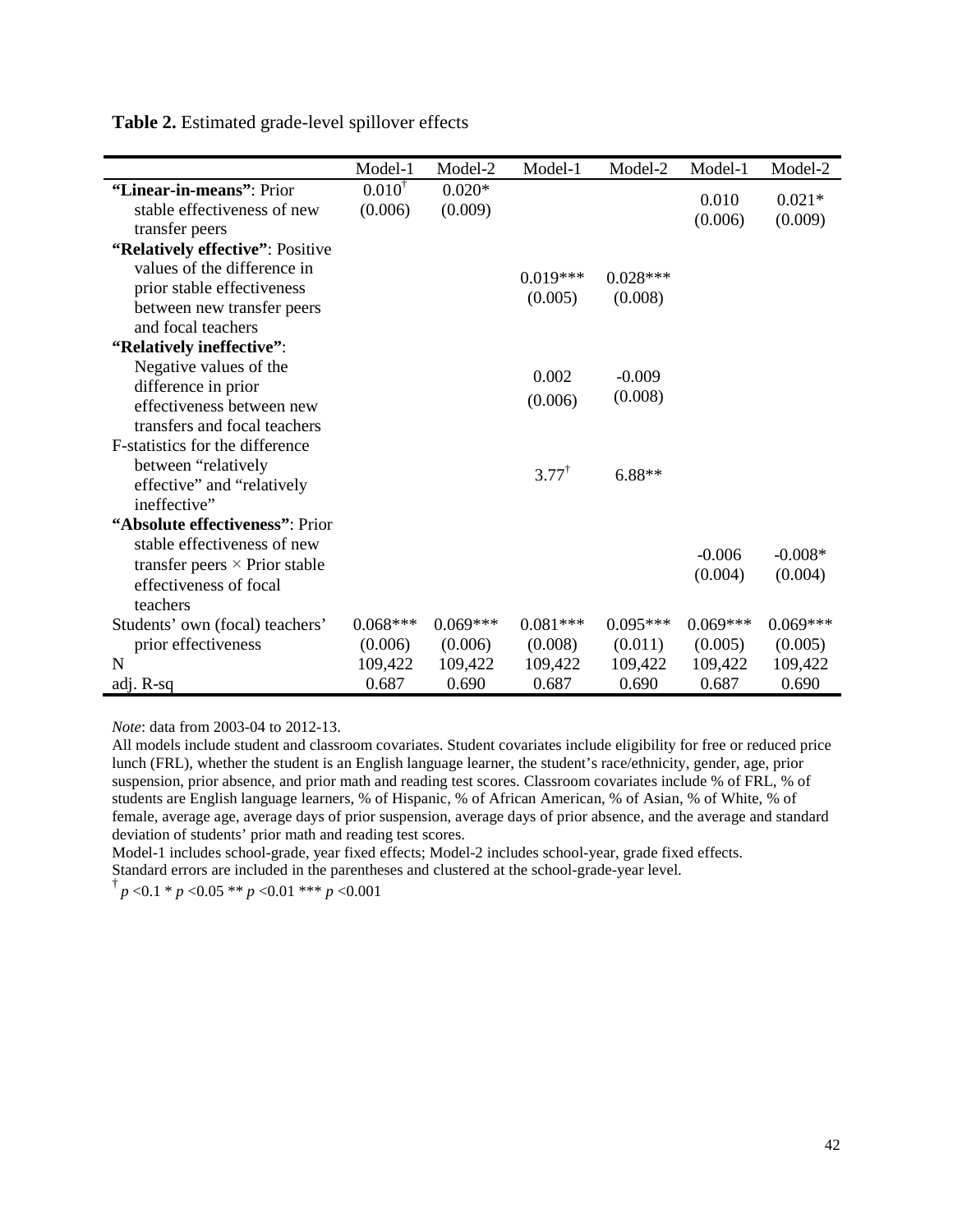|                                                                                 |                   | With Other New |            | Only Same-Grade    |
|---------------------------------------------------------------------------------|-------------------|----------------|------------|--------------------|
|                                                                                 |                   | Teachers       |            | Teachers           |
|                                                                                 | Model-1           | Model-2        | Model-1    | Model-2            |
| Panel 1: "Linear-in-means"                                                      |                   |                |            |                    |
| "Linear-in-means"                                                               | 0.009             | $0.020*$       | $0.016**$  | $0.032**$          |
|                                                                                 | (0.006)           | (0.010)        | (0.005)    | (0.010)            |
| Students' own (focal) teachers' prior stable                                    | $0.069***$        | $0.069***$     | $0.077***$ | $0.082***$         |
| effectiveness                                                                   | (0.005)           | (0.006)        | (0.007)    | (0.008)            |
| Number of other new teachers (novice teachers or                                | $-0.006$          | $-0.002$       |            |                    |
| new transfer teachers without prior stable<br>effectiveness) at the grade level | (0.017)           | (0.033)        |            |                    |
| N                                                                               | 109,422           | 109,422        | 56,469     | 56,469             |
| adj. R-sq                                                                       | 0.687             | 0.690          | 0.687      | 0.690              |
| Panel 2: "Relative effectiveness"                                               |                   |                |            |                    |
| "Relatively effective"                                                          | $0.019***$        | $0.028***$     | $0.021**$  | $0.027**$          |
|                                                                                 | (0.005)           | (0.008)        | (0.007)    | (0.010)            |
| "Relatively ineffective"                                                        | 0.002             | $-0.009$       | $-0.003$   | $-0.023*$          |
|                                                                                 | (0.006)           | (0.008)        | (0.006)    | (0.010)            |
| <b>F-statistics</b>                                                             | $3.658^{\dagger}$ | $6.56**$       | $7.75**$   | 9.9**              |
| Students' own (focal) teachers' prior stable                                    | $0.081***$        | $0.095***$     | $0.092***$ | $0.115***$         |
| effectiveness                                                                   | (0.008)           | (0.011)        | (0.009)    | (0.014)            |
| Number of other new teachers (novice teachers or                                | $-0.005$          | $-0.002$       |            |                    |
| new transfer teachers without prior stable<br>effectiveness) at the grade level | (0.017)           | (0.033)        |            |                    |
| N                                                                               | 109,422           | 109,422        | 56,469     | 56,469             |
| adj. R-sq                                                                       | 0.687             | 0.690          | 0.686      | 0.690              |
| Panel 3: "Absolute effectiveness"                                               |                   |                |            |                    |
| "Linear-in-means"                                                               | 0.010             | $0.021*$       | $0.014*$   | $0.032**$          |
|                                                                                 | (0.006)           | (0.009)        | (0.006)    | (0.010)            |
| "Absolute effectiveness":                                                       | $-0.006$          | $-0.008*$      | $-0.009*$  | $-0.008^{\dagger}$ |
| New transfer peers $\times$ Focal teachers                                      | (0.004)           | (0.004)        | (0.004)    | (0.004)            |
| Students' own (focal) teachers' prior stable                                    | $0.069***$        | $0.069***$     | $0.075***$ | $0.081***$         |
| effectiveness                                                                   | (0.005)           | (0.005)        | (0.007)    | (0.008)            |
| Number of other new teachers (novice teachers or                                | $-0.006$          | $-0.003$       |            |                    |
| new transfer teachers without prior stable                                      | (0.017)           | (0.033)        |            |                    |
| effectiveness) at the grade level                                               |                   |                |            |                    |
| N                                                                               | 109,422           | 109,422        | 56,469     | 56,469             |
| adj. R-sq                                                                       | 0.687             | 0.690          | 0.686      | 0.690              |

# **Table 3.** Robustness check on teacher sorting

*Note*: data from 2003-04 to 2012-13. † *p* <0.1 \* *p* <0.05 \*\* *p* <0.01 \*\*\* *p* <0.001

All models include student and classroom covariates. Student covariates include eligibility for free or reduced price lunch (FRL), whether the student is an English language learner, the student's race/ethnicity, gender, age, prior suspension, prior absence, and prior math and reading test scores. Classroom covariates include % of FRL, % of students are English language learners, % of Hispanic, % of African American, % of Asian, % of White, % of female, average age, average days of prior suspension, average days of prior absence, and the average and standard deviation of students' prior math and reading test scores.

Model-1 includes school-grade, year fixed effects; Model-2 includes school-year, grade fixed effects. Standard errors are included in the parentheses and clustered at the school-grade-year level.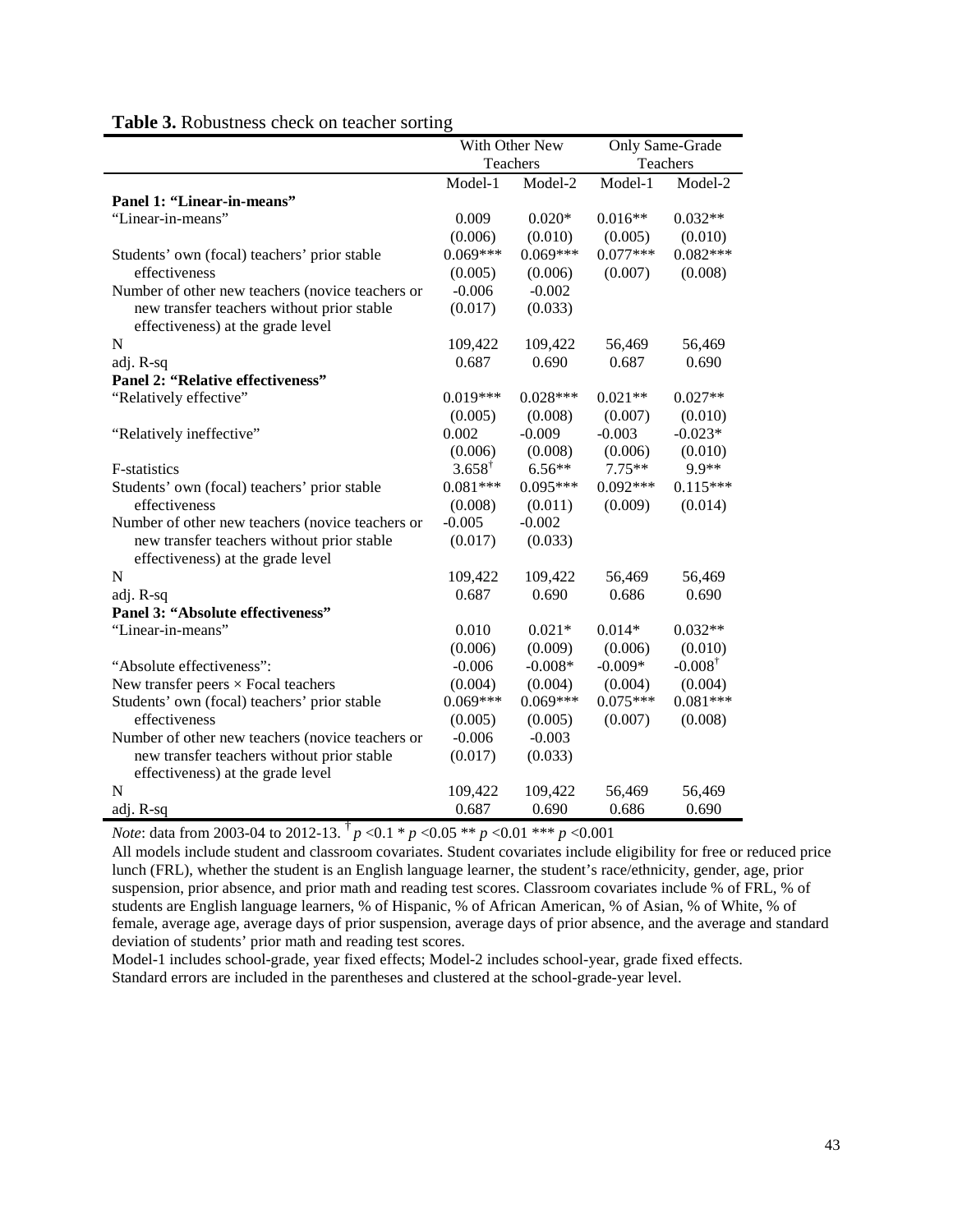|                                                                  | (1)      | (2)      | (3)      |
|------------------------------------------------------------------|----------|----------|----------|
| "Linear-in-means": Prior stable effectiveness of new             | 0.015    |          | 0.019    |
| transfer peers                                                   | (0.017)  |          | (0.018)  |
| <b>"Relatively effective":</b> Positive values of the difference |          | 0.031    |          |
| in prior stable effectiveness between new transfer               |          | (0.022)  |          |
| peers and focal teachers                                         |          |          |          |
| "Relatively ineffective": Negative values of the                 |          | $-0.009$ |          |
| difference in prior effectiveness between new transfers          |          | (0.014)  |          |
| and focal teachers                                               |          |          |          |
| F-statistics for the difference between "relatively"             |          | 1.99     |          |
| effective" and "relatively ineffective"                          |          |          |          |
| "Absolute effectiveness": Prior stable effectiveness of          |          |          | $-0.014$ |
| new transfer peers $\times$ Prior stable effectiveness of focal  |          |          | (0.025)  |
| teachers                                                         |          |          |          |
| Students' own (focal) teachers' prior effectiveness              | $0.038*$ | $0.066*$ | $0.038*$ |
|                                                                  | (0.014)  | (0.025)  | (0.014)  |
| N                                                                | 5,644    | 5,644    | 5,644    |
| adj. R-sq                                                        | 0.663    | 0.663    | 0.663    |

**Table 4.** Estimated spillover effects of involuntary transfers

*Note*: data from 2019-10, 2010-11, 2011-12

All models include student, classroom, and school covariates. Student covariates include eligibility for free or reduced price lunch (FRL), whether the student is an English language learner, the student's race/ethnicity, gender, age, prior suspension, prior absence, and prior math and reading test scores. Classroom and school covariates include % of FRL, % of students are English language learners, % of Hispanic, % of African American, % of Asian, % of White, % of female, average age, average days of prior suspension, average days of prior absence, and the average and standard deviation of students' prior math and reading test scores.

Grade and year fixed effects are included.

Standard errors are included in the parentheses and clustered at school-grade-year level.

 $\frac{1}{p}$   $p$  <0.1 \* *p* <0.05 \*\* *p* <0.01 \*\*\* *p* <0.001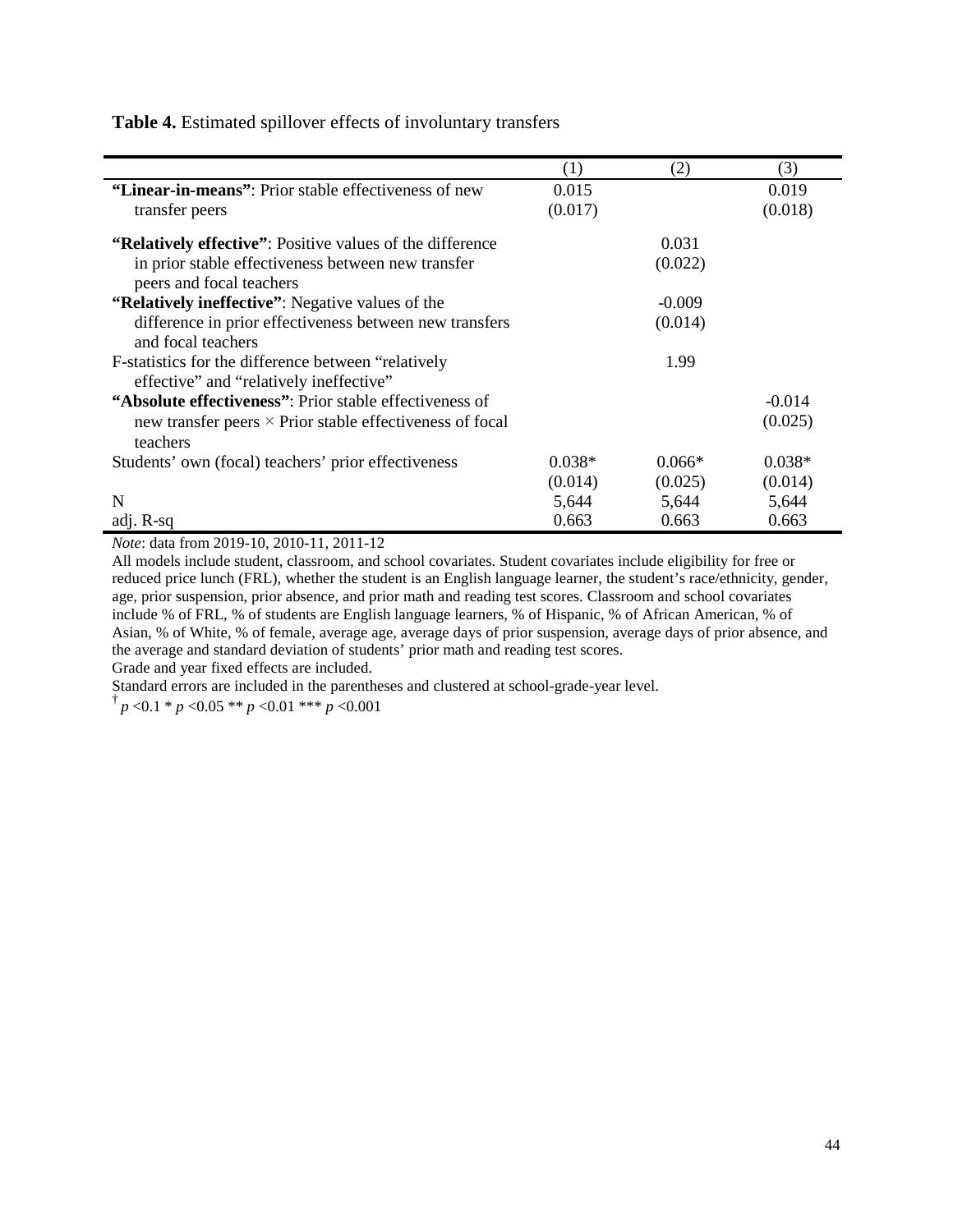|                 | Elementary |            |            |                    | Middle     |                    |            |            |            |            |            |            |
|-----------------|------------|------------|------------|--------------------|------------|--------------------|------------|------------|------------|------------|------------|------------|
|                 | Model 1    | Model 2    | Model 1    | Model <sub>2</sub> | Model 1    | Model 2            | Model 1    | Model 2    | Model 1    | Model 2    | Model 1    | Model 2    |
| "Linear-in-     | $0.021*$   | 0.001      |            |                    | $0.022*$   | 0.000              | 0.005      | $0.021 +$  |            |            | 0.005      | $0.022 +$  |
| means"          | (0.008)    | (0.018)    |            |                    | (0.009)    | (0.018)            | (0.007)    | (0.013)    |            |            | (0.007)    | (0.012)    |
| "Relatively     |            |            | $0.026**$  | 0.013              |            |                    |            |            | $0.016*$   | $0.029**$  |            |            |
| effective"      |            |            | (0.008)    | (0.014)            |            |                    |            |            | (0.007)    | (0.010)    |            |            |
| "Relatively     |            |            | $-0.008$   | 0.011              |            |                    |            |            | 0.006      | $-0.010$   |            |            |
| ineffective"    |            |            | (0.010)    | (0.017)            |            |                    |            |            | (0.008)    | (0.011)    |            |            |
| F-statistics    |            |            | $6.45*$    | 0.01               |            |                    |            |            | 0.94       | $4.50*$    |            |            |
| "Absolute       |            |            |            |                    | $-0.010$   | $-0.012^{\dagger}$ |            |            |            |            | $-0.004$   | $-0.006$   |
| effectiveness   |            |            |            |                    | (0.006)    | (0.007)            |            |            |            |            | (0.004)    | (0.004)    |
| $"$ : New       |            |            |            |                    |            |                    |            |            |            |            |            |            |
| transfer peers  |            |            |            |                    |            |                    |            |            |            |            |            |            |
| $\times$ Focal  |            |            |            |                    |            |                    |            |            |            |            |            |            |
| teachers        |            |            |            |                    |            |                    |            |            |            |            |            |            |
| Students' own   | $0.090***$ | $0.091***$ | $0.112***$ | $0.091***$         | $0.089***$ | $0.088***$         | $0.052***$ | $0.054***$ | $0.064***$ | $0.082***$ | $0.055***$ | $0.054***$ |
| (focal)         | (0.008)    | (0.008)    | (0.011)    | (0.020)            | (0.008)    | (0.008)            | (0.007)    | (0.007)    | (0.010)    | (0.015)    | (0.007)    | (0.007)    |
| teachers' prior |            |            |            |                    |            |                    |            |            |            |            |            |            |
| effectiveness   |            |            |            |                    |            |                    |            |            |            |            |            |            |
| N               | 41,178     | 41,178     | 41,178     | 41,178             | 41,178     | 41,178             | 68,244     | 68,244     | 68,244     | 68,244     | 68,244     | 68,244     |
| adj. R-sq       | 0.666      | 0.671      | 0.666      | 0.671              | 0.666      | 0.671              | 0.698      | 0.700      | 0.697      | 0.700      | 0.697      | 0.700      |

**Table 5**. Estimated grade-level spillover effects in elementary and secondary schools separately

*Note*: data from 2003-04 to 2012-13.

All models include student and classroom covariates. Student covariates include eligibility for free or reduced price lunch (FRL), whether the student is an English language learner, the student's race/ethnicity, gender, age, prior suspension, prior absence, and prior math and reading test scores. Classroom covariates include % of FRL, % of students are English language learners, % of Hispanic, % of African American, % of Asian, % of White, % of female, average age, average days of prior suspension, average days of prior absence, and the average and standard deviation of students' prior math and reading test scores. Model-1 includes school-grade, year fixed effects; Model-2 includes school-year, grade fixed effects.

Standard errors are included in the parentheses and clustered at the school-grade-year level.

 $\frac{1}{p}$   $p \le 0.1 * p \le 0.05 * * p \le 0.01 * ** p \le 0.001$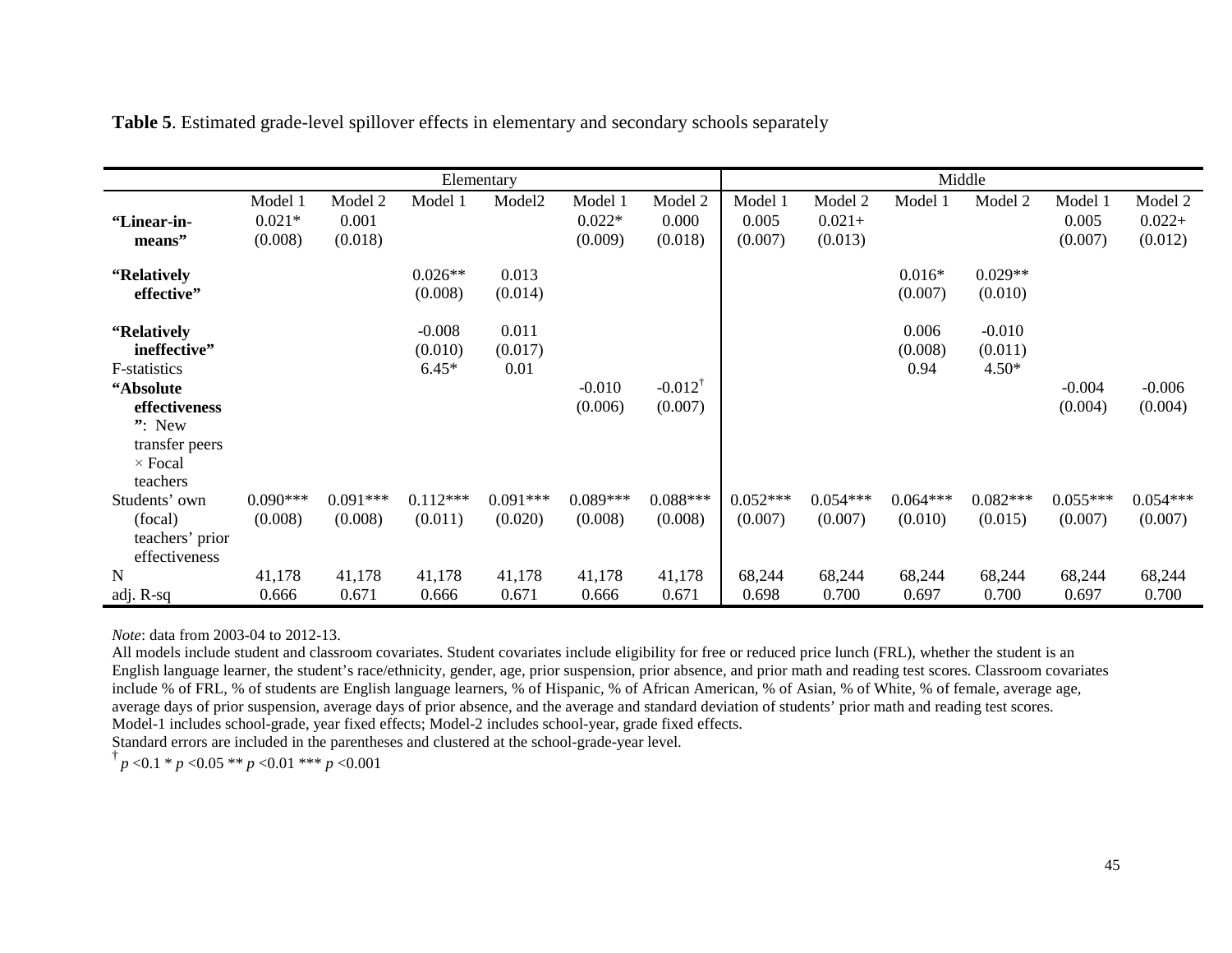## **Appendix A**

Table A1 provides the estimates for the four types of spillover effects on students' reading achievement. The different model specifications test the robustness of results to teacher selection issues as discussed in the section of "Teacher Sorting". Overall, the "linear-in-means", "relatively effective", and "relatively ineffective" effects are indistinguishable from zero. This absence of spillover effects on reading test scores is anticipated for at least two reasons. First, teachers generally have a stronger influence on math than reading test scores, as identified in prior studies (e.g., Nye, Konstantopoulos, & Hedges, 2004) and also confirmed by our study in that the estimated effects of own teachers on reading test scores are only about one third to one half of the estimated effects of own teachers on math test scores. Second, one of our prior studies reveals a much stronger positive association of teachers' instructional collaboration with their math value-added than reading value-added in M-DCPS (Author, 2015, pp.28-30).

However, the "absolute effectiveness" model in reading shows similar inferences to those identified in math. With one standard deviation increase in own teachers' prior effectiveness, the spillover effect from new transfer peers would decrease about 0.6 percent or 1 percent of one standard deviation of student test scores. In other words, new peer teachers matter less for students whose own teachers were relatively more effective, or equivalently, that they matter more for those students whose own teachers were less effective.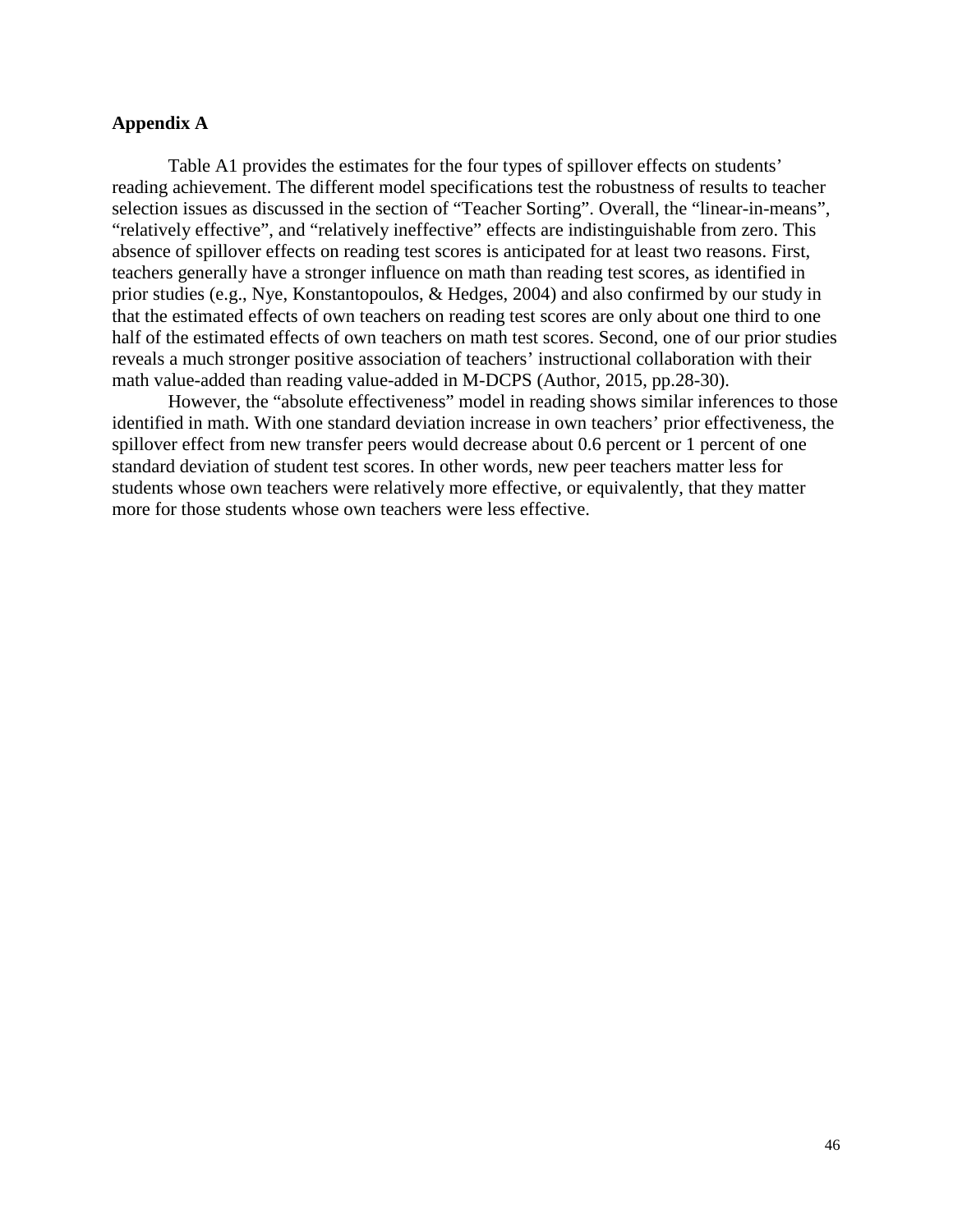|                                                  | <b>Main Model</b>     |            |                    | <b>With Other New</b> |
|--------------------------------------------------|-----------------------|------------|--------------------|-----------------------|
|                                                  |                       |            |                    | <b>Teachers</b>       |
|                                                  | Model-1               | Model-2    | Model-1            | Model-2               |
| Panel 1: "Linear-in-means"                       |                       |            |                    |                       |
| "Linear-in-means"                                | $-0.007$ <sup>†</sup> | 0.003      | $-0.006$           | 0.003                 |
|                                                  | (0.004)               | (0.007)    | (0.004)            | (0.007)               |
| Students' own (focal) teachers' prior stable     | $0.028***$            | $0.033***$ | $0.028***$         | $0.033***$            |
| effectiveness                                    | (0.004)               | (0.004)    | (0.004)            | (0.004)               |
| Number of other new teachers (novice teachers or |                       |            |                    |                       |
| new transfer teachers without prior stable       |                       |            | $-0.010$           | $-0.011$              |
| effectiveness) at the grade level                |                       |            | (0.011)            | (0.013)               |
| Own teacher was in a different grade last year   |                       |            |                    |                       |
| N                                                | 110,587               | 110,587    | 110,587            | 110,587               |
| adj. R-sq                                        | 0.660                 | 0.662      | 0.660              | 0.662                 |
| Panel 2: "Relative effectiveness"                |                       |            |                    |                       |
| "Relatively effective"                           | $-0.002$              | 0.008      | $-0.002$           | 0.008                 |
|                                                  | (0.004)               | (0.005)    | (0.004)            | (0.005)               |
| "Relatively ineffective"                         | $0.007^{\dagger}$     | 0.006      | $0.007^{\dagger}$  | 0.006                 |
|                                                  | (0.004)               | (0.005)    | (0.004)            | (0.007)               |
| F-statistics                                     | 2.35                  | 0.02       | 2.29               | 0.03                  |
| Students' own (focal) teachers' prior stable     | $0.023***$            | $0.034***$ | $0.023***$         | $0.034***$            |
| effectiveness                                    | (0.005)               | (0.008)    | (0.005)            | (0.008)               |
| Number of other new teachers (novice teachers or |                       |            |                    |                       |
| new transfer teachers without prior stable       |                       |            | $-0.010$           | $-0.011$              |
| effectiveness) at the grade level                |                       |            | (0.011)            | (0.013)               |
| Own teacher was in a different grade last year   |                       |            |                    |                       |
| N                                                | 110,587               | 110,587    | 110,587            | 110,587               |
| adj. R-sq                                        | 0.660                 | 0.662      | 0.660              | 0.662                 |
| Panel 3: "Absolute effectiveness"                |                       |            |                    |                       |
| "Linear-in-means"                                | $-0.006$              | 0.002      | $-0.006$           | 0.002                 |
|                                                  | (0.004)               | (0.007)    | (0.004)            | (0.007)               |
| "Absolute effectiveness":                        | $-0.006^{\dagger}$    | $-0.010**$ | $-0.006^{\dagger}$ | $-0.010**$            |
| New transfer peers $\times$ Focal teachers       | (0.003)               | (0.003)    | (0.003)            | (0.003)               |
| Students' own (focal) teachers' prior stable     | $0.029***$            | $0.033***$ | $0.029***$         | $0.033***$            |
| effectiveness                                    | (0.004)               | (0.004)    | (0.004)            | (0.0043)              |
| Number of other new teachers (novice teachers or |                       |            |                    |                       |
| new transfer teachers without prior stable       |                       |            | $-0.010$           | $-0.009$              |
| effectiveness) at the grade level                |                       |            | (0.011)            | (0.013)               |
| Own teacher was in a different grade last year   |                       |            |                    |                       |
| $\mathbf N$                                      | 110,587               | 110,587    | 110,587            | 110,587               |
| adj. R-sq                                        | 0.660                 | 0.662      | 0.660              | 0.662                 |

# **Table A1.** Estimated spillover effects on reading test scores

*Note*: data from 2003-04 to 2012-13. <sup>†</sup> *p* <0.1 \* *p* <0.05 \*\* *p* <0.01 \*\*\* *p* <0.001

All models include student and classroom covariates. Student covariates include eligibility for free or reduced price lunch (FRL), whether the student is an English language learner, the student's race/ethnicity, gender, age, prior suspension, prior absence, and prior math and reading test scores. Classroom covariates include % of FRL, % of students are English language learners, % of Hispanic, % of African American, % of Asian, % of White, % of female, average age, average days of prior suspension, average days of prior absence, and the average and standard deviation of students' prior math and reading test scores.

Model-1 includes school-grade, year fixed effects; Model-2 includes school-year, grade fixed effects. Standard errors are included in the parentheses and clustered at the school-grade-year level.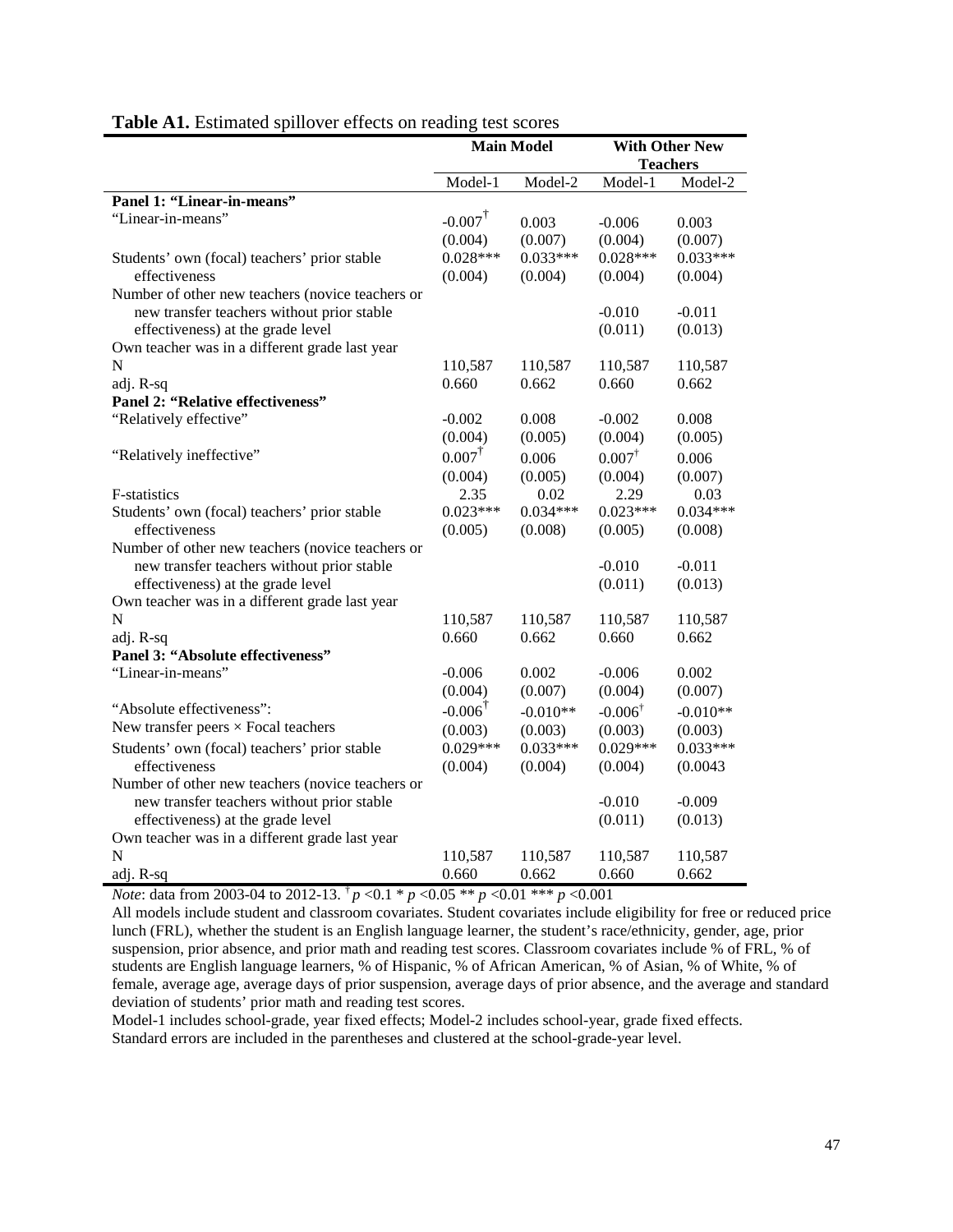## **Appendix B**

Equation B1 describes the teacher value-added model, which predicts the achievement of student *i*, taught by teacher *j* in school *s* in year *t* as a function of his/her prior achievement, timeinvariant and time-varying student characteristics, classroom characteristics, time-varying school characteristics, and a teacher-by-year fixed effect.

$$
A_{ijst} = \alpha_0 + \alpha_1 A_{ijst-l} + \alpha_2 A_{ijst-l}^{other} + \gamma_1 X_{ijst} + \gamma_2 C_{jst} + \gamma_3 S_{st} + \theta_{jt} + \varepsilon_{ijst}
$$
(B1)

where A*ijst* is the math or reading exam score of student *i*, taught by teacher *j*, in school *s* and year *t*. The test scores used to generate the value-added estimates are the scaled scores from the Florida Comprehensive Assessment Test (FCAT), standardized to have a mean of 0 and a standard deviation of 1 for each grade in each year. Superscripts of subjects are omitted for simplicity, but we estimate Equation B1 separately in math and reading. A*ijgst-1* indicates this student's prior year subject test score and  $A_{ijgst-1}^{other}$  indicate his or her prior year score in the other subject (e.g., if modeling math achievement, then reading would be the other subject).

 $\mathbf{X}_{i}$  is a vector of student *i*'s characteristics, including poverty status, whether the student is an English language learner or in special education programs, the student's race, gender, and prior absence. **C***jst* is a vector of classmates' characteristics, such as percent of students eligible for subsidized lunch, percent of students who are English language learners or in special education programs, percent of Hispanic, African American, Asian, and other students, percent of female students, average prior scores in math and reading, and average days absent. **S***st* is a vector of school characteristics, including percent of students eligible for subsidized lunch, percent of students who are English language learners or in special education programs, percent of Hispanic, African American, Asian, and other students, percent of female students, average prior scores in math and reading, and average days absent.

 $\theta_{it}$  reflects the contribution of a given teacher to student achievement in each year, after controlling for all observed time-varying student, classroom, and school characteristics, and time-invariant student characteristics that may be associated with learning. Since we use the grades (3 to 8) as our reference groups, the estimates also indicate a teacher's deviation from the average teacher in the grade.

After estimating Equation B1, we shrink the teacher-by-year fixed effect estimates using the empirical Bayes methods to adjust for sampling and measurement errors and bring imprecise estimates closer to the mean (see Author, 2012, for a description of the shrinking). After shrinking the value-added estimates, we standardize them to have a mean of 0 and a standard deviation of 1 in each year to facilitate interpretation.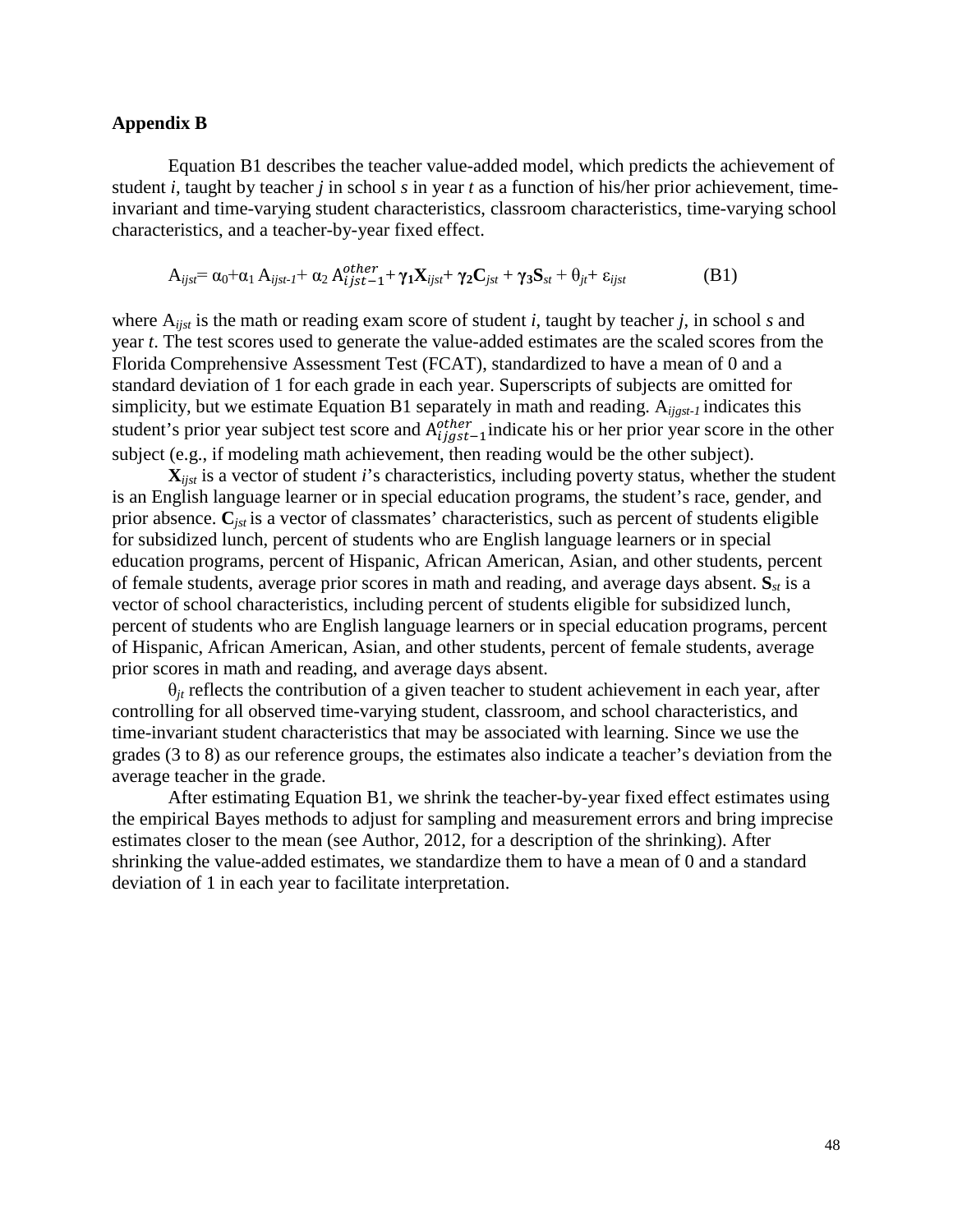## **Appendix C**

To test the stability of grade-level spillover patterns on students' math achievement, we expand the definition of peers to all teachers who taught in the same school in the same year. We anticipate similar directions of spillover effects, but a decrease in the magnitude from the gradelevel effects, because a teacher shares less of the common production processes and direct interactions with peers schoolwide than those taught the same grade. As aforementioned, the identification strategy for schoolwide spillover may suffer from school-year specific shocks that cannot be captured by controlling for student characteristics and their school-average performance. We thus alert the readers to the weaker internal validity.

The "linear-in-means" effects remain positive but significant, as shown in Table C1. The magnitude of "linear-in-means" effects drops to 0.003 from 0.006 of the corresponding gradelevel estimates. The "relatively effective" estimate is consistently significantly positive, with an estimate of 1.7 percent of standard deviation increase in student achievement if the prior stable performance of new transfers is one standard deviation higher than that of own teacher. The "relatively ineffective" estimate is 0.004 and nonsignificant, similar as grade-level estimates. The "absolute effectiveness" estimate is -0.003, but insignificant. Overall, the school level models give somewhat similar effects even with some potential bias.

Salient disparities of teacher spillovers are observed between elementary and middle grades. As shown in Table C2, the "linear-in-means" estimate at elementary grades is about 0.015, significant at the 0.05 level, while the middle school estimates are close to zero and not statistically significant. Similarly, the "relatively effective" estimate for elementary grades is 0.024 and statistically significant, while the estimates for middle school are, again, small and not distinguishable from zero. Given the worries with bias in the school level model, we do not put too much weight on these differences.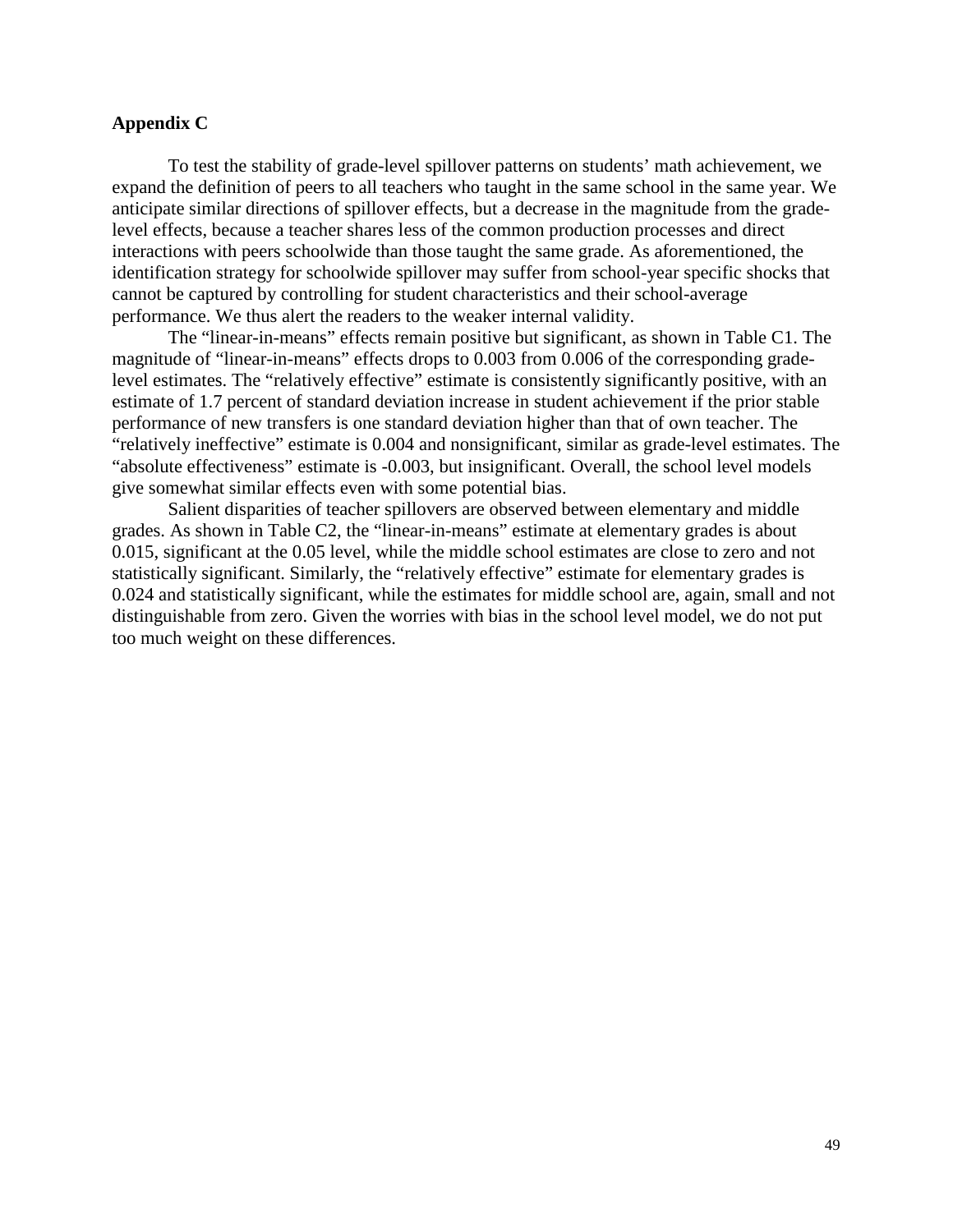**Table C1.** Estimated school-level spillover effects

|                                                                                                | (1)        | (2)        | (3)        |
|------------------------------------------------------------------------------------------------|------------|------------|------------|
| "Linear-in-means": Prior stable effectiveness of new                                           | 0.003      |            | 0.003      |
| transfer peers                                                                                 | (0.005)    |            | (0.005)    |
| "Relatively effective": Positive values of the difference in                                   |            | $0.017*$   |            |
| prior stable effectiveness between new transfer peers and                                      |            | (0.007)    |            |
| focal teachers                                                                                 |            |            |            |
| "Relatively ineffective": Negative values of the difference in                                 |            | 0.004      |            |
| prior effectiveness between new transfers and focal                                            |            | (0.006)    |            |
| teachers                                                                                       |            |            |            |
| F-statistics for the difference between "relatively effective"<br>and "relatively ineffective" |            | 1.95       |            |
| "Absolute effectiveness": Prior stable effectiveness of new                                    |            |            | $-0.003$   |
| transfer peers $\times$ Prior stable effectiveness of focal teachers                           |            |            | (0.003)    |
| Students' own (focal) teachers' prior effectiveness                                            | $0.102***$ | $0.101***$ | $0.106***$ |
|                                                                                                | (0.004)    | (0.004)    | (0.006)    |
| N                                                                                              | 320,715    | 320,715    | 320,715    |
|                                                                                                |            |            |            |
| adj. R-sq                                                                                      | 0.666      | 0.666      | 0.666      |

*Note*: data from 2003-04 to 2012-13

j,

All models include student, classroom, and school covariates. Student covariates include eligibility for free or reduced price lunch (FRL), whether the student is an English language learner, the student's race/ethnicity, gender, age, prior suspension, prior absence, and prior math and reading test scores. Classroom and school covariates include % of FRL, % of students are English language learners, % of Hispanic students, % of African American, % of Asian, % of White, % of female students, average age, average days of suspension, average days of absence, and the average and standard deviation of students' prior math and reading test scores. Grade and year fixed effects are included..

Standard errors are included in the parentheses and clustered at the school- year level.

 $\frac{1}{p}$   $p$  <0.1 \* *p* <0.05 \*\* *p* <0.01 \*\*\* *p* <0.001